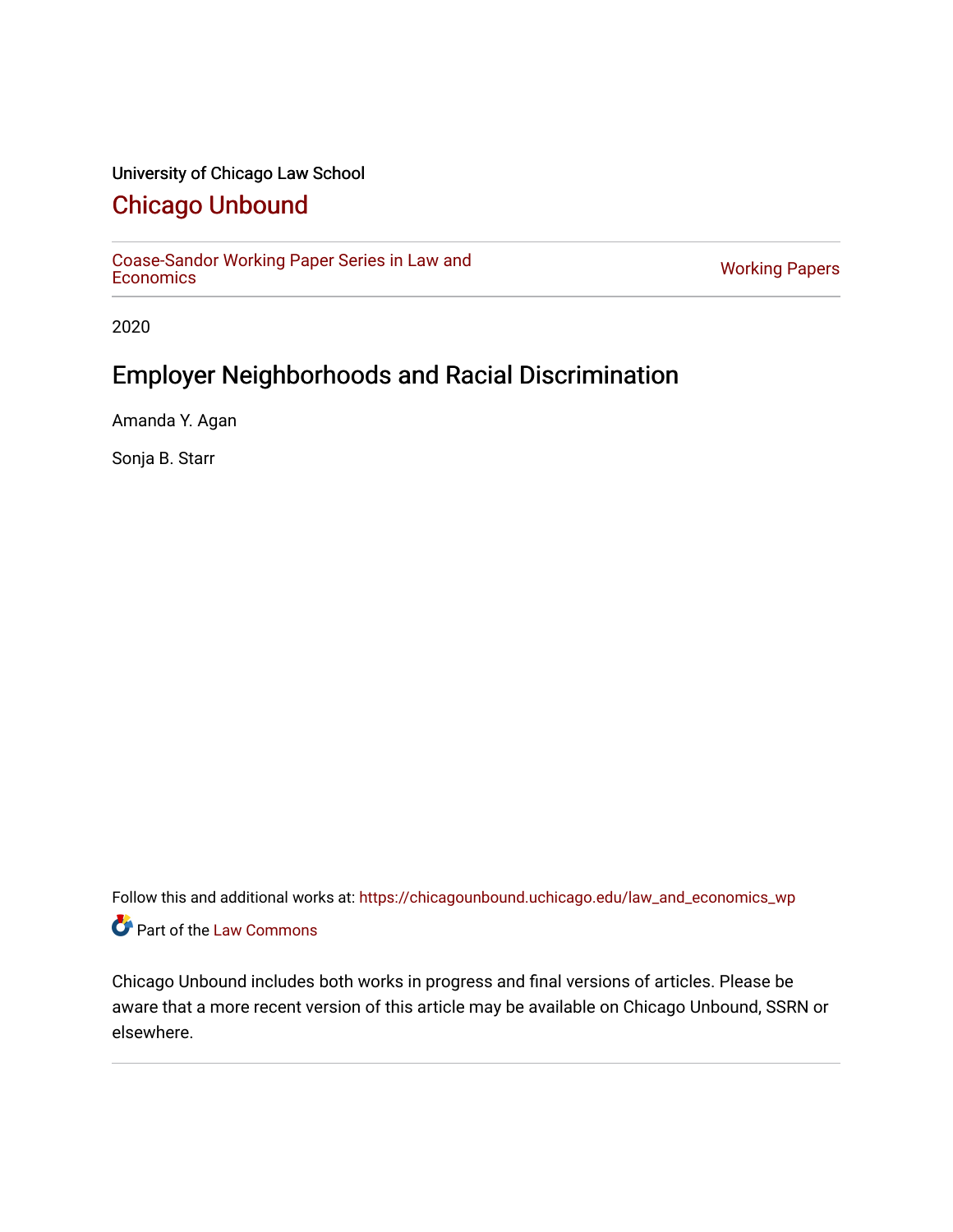# **Employer Neighborhoods and Racial Discrimination**

**Amanda Agan and Sonja Starr<sup>1</sup> November 20, 2020**

### **ABSTRACT**

*Using a large field experiment, we show that racial composition of employer neighborhoods predicts employment discrimination patterns in a direction suggesting in-group bias. Our data also show racial disparities in the geographic distribution of job postings. Simulations illustrate how these patterns combine to shape disparities. When jobs are located far from Black neighborhoods, Black applicants are doubly disadvantaged: discrimination patterns disfavor them, and they have fewer nearby opportunities. Finally, building on prior work on Ban-the-Box laws, we show that employers in less Black neighborhoods appear much likelier to stereotype Black applicants as potentially criminal when they lack criminal record information.*

JEL Codes: J71, J23, R23

<sup>&</sup>lt;sup>1</sup> Rutgers University and University of Chicago, respectively. Thanks to Sara Heller for helpful comments; research assistants Linfeng Li, Monica Mogollon, Humberto Martinez Beltran, Jason Marquez, Keerthana Nunna, and Yongbo Sim; and workshop participants at the University of Chicago, the University of Michigan, NYU, Georgetown, George Mason University, The University of California-Berkeley, and Wayne State University. We also thank the many research assistants who helped to carry out the underlying experiment, as well as all those who offered feedback on that work (see Agan and Starr 2018 for detailed acknowledgments). The experiment was generously funded by the Princeton University Industrial Relations Section, the University of Michigan Empirical Legal Studies Center, and the University of Michigan Office of Research.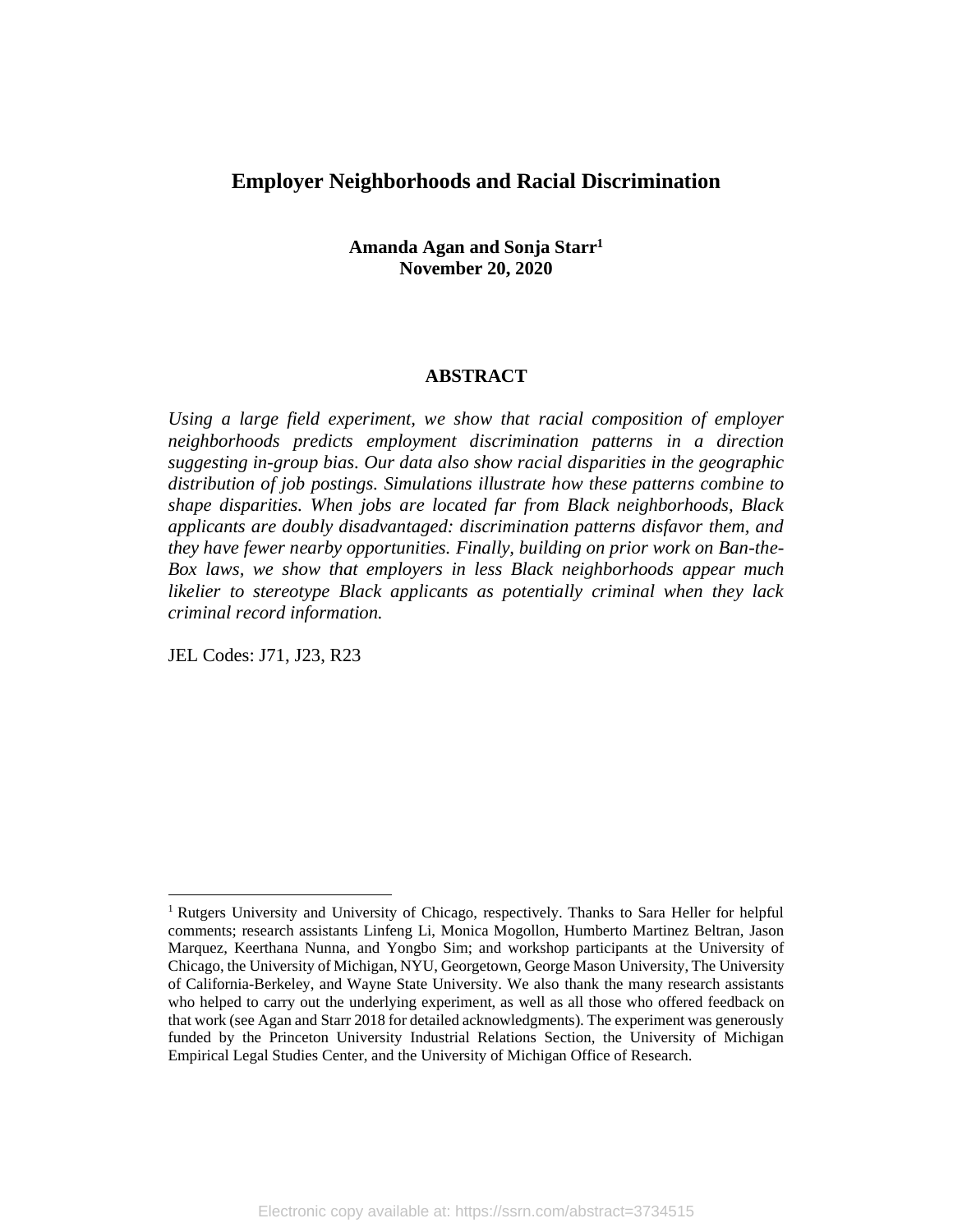## **INTRODUCTION**

Numerous studies have provided evidence of employment discrimination favoring white applicants (see Quillian et al. 2017 for a meta-analysis of field experiments), and for decades, Black unemployment has been approximately double that of whites (DeSilver 2013). This paper focuses on the role of geography in shaping employment discrimination and disparity. We use data from a large field experiment, in which we sent over 15,000 fictitious job applications in Black-white pairs to businesses throughout New Jersey and New York City. Our paper makes three key contributions. First, we show that neighborhood demographics predict racial discrimination in employer callbacks: employers in whiter and less Black neighborhoods discriminate much more heavily in favor of white applicants. Second, we provide evidence of racial disparities in where job opportunities are located, and, using simulations, show how these disparities combine with local variation in discrimination patterns to shape race gaps in employment. Finally, we build on our prior finding that when employers lose access to criminal records, they discriminate more based on race (Agan and Starr 2018); we now show that that effect is driven by employers in neighborhoods with low Black populations, who appear especially prone to stereotype Black applicants as criminal.

The evidence that racial composition of employer neighborhoods predicts discrimination is robust, persisting when we control for other neighborhood and employer characteristics. In our simplest specification, we estimate a 2.7 percentage-point Black callback advantage in entirely Black neighborhoods and a 3.3 percentage-point white advantage in entirely non-Black neighborhoods—large gaps relative to baseline callback rates. Because job openings were mainly in non-Black neighborhoods, white applicants have a clear net advantage.

There are several reasons one might expect a relationship between neighborhood racial composition and employment discrimination. Extensive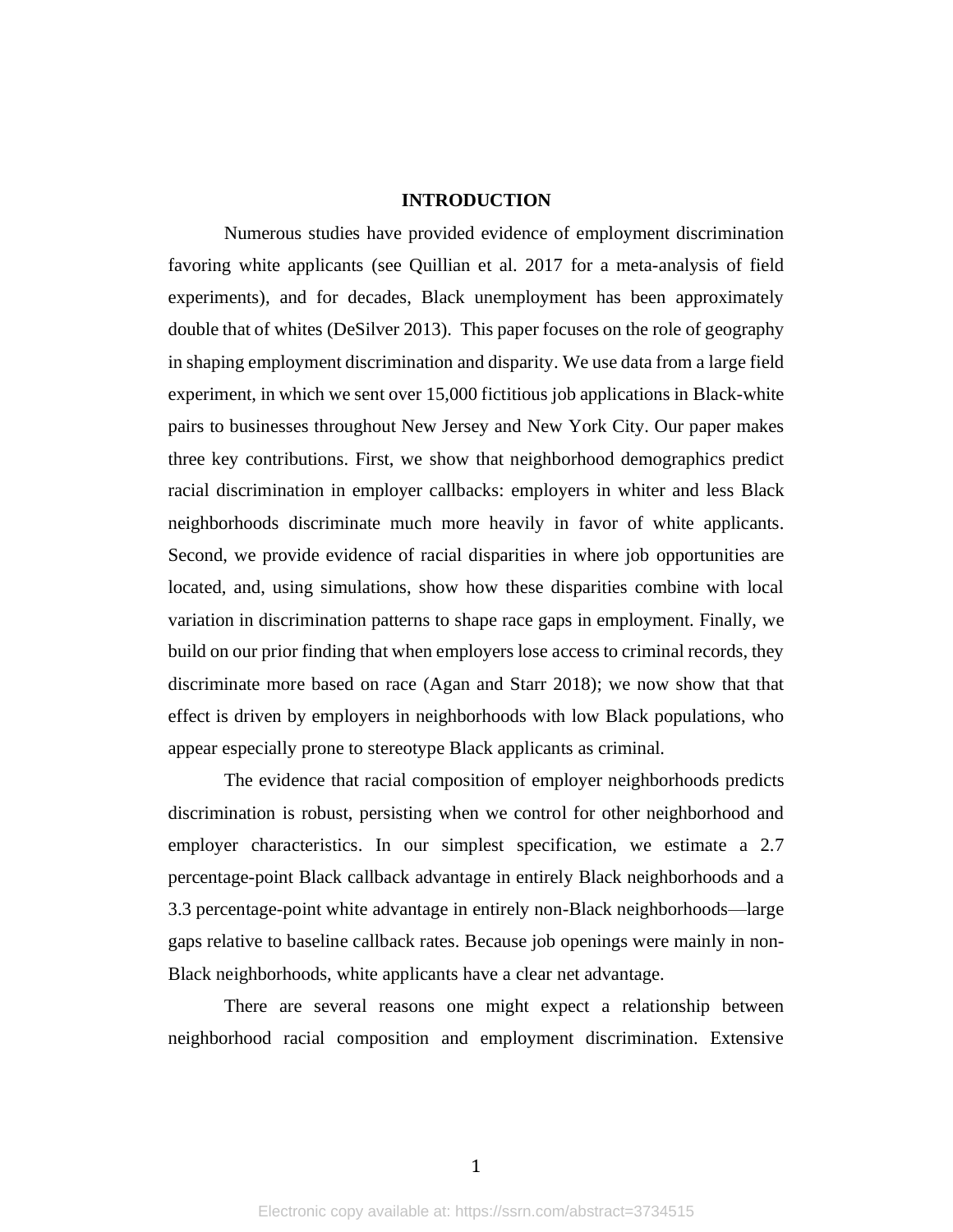research demonstrates the general phenomenon of in-group preference. Lab experiments have extensively documented such biases (see Hewstone, Rubin, and Willis 2002 and Anderson, Fryer, and Holt 2006, for reviews). Implicit bias studies generally find that non-Black subjects are more likely to have negative implicit associations with Blackness (see, for example, Quillian and Pager 2001), and surveys have documented explicit racial in-group preferences (Greenwald and Krieger 2006). Studies have found such biases in many contexts, such as criminal sentencing (Abrams, Bertrand, and Mullainathan 2012), NBA refereeing (Price and Wolfers 2010), and the taxi industry (Jackson and Schneider 2011).

In-group biases could potentially manifest in several ways to produce the relationship between neighborhood racial composition and employer disparities in callbacks by race we identify. Hiring managers might cater to the perceived ingroup preferences of local customers. They might also indulge their own in-group biases, or those of existing staff, or anticipate in-group preferences of the applicant himself, to try to increase yield from job offers or retention.

While plausible, these theories have not been rigorously tested. Lab and survey evidence on in-group bias do not tell us how in-group biases affect actual employment decisions. Some prior observational research is suggestive. For example, Holzer and Ihlanfeldt (1998) find that customer demographics predict the race of companies' most recent hire, and Combes et al. (2016) find that relative underemployment of African immigrants in France is greater where their population concentration is lower. A limitation of such studies is that differences in applicant pools are generally not observable to researchers. It is plausible that the relative strengths of applicant pools by race would vary with the neighborhood racial composition, and moreover, without observing the applicant pool, observational studies of in-group bias usually cannot say which direction(s) discrimination runs in. For example, if employers in Black neighborhoods hire more Black applicants, one cannot necessarily distinguish multiple explanations: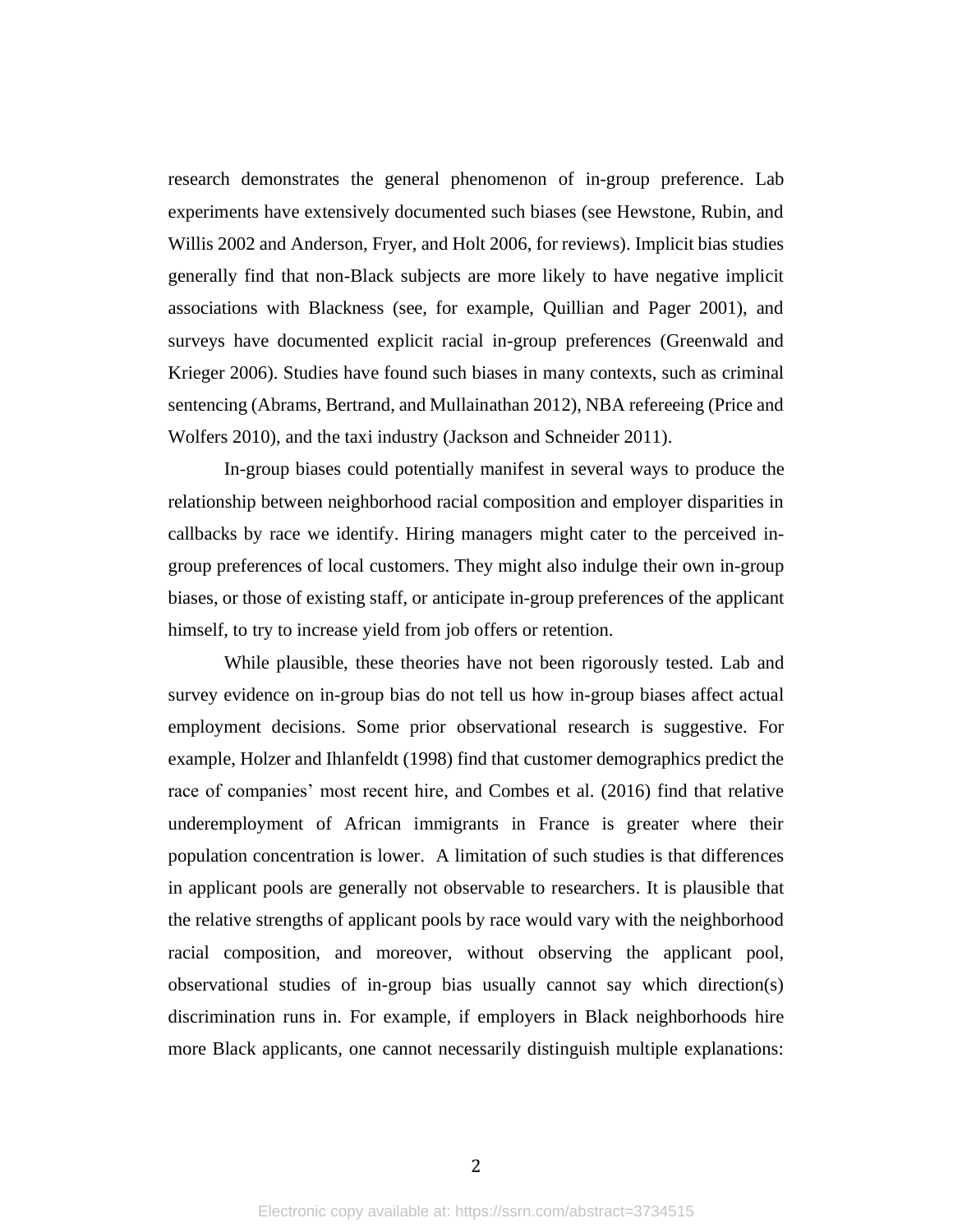those employers could be biased in Black applicants' favor, employers in other neighborhoods could be biased against them, or all employers be biased in the same direction, but to different degrees.

Our research design, by contrast, can support strong causal inferences in a real-world setting. Similar field experiments, known as "audit" studies, have long been a key tool for studying discrimination in employment and other areas (Neumark, Bank, and Van Nort 1996; Riach and Rich 2002; Pager 2003; Bertrand and Mullainathan 2004; Lahey 2008; Oreopoulos 2011; Kroft, Lange, and Notowidigdo 2013; Deming et al. 2016). To our knowledge, this is the first audit study to closely examine the effects of neighborhood racial composition on racial discrimination in employment. The most on-point existing evidence comes from the influential audit study of Bertrand and Mullainathan (2004), which includes one regression result finding a small, marginally significant interaction between the employer ZIP code's Black share and applicant race. However, this analysis is not the focus of the paper, which does not seek to disentangle racial composition's effects from other neighborhood or employer characteristics, does not mainly focus on jobs that serve local neighborhoods, and bases its employer-neighborhood analysis on a relatively small subset of the study's overall data.

Our study is well suited to explore these questions for several reasons. The targeted positions are overwhelmingly service jobs at employers with localized customer bases (mainly restaurants and retail). Those positions are distributed across two large jurisdictions (New Jersey and New York City), with wide variation in racial composition and other neighborhood characteristics. We tailored applications to be competitive for jobs in all those localities, carefully choosing applicant addresses in nearby neighborhoods. We incorporate rich data on other neighborhood and employer characteristics, helping to shed light on the causal role of neighborhood racial composition in shaping discrimination; in the Discussion, we examine this identification question and potential causal mechanisms.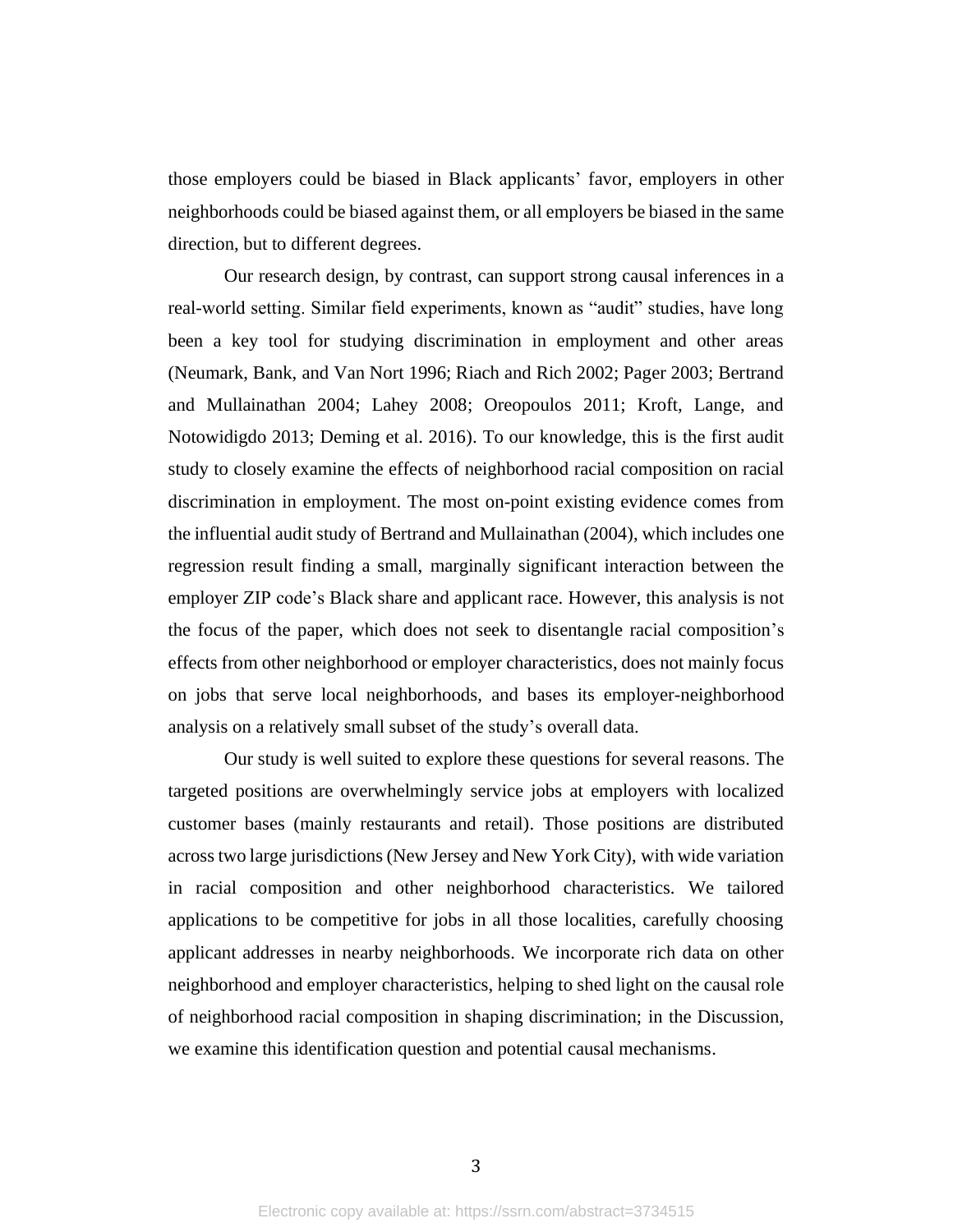Our second major objective is to explore how these employment discrimination patterns combine with local variation in job *availability* to produce racial disparities in employment. In our experiment, we artificially made Black and white applicants come from identical neighborhoods and apply to identical jobs. To understand impacts on real-world populations, we must take into account the real geographic distribution of jobs relative to that of people. Fortunately, our data also sheds light on that distribution. Using online methods similar to those many jobseekers today use, we applied for every job we could find in New Jersey and New York City within our search constraints (the most important of which was our focus on entry-level, low-skill jobs). So our sample composition provides a snapshot of where job opportunities meeting these constraints are located.

Our analysis shows that although discrimination patterns may be reversed in Black neighborhoods, this does not mean their effects "even out." There are more white neighborhoods; job postings are disproportionately concentrated there; and overall callback rates are higher there. One might hope that for real-world populations, geographic self-sorting (the tendency to apply to jobs close to home) could mitigate disparities because Black applicants would tend to apply where they face less discrimination. But we show that this theory depends entirely on the geographic distribution of employers who are hiring. When jobs are scarce in and near Black neighborhoods, this sorting will *exacerbate* disparity.

We illustrate this point through simulations that reweight our data such that the Black and white applicant distribution by neighborhood mirrors the real-world population, incorporating commuting-time data to define job search parameters. In New York City, where job availability very heavily favors white neighborhoods, all versions of these simulations predict racial disparities far exceeding those observed in our experiment. The simulations project that white job-seekers in New York City will receive between 68% and 190% more callbacks than equally qualified Black job-seekers. In New Jersey, the job distribution pattern is more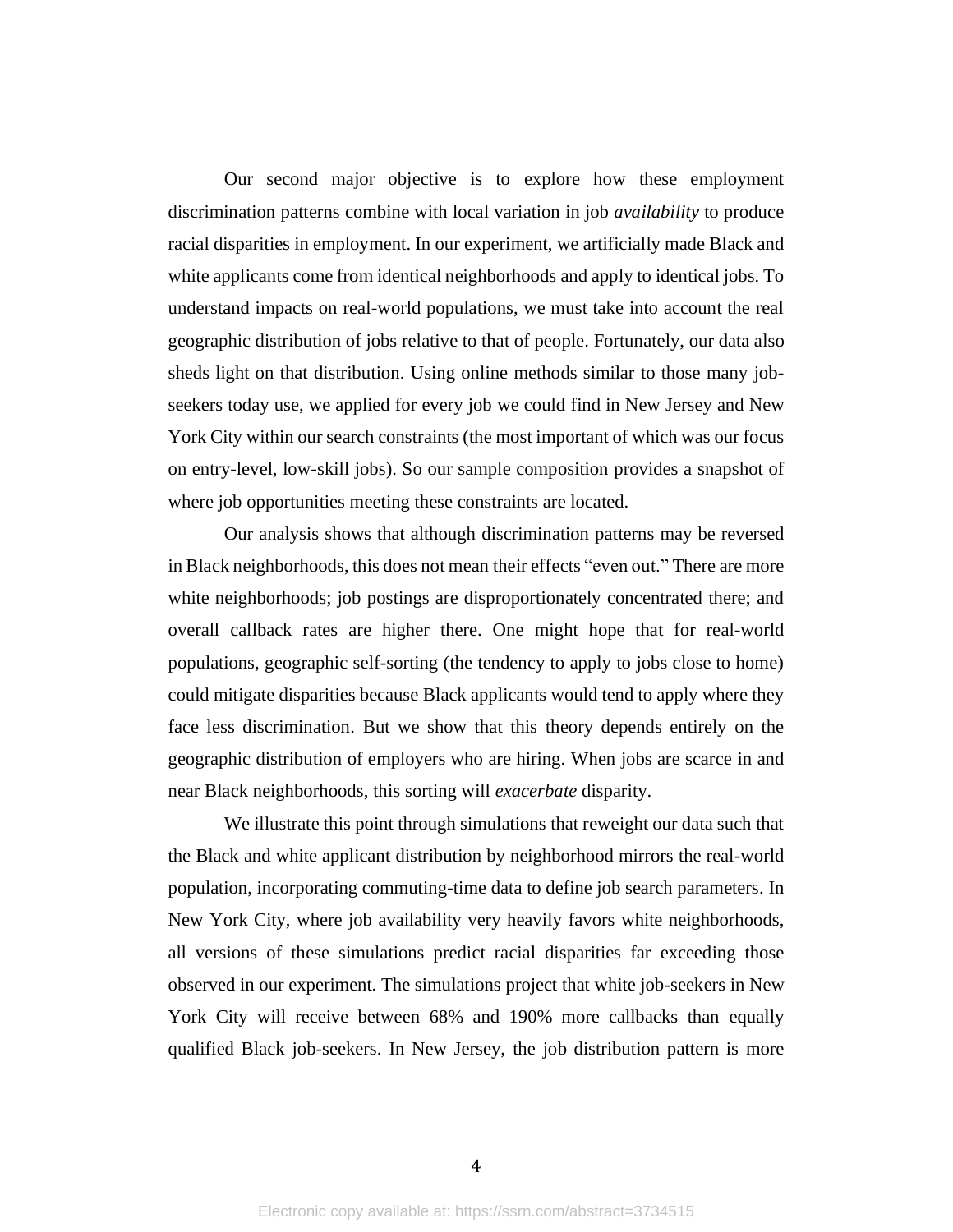nuanced (white neighborhoods have more jobs *in* them, but Black neighborhoods are in denser regions and may have more jobs *near* them), and the simulation results vary based on our assumptions about job searches. Overall, however, the evidence that geographic self-sorting can alleviate racial disparities is weak.

Our findings on both discrimination and job accessibility are relevant to a large literature that evaluates the role of geography in shaping Black underemployment (see Ihlanfeldt 1994, Kain 2004, and Gobillon, Selod, and Zenou 2007, for reviews). Much of that literature centers on evaluating the "spatial mismatch" hypothesis, developed initially by Kain (1968) (see Stoll and Covington 2012, for a more recent example). In its simplest form, Kain's hypothesis was that housing segregation reduces Black job opportunities and contributes to Black-white gaps in employment. A key premise of this theory is that jobs tend not to be located in Black neighborhoods; the "mismatch" in question is between the location of jobs and the residential location of people of different races (Kain 1968; Ihlanfeldt 1994). Another premise is that people tend to seek jobs close to their homes, to reduce commutes and search costs (Kain 1968; Ihlanfeldt 1994; Gobillo, Selod, and Zenou 2007). Indeed, considerable research suggests that Black residents may be particularly constrained from pursuing distant employment, for reasons including lower rates of car ownership and less public transit access (Kain 1968; Mouw 2000; Raphael and Stoll 2002; Johnson 2006; Gautier and Zenou 2010).

Most of the literature finds that job distributions disfavor Black communities (Raphael and Stoll 2002; Stoll 2006; Stoll and Covington 2012), and some find that this gap has expanded over time (Ihlanfeldt 1994; Mouw 2000; Stoll 2006; Gobillo, Selod, and Zenou 2007; Kneebone and Holmes 2015 give a contrary view). But many scholars have concluded that employment discrimination is a more important explanation than spatial mismatch for persistent disparities (see Ellwood 1986 and Leonard 1986 for seminal examples of this "race, not space" theory). Our findings illustrate how the two work in tandem: space heavily mediates the role of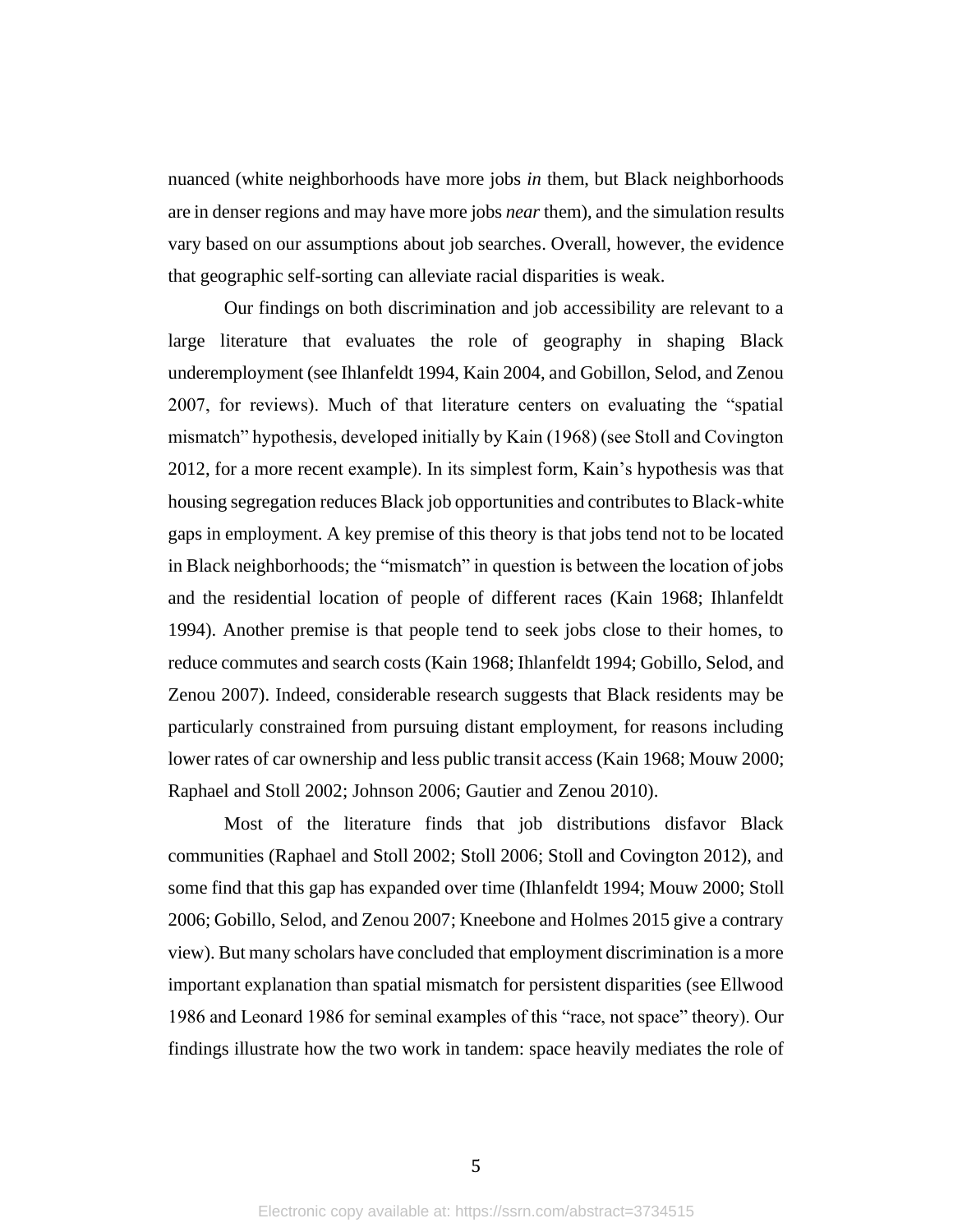race. Kain (1968) and others have suggested this possibility, positing that local variation in employment discrimination could exacerbate spatial mismatch, but this idea has rarely been tested empirically. The spatial mismatch literature mainly has relied on economic survey data about residential location, employment status, and job location; such surveys do not typically include job application data (e.g., Hellerstein, Neumark, and McInerney 2008 or Stoll and Covington 2012; Johnson 2006 is an exception), nor much information about applicant pools, limiting their utility in assessing the role of discrimination (see Mouw 2000 for this critique).

Here, in contrast, we directly test local variation in discrimination, and our simulations show how it combines with variation in job opportunities to produce disparities. We also seek to complement the spatial mismatch literature in other ways. We focus not on overall job distribution, but on low-skill job vacancies, identified by typical modern job-search methods. We further assess the geographic distribution of employer callbacks—implicitly accounting for differences in applicant pools. We use much more recent data than most of the spatial mismatch literature does. And we use rush-hour driving and public transit commuting-time data rather than aerial or driving distance as most studies have used.

Finally, we also present results that elaborate on our previous study of Banthe-Box laws, which used the same data analyzed here (Agan and Starr 2018). In that study, we provided evidence that Ban-the-Box laws (which deprive employers of criminal record information) caused a large spike in the Black-white callback gap, suggesting that employers make negative assumptions about Black applicants' records. These assumptions appeared very exaggerated relative to real-world differences in conviction rates—evidence of stereotyping. Now, we show that the Ban-the-Box effect is driven entirely by neighborhoods with low Black shares, suggesting that stereotypes about race and crime are more prevalent there. These new findings add nuance to the potential implications of our prior work about the effects of Ban-the-Box. Nonetheless, we conclude that crime-related stereotyping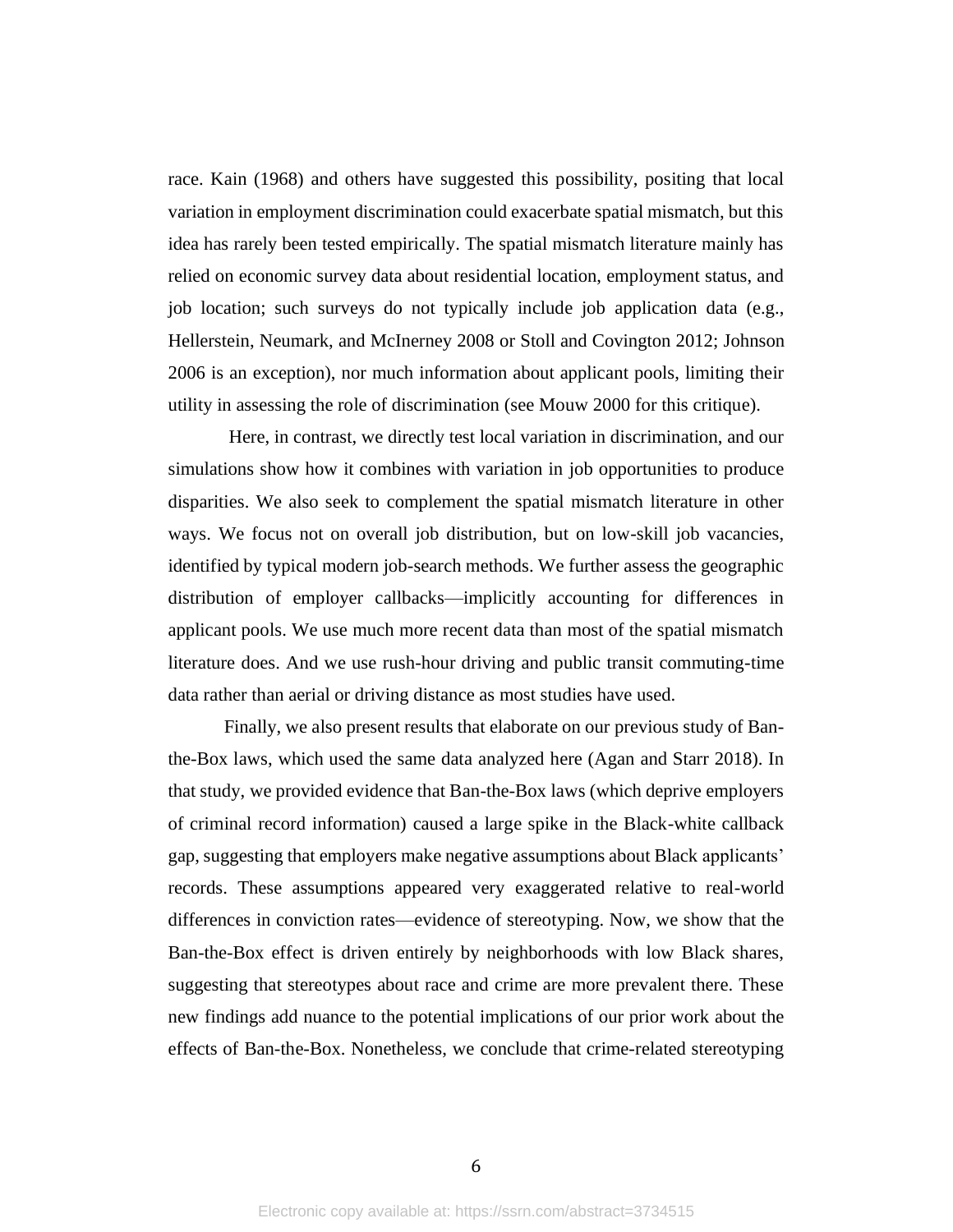does not explain most of our current study's principal finding about the interaction between neighborhood racial composition and applicant race.

## **I. Data and Experimental Design**

The data analyzed in this paper come from a field experiment that we originally designed to investigate the effect of Ban-the-Box (BTB) laws on racial discrimination (Agan and Starr 2018). That paper's online appendix includes considerable detail on the research design. We submitted online job applications to positions in New Jersey and New York City both before and after Ban-the-Box laws went into effect in 2015. <sup>2</sup> The outcome of interest is whether the applicant received a positive response (a "callback") in this period.

Our fictional applicants were Black and white non-Hispanic men in their early 20s. We created detailed applicant profiles, which our research assistants used to apply for jobs. The profiles were created in Black/white pairs, and all other characteristics were randomized. Other than race, the only substantive variations were felony conviction status (if the employer requested that information), GED versus regular high school diploma, and whether the applicant had a one-year gap in his prior employment history. Applicant addresses were distributed across 40 towns in New Jersey and 44 neighborhoods in New York City and located in racially diverse, lower-to-middle-class Census blocks. Each business was assigned to applicants with addresses quite close by; Black and white applicants came from the same neighborhoods. This approach minimizes the possibility that discrimination could be attributed to employers' beliefs about home neighborhoods or concerns about commuting times (Phillips 2020).

We signal race using applicant names, a ubiquitous practice in audit studies (Bertrand and Mullainathan 2004; Oreopoulos 2011). We identified distinctively

<sup>2</sup> Applications were submitted in New Jersey between January 31 and February 28, 2015, and between May 4 and June 12, 2015. Applications were sent in New York City between June 10 and August 30, 2015 and between November 30, 2015 and March 31, 2016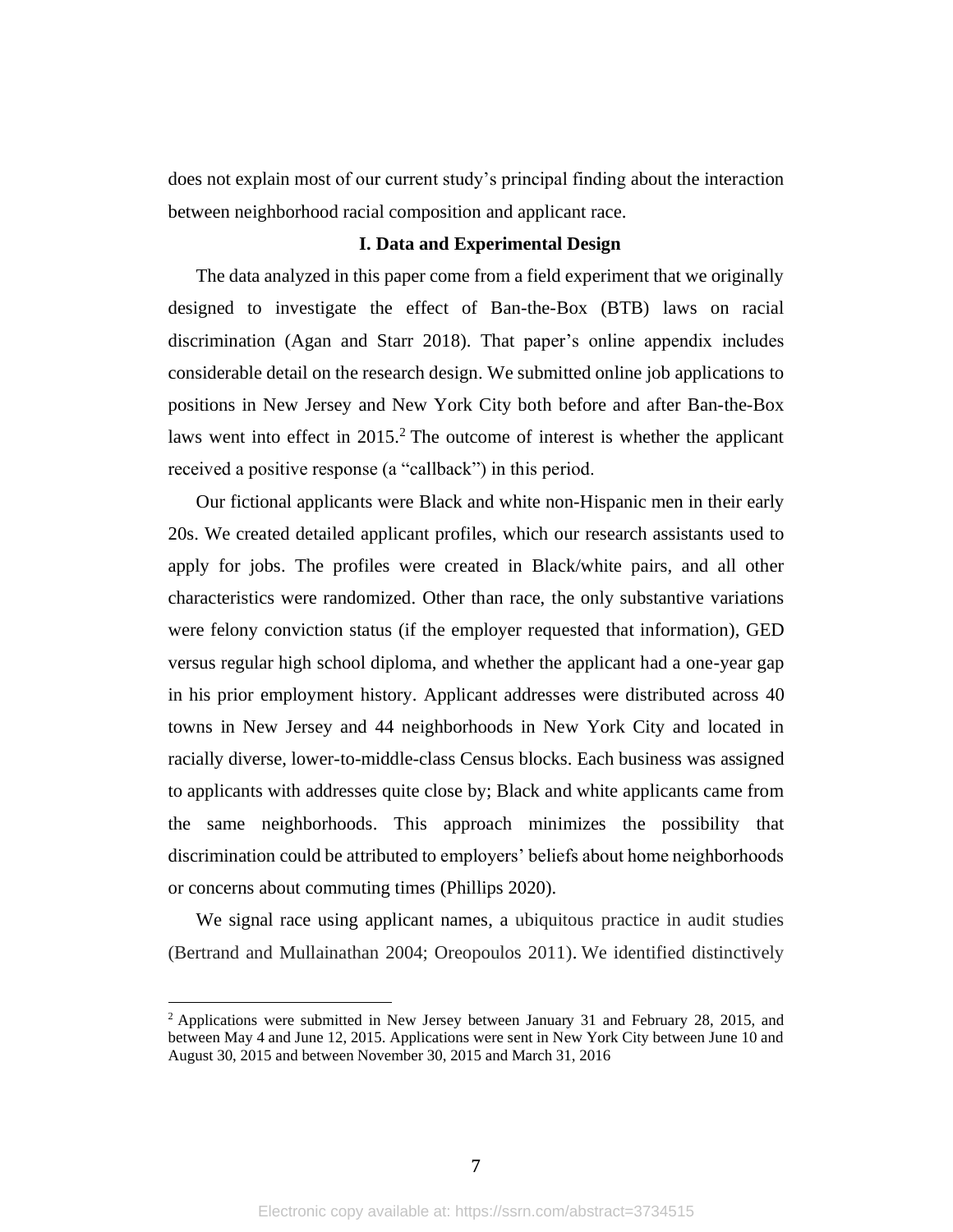Black and white first and last names by analyzing New Jersey birth certificates for men close to our applicants' age. We chose common names that met thresholds for the share of name-holders who were Black or non-Hispanic white.<sup>3</sup>

The jobs we applied to were entry-level positions for which our fictitious applicants were qualified, mostly in restaurants and retail. All had online applications (which most large chains use). We identified jobs by checking the websites of chains meeting size thresholds and via online job boards. <sup>4</sup> We sought to send four applications to each establishment: one Black-white pair before and after BTB. <sup>5</sup> Our job search covered all of New York City and almost all of New Jersey (91% by population). The exceptions were Newark (which already had a BTB law), certain rural areas more than 20 miles from the nearest applicant neighborhood, and some very small townships. These exclusions should not threaten the internal validity of our callback-rate analysis, but could affect our analysis of job access gaps, and are thus accounted for in that analysis. 6

Within these constraints and certain more limited exceptions, we sought to apply to every available job posting in New Jersey and New York City.<sup>7</sup> Our sample thus plausibly approximates the actual geographic distribution of these types of jobs within each of these jurisdictions. Between the two jurisdictions, New York City is

<sup>&</sup>lt;sup>3</sup> To reduce the concern that names also signal socioeconomic status, we picked white names from below the white median in maternal education (the strongest SES indicator available on birth certificates). Our job applications provided extensive socioeconomic information (e.g., work histories, education, address), and ensured that all our applicants were similar on those metrics, further reducing the likelihood that employers would need to rely on SES inferences from names. See Agan & Starr (2018) for further discussion of our approach.

<sup>&</sup>lt;sup>4</sup> In New Jersey, we targeted chains with at least 30 locations and 300 employees in NJ. In New York, we applied to chains with at least 20 city locations, plus those we applied to in NJ.

 $<sup>5</sup>$  This was not always possible (job postings come and go), but the slight differences between the</sup> samples in the two application waves should not affect identification in this study.

<sup>&</sup>lt;sup>6</sup> On balance these exclusions have little effect on the racial composition of the areas we study; Newark is disproportionately nonwhite and the other excluded places are disproportionately white. <sup>7</sup> We excluded businesses with exceptionally time-consuming applications, those with

overwhelmingly female clienteles, and those that required full Social Security numbers and had software that detected the fact that the numbers we provided were (for ethical reasons) invalid.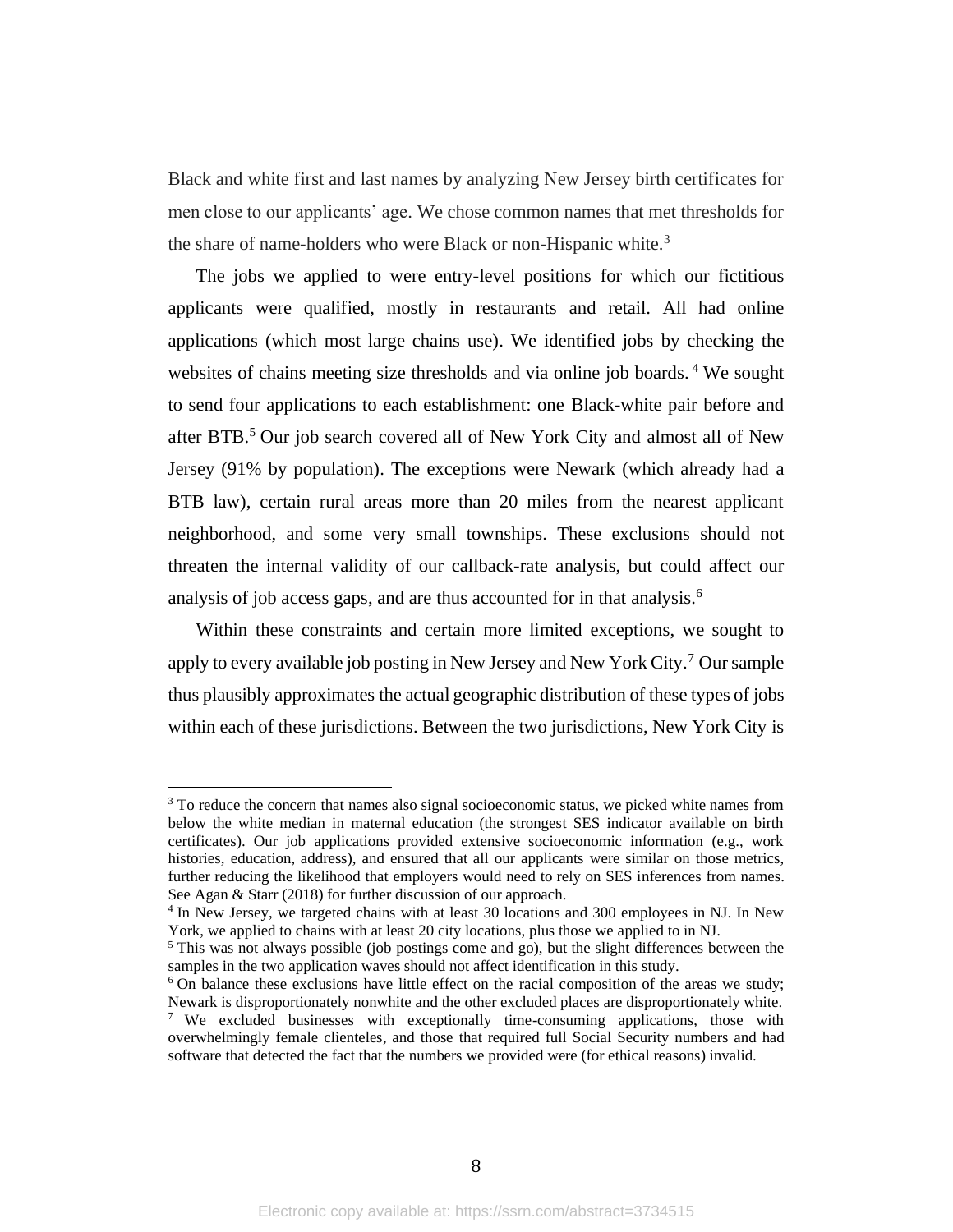somewhat overrepresented, because we had a longer available period to search for jobs there and used an additional search engine. 8

We linked our experimental data to several outside data sources. Neighborhood racial composition and socioeconomic data (percent poverty, percent unemployed, median household income, and percent attending college) comes from the American Community Survey 2015 5-year estimates for Census block groups (CBGs). <sup>9</sup> Election results from 2016 are reported for New York City at the voting precinct level and for New Jersey at the municipality level. In robustness checks, we add crime and employer data, which are unavailable for some observations.<sup>10</sup>

#### **II. Analysis and Results**

We submitted 15,213 applications. Table I provides summary statistics. The racial composition of the businesses' neighborhoods varies widely; both the white share and the Black share range from 0 to 1. The mean non-Hispanic white share is 50% (median 55%) and the mean Black share is  $14%$  (median 5%).<sup>11</sup> New York City and New Jersey also have large population shares from other racial or ethnic groups, particularly Hispanic (sample mean 20%) and Asian populations (14%). The sample contains wide socioeconomic variation, although businesses tend to be located in wealthier areas. The neighborhoods lean Democratic, but Donald Trump's local 2016 vote share ranges from 0% to 81% (mean 28%). Forty-six percent of the businesses are retail stores; the balance consists mostly of restaurants.

<sup>8</sup> Fifty-seven percent of our sample is from New York City, although New Jersey has a 5% larger population and a somewhat larger economy by most relevant measures.

 $9$  For 2% of the sample, these fields could not be coded at the CBG level (e.g., service jobs in larger neighborhoods); instead we use Census tracts or Zip Code Tabulation Areas (ZCTAs).

<sup>&</sup>lt;sup>10</sup> Crime data came from the 2015 Uniform Crime Reports for NJ municipalities, and from NYPD for city precincts. Employer characteristics were from InfoGroup's BusinessUSA database.

<sup>&</sup>lt;sup>11</sup> Black-share figures include people who identify as both Black and Hispanic, but exclude those who identify as multiracial. The white share is for non-Hispanic whites, also excluding multiracial persons; meanwhile, the Hispanic share does not differentiate by race (so the Black share and the Hispanic share overlap). Our results are not notably affected by adding multiracial persons to their respective shares or by excluding Black Hispanics from the Black share; these affect the coding of only 1% of the neighborhood population for the average business in the sample.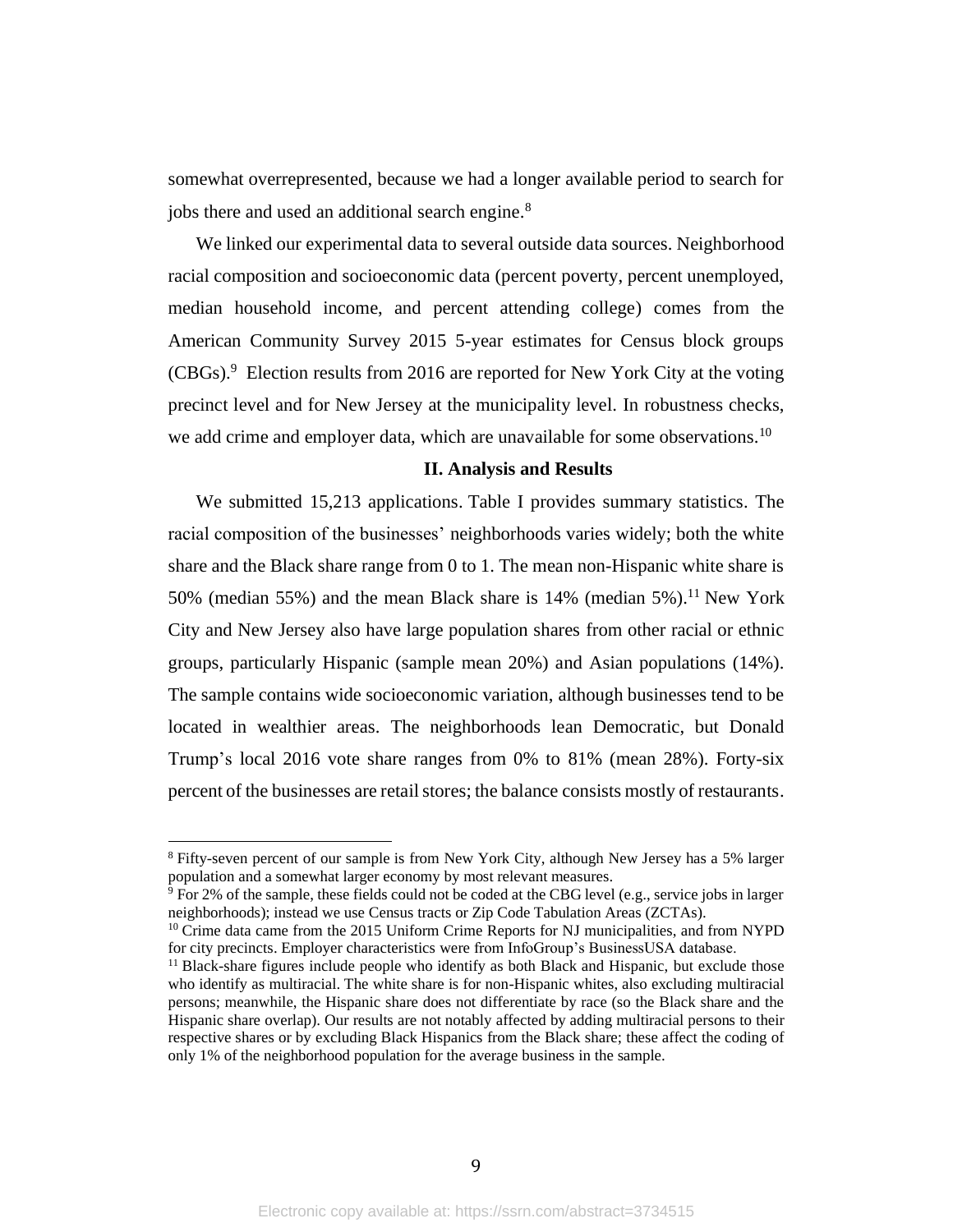Overall callback rates were 10.6% and 13% for Black and white applicants—in proportional terms, whites received 23% more callbacks. In neighborhoods where the Black share is under 1%, white applicants received 30% more callbacks than comparable Black applicants. In majority-Black neighborhoods, Black applicants actually received 6% more callbacks than similar white applicants. Note, however, there are relatively few such neighborhoods in the sample: the  $90<sup>th</sup>$  percentile of the percent Black distribution is 46% (by contrast 1.25% percent Black is the  $25<sup>th</sup>$  percentile, and 16% of our applications were sent to businesses in neighborhoods with zero reported Black residents).

#### A. *Regression Analyses of Racial Differences in Callback Rates*

Does neighborhood racial composition play a causal role in shaping employment discrimination, or are these subsample differences driven by other correlated differences across neighborhoods? This is a question we cannot answer definitively; our experimental approach offers very strong identification of the effect of applicant race, but neighborhood racial composition is not experimentally manipulated. Still, we can disentangle the impact of racial composition from that of a rich set of other observables. In Table II, we show regressions estimating the interaction between neighborhood racial composition and applicant race in predicting callback rates. In the most basic specification (Column 1), we estimate the probability that applicant  $i$  to store  $j$  receives a callback as:

(1) *Callback*<sub>ij</sub> =  $\alpha + \beta_1 White_i + \beta_2 PercentBlack_j + \beta_3 PercentBlack_j x White_i + \epsilon_{ij}$ 

where *White*<sub>i</sub> indicates applicant race, *PercentBlack*<sub>j</sub> is the percent of the store's CBG that is Black, and  $PercentBlack_j \times White_i$  is their interaction. In other specifications, we also include additional neighborhood and business characteristics and their interactions with  $White_i$ .

In all specifications, the estimated effect of Black population share on racial discrimination is large and statistically significant. The  $PercentBlack_i$  x White<sub>i</sub>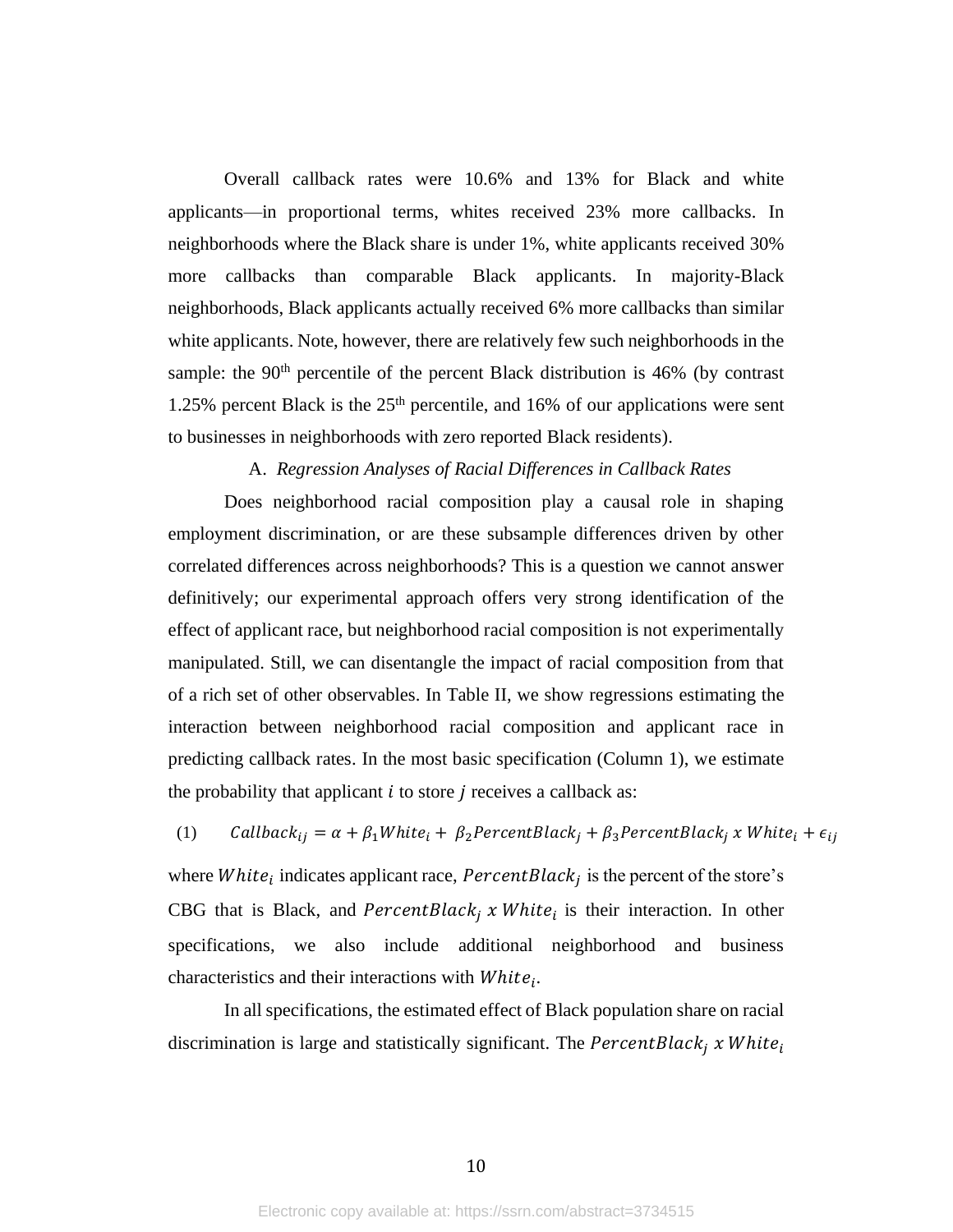coefficient ranges from -5.9 points to -7.1 points—large effects, given that the Black baseline callback rate is only 10.6% and the overall white advantage in the sample is 2.4 percentage points. Column 1 shows the simplest specification, with no additional controls, in which the interaction's coefficient is -5.9 percentage points. In entirely non-Black neighborhoods, white applicants have a predicted 3.3 percentage point callback advantage (30.5% over the Black baseline), while in all Black neighborhoods, Black applicants have a 2.7 percentage point advantage.

In Column 2, we add neighborhood characteristics, including Hispanic share, whether the store is in New Jersey (versus New York City), a socioeconomic status (SES) index that combines our four SES indicators, and Trump's 2016 local vote share for the voting precinct. <sup>12</sup> Each of these variables is interacted with *White*. When these variables are added, the estimated *PercentBlack<sub>i</sub> x White<sub>i</sub>*coefficient increases slightly in magnitude, to -6.4 points. None of the other variables' interactions with *White* are significant.

Finally, in Column 3, we add chain fixed effects, interacted with *White*, to address the possibility that the racial-composition effect might be shaped by differences in businesses across neighborhoods. The *PercentBlack<sub>i</sub> x White<sub>i</sub>*effect only grows larger (-7.1 percentage points). In this specification, in entirely non-Black neighborhoods, we predict white applicants have a 3.4 percentage point callback advantage compared to Blacks, while in all-Black neighborhoods, Black applicants have a 3.7 percentage point advantage. In these (linear) specifications, we predict that Black applicants begin to have a suggestive advantage compared to white applicants when the Black share surpasses

<sup>&</sup>lt;sup>12</sup> We used principal component analysis to combine the 4 SES indicators (median household income, percent unemployed, percent poverty, and percent with a college degree) into a single index. In robustness checks we include them separately.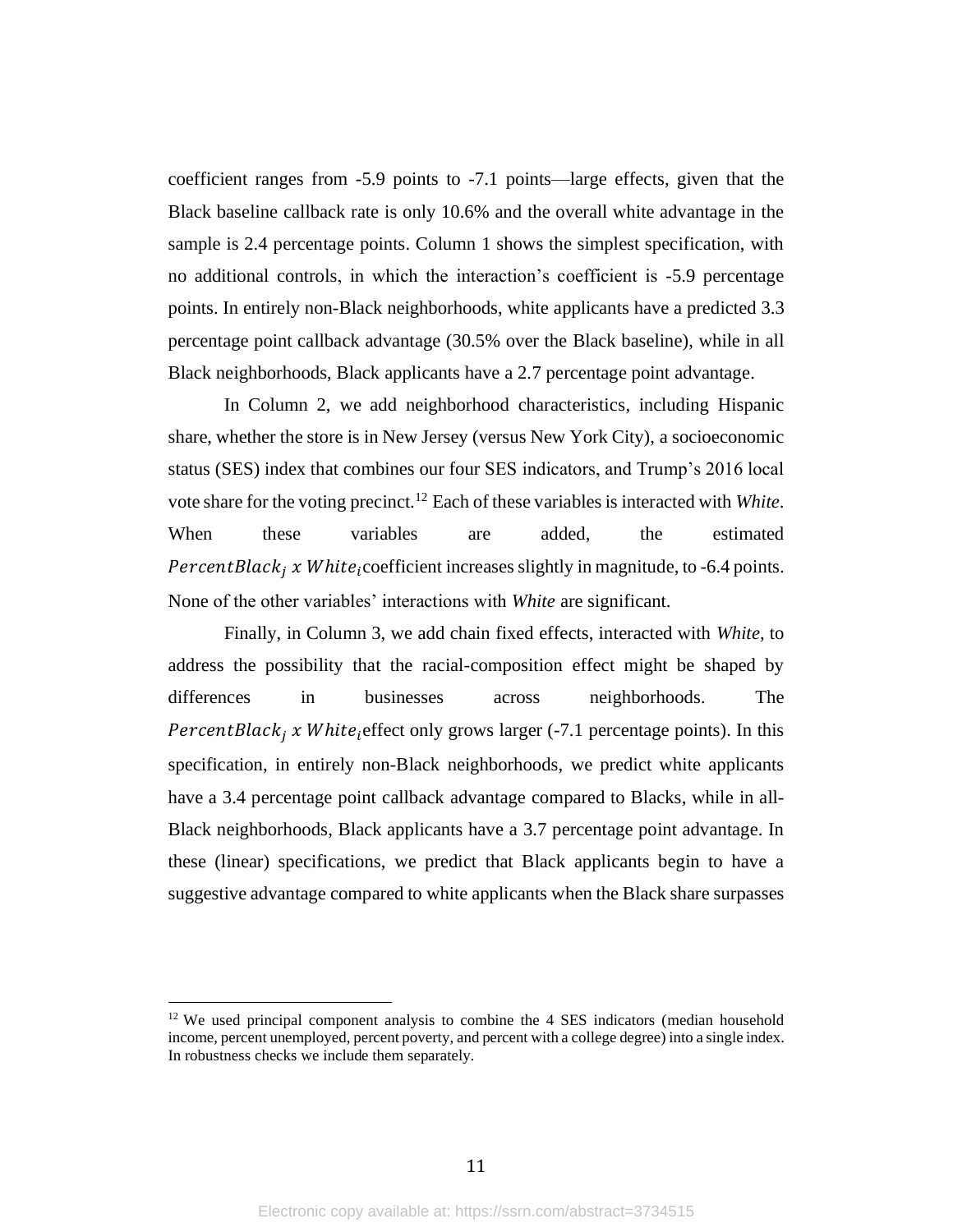approximately 50%, although their predicted callback rates are not statistically significantly larger than those of white applicants until that share exceeds 80%. 13

In Table III, we show the *PercentBlack<sub>i</sub>* x White<sub>i</sub> coefficient from additional specifications and subsamples; these analyses test robustness and shed light on possible mechanisms. The baseline coefficient comes from Table II, Column 3, and is repeated for comparison in Column 1 of Table III. First, we add in different controls (always interacted with *White)*: *Percent Asian* (Col. 2)*,* all four SES variables underlying our SES factor separately (Col. 3), chain characteristics from the Business USA database in place of chain fixed effects (Col. 4), and controls for property-crime and violent-crime rates (Col. 5). <sup>14</sup> None of these substantially changes our results. In Columns 6 and 7 we show separate analyses for New Jersey and New York City. These point estimates are fairly similar (-5.7 and -6.8 percentage points, respectively), although not significant in the smaller New Jersey sample. The effect in New York City is substantially larger in proportional terms, given the lower overall callback rate.

Our applicants came from neighborhoods near those of the employer, so one might postulate that the employer-neighborhood effect is actually driven by employer assumptions about *applicant* neighborhoods (and about Black and white applicants who reside in different places). This possibility can be directly tested,

 $13$  In analyses not shown here, we considered the possibility of a nonlinear relationship, but concluded that the linear approximation is probably not far off the mark. The callback rate differentials predicted by our linear models are very close to those that we observe when we segment the sample and separately estimate the white effect for very low, evenly mixed, and high Black shares. Our estimates are imprecise at the high end of that range, where the sample is thinner.

<sup>&</sup>lt;sup>14</sup> The added business characteristics are: number of employees per location, sales per location, size of chain, and whether it is a retail business. Using these rather than Chain fixed effects allows the smallest chains (with only one store in the sample) to be used for identification, but it requires certain chains not found in BusinessUSA to be dropped instead (257 observations) and does not control for unobserved chain characteristics. We omitted crime controls from the main specification because they are missing for a few non-reporting jurisdictions (dropping 89 observations) and because certain features of these data varied from New York City to New Jersey. The coefficient for our main specification in this sample is -0.07 (se=0.024).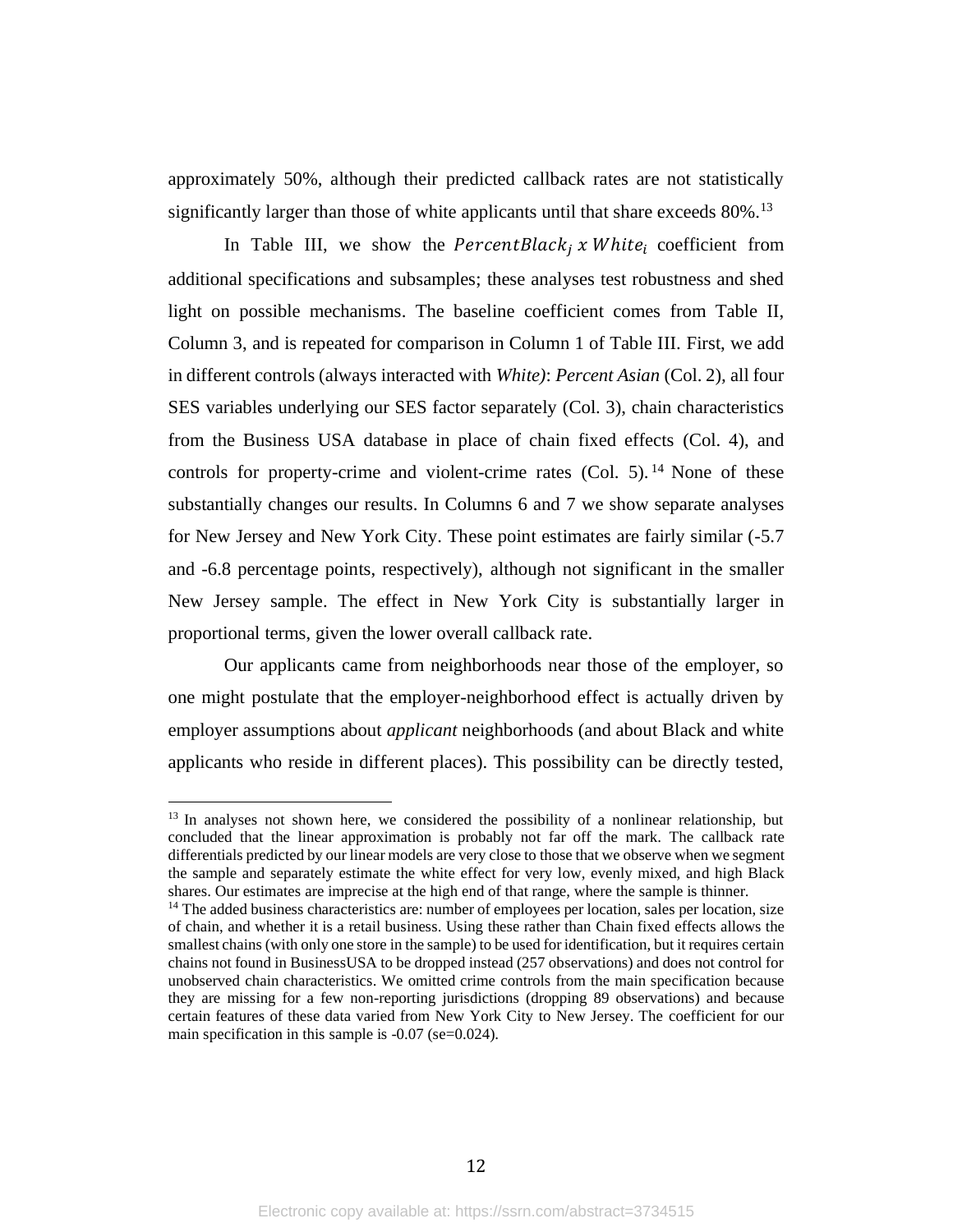however. In Table III Column 8, we add controls for applicant neighborhood interacted with White. Doing so does not change the  $PercentBlack_i x White_i$ effect. In the Discussion, we examine this finding's implications for potential causal mechanisms. Columns 9 and 10 are discussed below, in Section D.

#### *B. Neighborhood-Level Disparities in Employment Access*

Black applicants may have an advantage in pursuing jobs in Black neighborhoods—but there are fewer Black neighborhoods, and Black neighborhoods offer fewer jobs to apply to. Treating the postings that we found as an approximation of where jobs are available, we illustrate the *disproportion* in job access, relative to population shares. Table IV compares the distribution of postings in our sample and the overall (non-race-specific) distribution of callbacks we received to the distribution of these jurisdictions' Black and white populations.<sup>15</sup> Consistent with the spatial mismatch thesis, we find that job postings and callbacks were concentrated in whiter and less Black neighborhoods.

New Jersey's population is 13.1% Black, but the mean neighborhood Black share is 10.9% for our sample, and among observations receiving callbacks, it is 9.3%. <sup>16</sup> That is, New Jersey job postings, especially those resulting in callbacks, tended to be in neighborhoods that were less Black than the state average. Majority-Black Census block groups have a particular dearth of opportunities: only 3.6% of postings and 2.6% of callbacks in our sample were found there, even though 8.2% of New Jersey's CBGs are majority Black. Meanwhile, the distribution of jobs and callbacks favors neighborhoods with high non-Hispanic white shares.

<sup>&</sup>lt;sup>15</sup> We consider the number of callbacks (undifferentiated by applicant race) to be an important measure of whether jobs are truly available. The distribution of postings alone does not capture variation in employer eagerness to hire or in the strength of competition. Some employers accept applications constantly even if they are not immediately hiring, and some may be flooded with applications for scarce slots.

 $16$  To allow a consistent comparison, the population statistics for NJ are calculated excluding the small portions of the state that were omitted from our experiment, as discussed above.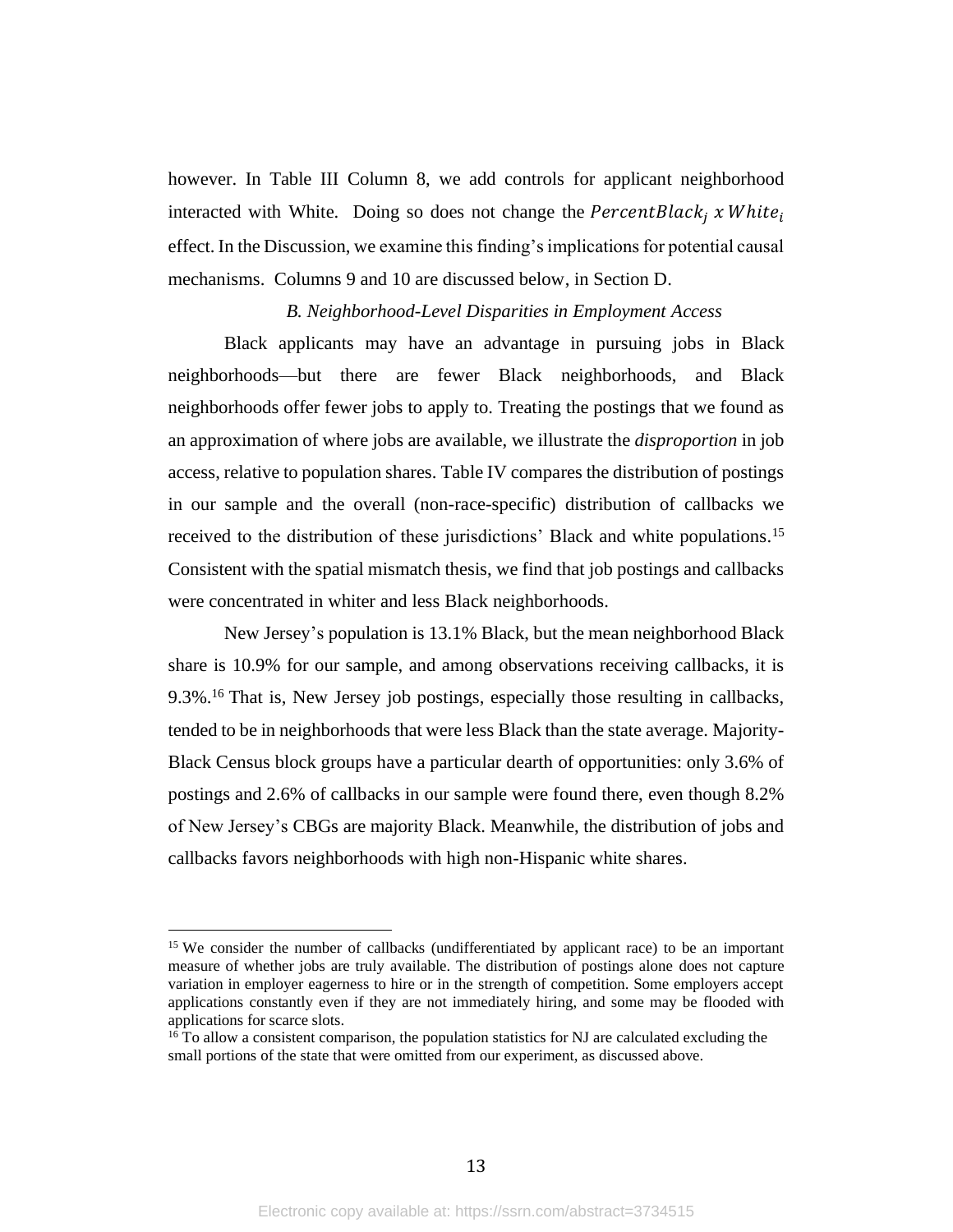In New York City, the geographic distribution of callbacks even more heavily favors white neighborhoods and disfavors Black neighborhoods. The city's population is 24.5% Black, but the mean employer neighborhood among our applications, and also among callbacks, had a Black share of 17.1%; meanwhile, white neighborhoods were overrepresented in jobs and callbacks. In New York City, 20.6% of CBGs are majority Black, but that was true for only 12.6% of the employer CBGs among our applications and 13.9% among the callbacks.

## *C*. *Extrapolating Our Results to Real World Population Distributions*

In our experiment, our fictitious Black and white applicants lived in the same places and applied to the same jobs. But in the real world, Black and white residents have different geographic distributions and will thus presumably apply to jobs in different places. Here, we carry out geographic reweighting exercises to extrapolate our results from the experimental sample to hypothetical Black and white job applicants who are distributed realistically across New Jersey's and New York City's neighborhoods (but who otherwise remain identically qualified).

Because employers in Black neighborhoods appear to favor Black applicants, one might think that the white advantage in callbacks would be *less* substantial given a realistic population distribution. Relative to our fictitious applicants, real Black applicants should apply more often to jobs in neighborhoods where they benefit from discrimination rather than being disadvantaged by it. If so, perhaps this geographic self-sorting mitigates discrimination patterns (much as in Becker's classic model of employer discrimination, Black applicants sort to lessdiscriminatory firms). This theory does not require assuming that applicants know employers' discrimination patterns—only that people apply to jobs near home.

But even if geographic self-sorting reduces the employment discrimination that Black applicants are exposed to, it may not ultimately increase their employment opportunities. As the previous section showed, jobs and callbacks are not equally distributed, and geographic self-sorting will not help residents of Black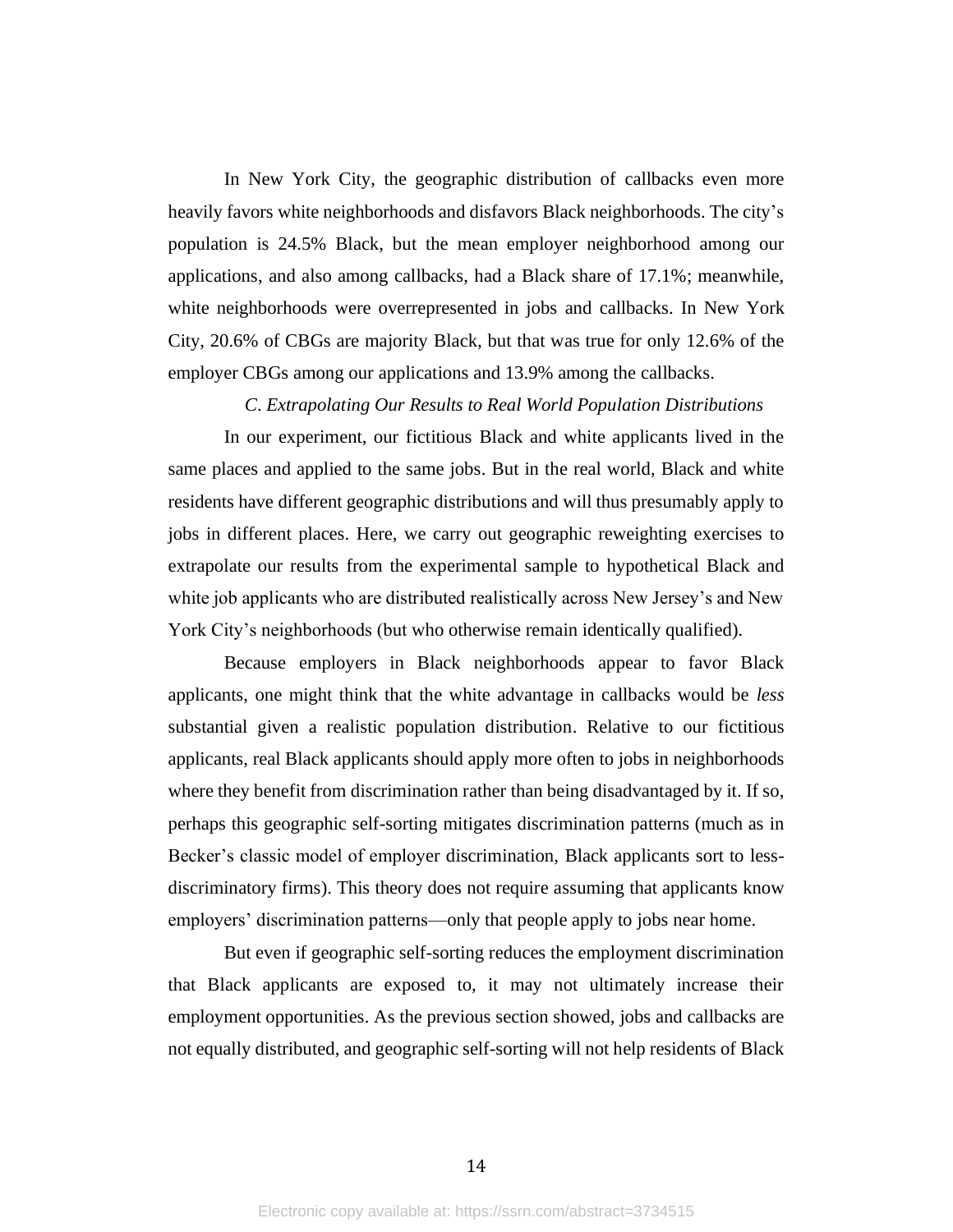neighborhoods if few employers are hiring there. Indeed, even setting aside the disproportion in the initial distribution of postings, our estimated callback rate for Black applicants is slightly *lower* (albeit not significantly) in entirely Black neighborhoods than in entirely non-Black neighborhoods (see the "Percent Black" main effect in Table II, Col. 1): the employment discrimination effect reverses, but this effect is canceled out by the fact that employers there rarely call any applicants back. Meanwhile, for white applicants, callback rates are much higher in non-Black neighborhoods. These patterns imply that for Black residents of Black neighborhoods, geographic self-sorting could mean sorting toward local employers that are both more scarce and less likely (or at least not more likely) to call them back. For white residents of white neighborhoods, it could mean sorting toward local employers that are more numerous and call them back much more often.

In Table V, for each jurisdiction, we show three simulations that make differing assumptions about where people apply. All rely on three simplifying assumptions: (1) the relevant pools of Black and white job searchers (young, male, low-skilled) have the same geographic distribution as the Black and white populations as a whole, (2) our experimental sample's composition and callback rates by race are good proxies for the distribution of available job opportunities and callback rates by race for these pools, and (3) each job searcher applies to every business in our sample within the geographic parameters we define, and no other jobs. We believe the first two assumptions are reasonable as approximations. <sup>17</sup> The third is less realistic—many criteria influence job seekers' choices. Still, if the ways

<sup>&</sup>lt;sup>17</sup> The basic case for assumption (2) is described above: we sought to apply to every job posting we could find within parameters similar to those many real-world applicants likely use; we gave our large team of RAs many thousands of hours to find those jobs, and we believe they did a reasonably good job of doing so. We have no reason to believe that the businesses excluded by our search parameters would have different callback patterns from those in our data, though we cannot test this. However, using the BusinessUSA database, we can see that included and excluded businesses were similarly distributed by geography; if anything, excluded businesses are slightly *more* concentrated in white neighborhoods.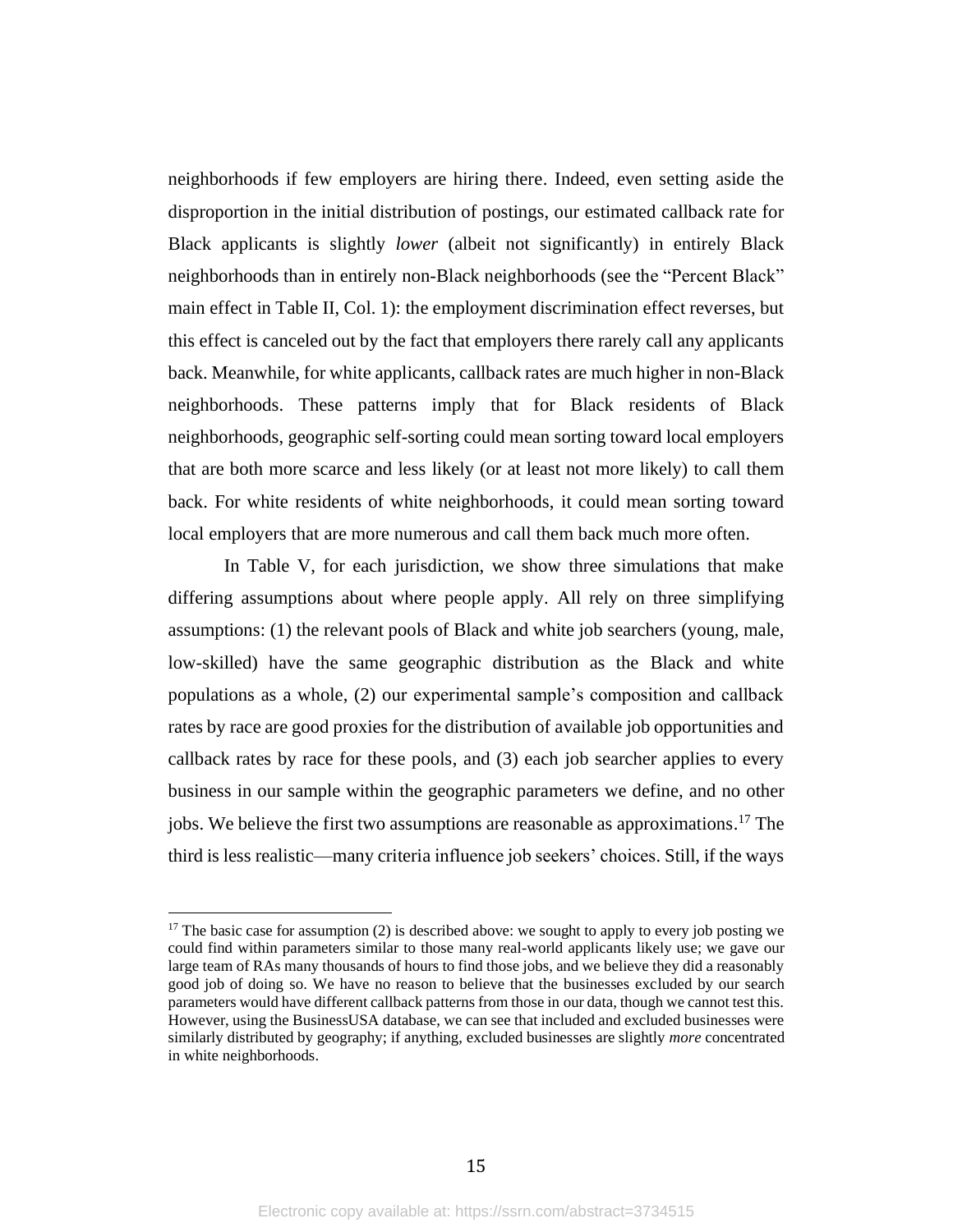our assumptions diverge from reality are similar for Black and white job seekers, they should not substantially affect the white/Black ratios that we estimate.

In Panel A, we assume applicants apply to all jobs within their own Zip Code Tabulation Area (ZCTA), which is a mappable Census area that in most cases tracks ZIP codes. This represents a relatively strong version of the self-sorting hypothesis: that people apply to jobs only within their fairly immediate neighborhoods (in New York City and denser New Jersey cities) or in their towns or communities (in less dense parts of New Jersey). In Panels B and C, we assume that they apply to all jobs within 15 and 30 minutes' rush-hour commute respectively, based on driving times in New Jersey and public transit times in New York City, without leaving the jurisdiction (New Jersey or New York City).<sup>18</sup> The thresholds we pick are fairly low but plausible proxies for the distances within which many candidates might search for a low-wage job. <sup>19</sup> Commuting time presumably matters directly to job seekers (and employers), whereas the ZCTA is

<sup>&</sup>lt;sup>18</sup> Driving times are estimated using ArcGIS, and public transit times using the Google Distance Matrix API. We carry out these simulations separately for New Jersey and New York City for several reasons. First, assumption (2) above is more problematic if we combine the jurisdictions, because we oversampled New York City relative to New Jersey. Second, ZCTAs are dissimilar across jurisdictions; the average New York City ZCTA in our sample is smaller in area but has 81% more people than the average New Jersey ZCTA. Third, the Panels B and C simulations use different commuting methods because most New Jersey residents commute by car and most New York City residents commute by public transit. Finally, the simulation results highlight interesting differences across jurisdictions. Because of the differences mentioned here, one should not directly compare the estimated numbers of applications and callbacks across jurisdictions, but the callback rates and the white/Black ratios should be fairly comparable.

<sup>&</sup>lt;sup>19</sup> These thresholds are fairly typical for New Jersey but somewhat low for New York City. Forman (2016) reports that the national average commute time is 26 minutes, that commutes are lower for low-wage sectors like retail, and that the average retail worker in New York City commutes 42 minutes. Low-wage workers have more geographically focused job searches due to limited transportation access, search costs, and commuting costs (Kneebone and Holmes 2015; Allard and Danzinger 2002). We err on the side of using a lower threshold because the point of the simulations is to test whether geographic self-sorting would mitigate the effect of discrimination. With less selfsorting, we would expect results more like those in our experimental sample.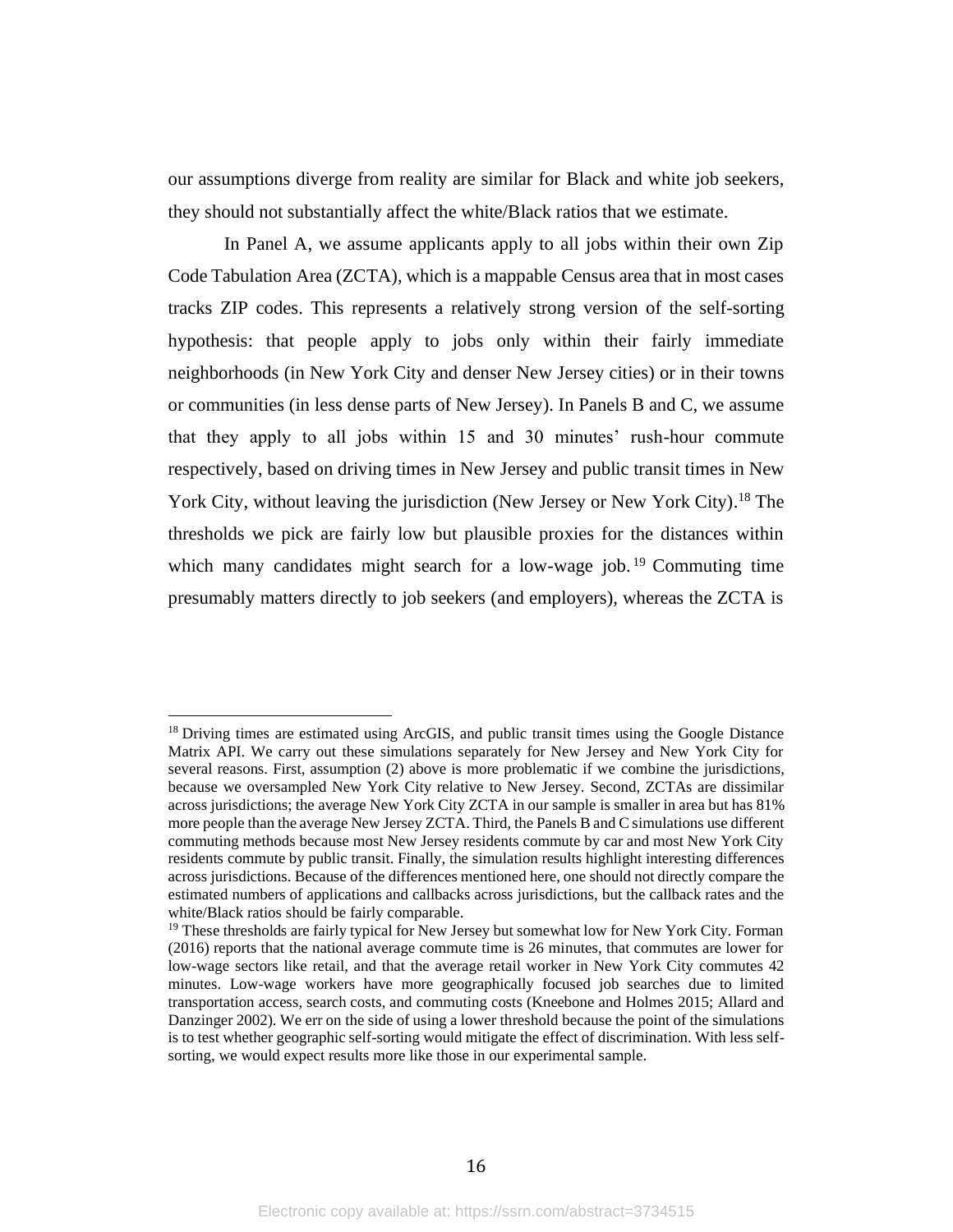a looser proxy for proximity. <sup>20</sup> But the commuting-time-based simulations have some drawbacks, especially affecting New Jersey, that the ZCTA approach avoids: a censoring problem for neighborhoods close to the state borders,  $2<sup>1</sup>$  the need to impute missing data for the New Jersey municipalities left out of the original experiment,<sup>22</sup> and reliance on generalizations about commuting modality.<sup>23</sup> Thus, we report both methods. They produce similar patterns in New York City, but the choice of approach is important in New Jersey.

In each simulation, based on the assumptions above, we calculate the average number of job applications sent, callback rates, and total callbacks received for Black and white job searchers in New Jersey and New York City. We assign weights to each sample observation based on the probability that a New Jersey (or New York City) resident of the applicant's race would live near the business (within

 $20$  ZCTAs also vary in geographic size. Within New York and New Jersey respectively, however, there are no strong correlations between a ZCTA's size and its racial composition, so there is no reason to believe that this variation substantially distorts the results of our simulation.

<sup>&</sup>lt;sup>21</sup> While ZCTAs are confined within states, the  $15$ - and 30-minute commuting radii are artificially truncated by New Jersey's long land borders, which means that job access will be understated for the periphery of New Jersey (which is disproportionately white) relative to the center. This censoring is not a significant issue for New York; given the city-based public transit system and the island geography, estimated commuting times from almost everywhere in NYC to points outside the city are rarely under 30 minutes anyway. Also, across New York's five boroughs, only between 6% and 13% of residents overall commute out of the city (Forman 2016), and as noted above, longer commutes are even less likely for low-wage workers.

 $22$  In the ZCTA version, we simply omit Newark and the other municipalities that were excluded from our experiment; this creates no internal validity issues. In the commuting time versions, this approach would not work because very large shares of New Jersey are within 15 or 30 minutes of at least one of the omitted places. Instead, for these simulations, we conducted another job search in summer 2018 for only the omitted places; we did not apply to these jobs, but estimated an imputed callback probability based on the regression estimates for the main New Jersey sample.

<sup>&</sup>lt;sup>23</sup> In New York City, for example, we assume everybody takes public transit and/or walks. But while this is true for most New Yorkers, there is geographic variation; in all Staten Island neighborhoods and a few outlying Queens neighborhoods, the majority commute by car (Forman 2016). Because car commuting is generally faster there, and because most of the neighborhoods with high carcommuting rates have relatively white populations, our assumption probably downward-biases our estimates of racial disparities in job access.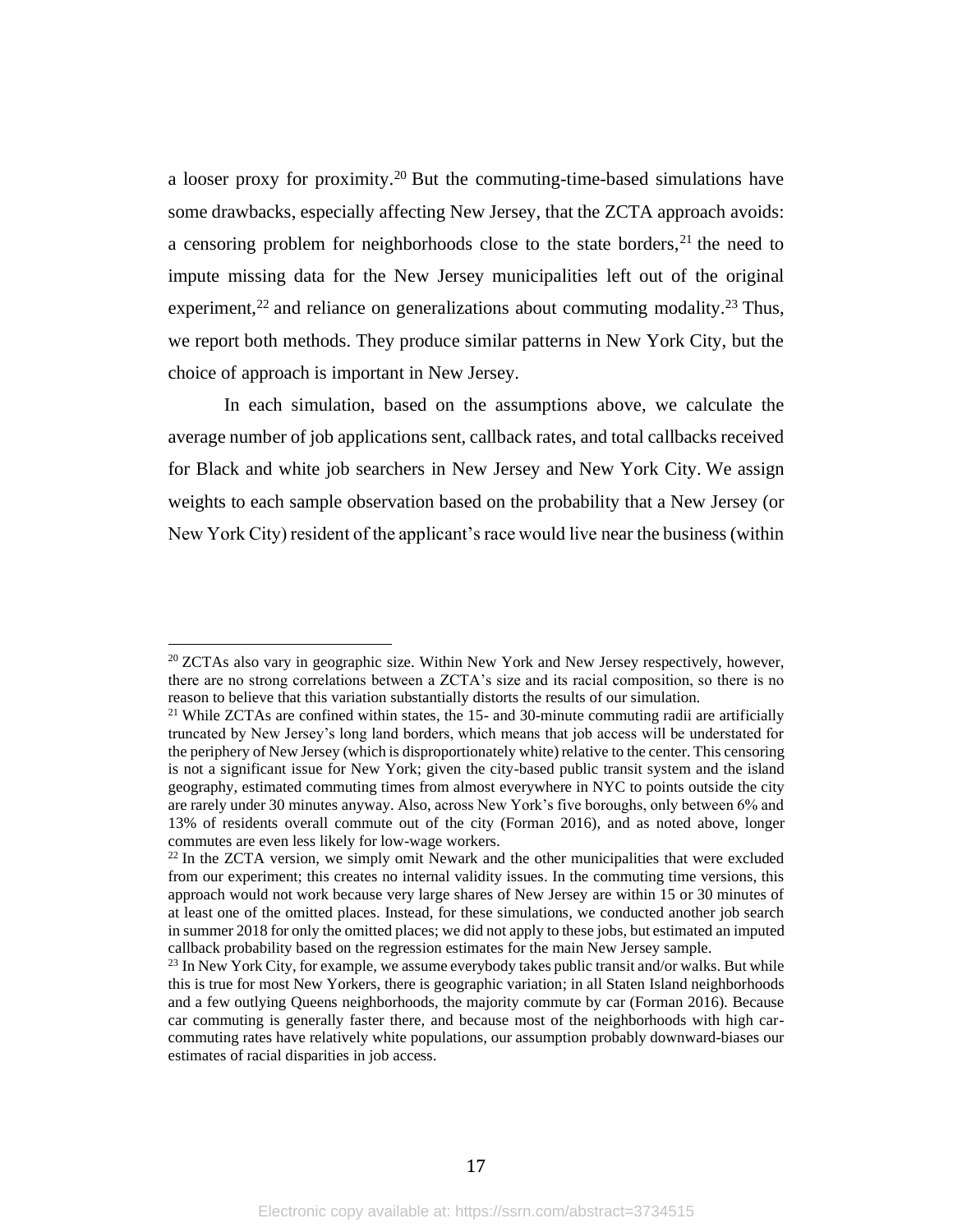the specified parameters), and then use the reweighted sample distribution and callback outcomes to extrapolate the expected averages.<sup>24</sup>

Arguably, one could consider the disparity in total callback numbers to be the ultimate disparity of interest, because if job searchers do apply to all nearby jobs, this represents the disparity in overall access to employment opportunity. That said, we think the callback *rate* disparity is probably even more important, because in the real world, applying to every nearby job is costly and usually unrealistic, and repeated failure may discourage continued effort. So for many applicants (especially those in dense areas with many employers nearby), what may matter the most is the success rate when one does apply. The white/Black callback-rate ratio can also be understood as a measure of how many more jobs the average Black jobseeker would have to apply to in order to obtain the same number of callbacks as a white job-seeker with the same qualifications.

Table V presents the results of these various simulations. In New York City, in all simulation versions, the projected racial disparity in callback rates and (especially) total callbacks is much larger than the 8% white advantage observed in our experimental sample. The projected callback-rate disparity is similar in all versions: compared to identical Black job searchers who apply to the same number of jobs, the average white NYC job searcher receives between 18% and 21% more callbacks. Because both the distribution of job postings and the city's public transit network very heavily favors whiter and less Black neighborhoods, the projected

<sup>&</sup>lt;sup>24</sup> We assign weights to each observation based on the share of New Jersey's or New York City's population of the applicant's race that lives in the ZCTA or within the given commuting time. After dividing this weight by 2 (because our sample includes two waves of applications to the same businesses), we sum the weights across the Black observations to get the number of expected applications per Black applicant in New Jersey/New York City, and likewise for the white observations. To get the total number of callbacks, we multiply the weights by the callback outcome and similarly sum them. Callback rates are the ratio of callbacks to applications. For the ZCTA version in New Jersey, the population denominator excludes the ZCTAs that were excluded from our search (about 9% of the population). For the other versions, the business data includes the 118 new businesses that we found in summer 2018 in those omitted areas (assigned two white and two Black observations each) and imputed callback results for them, as discussed above.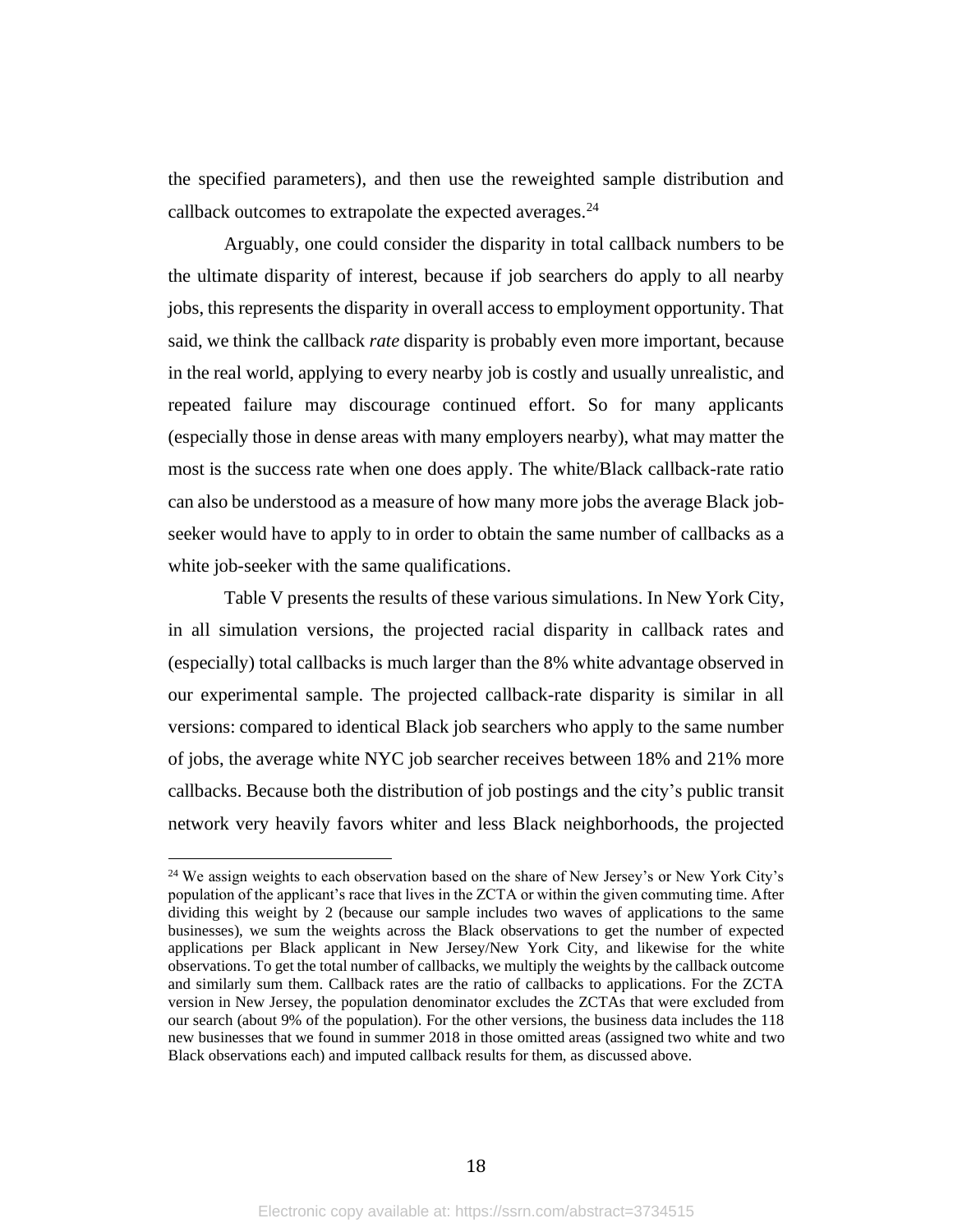disparity in total callbacks is much more dramatic. Here the projected figures vary across simulations: whites receive more callbacks by a factor of 1.67 (ZCTA version), 2.9 (15-minute commute), or 2.07 (30-minute commute).

In New Jersey, the patterns differ more across simulations. In the ZCTA version, as in New York City, the projected disparities for the realistically distributed population are much larger than the white advantage in our experimental sample, which was 38%. White applicants are projected to have 73% higher callback rates than identical Black applicants, and to receive 96% more total callbacks. In the 15-minute commuting-time version, the callback *rate* disparity is 54%, again much higher than in the experiment; in the 30-minute commuting-time version, it is 39%, very similar to what we saw in the experiment. However, the disparity in *total* callbacks in these simulation versions is far smaller than what we saw in the experiment (a 3% and 5% white advantage for the 15- and 30-minute versions, respectively). This is because we project that although Black applicants will face substantially lower callback rates than white applicants, they will find more postings within a 15- or 30-minute commute.

Why do the New Jersey results, particularly for total callbacks, vary so much across simulations? One possibility is that this represents a real phenomenon: Black residents in New Jersey may tend to have fewer jobs available immediately *in* their ZCTAs but more jobs fairly nearby, perhaps because they live in denser areas. Another possibility is that it represents a data limitation: white New Jersey residents are more likely to live near the state borders, and thus more likely to have our count of nearby jobs artificially truncated (a problem that does not affect the ZCTA version and does not substantially affect NYC, as discussed above). To explore further, we conducted some Census-tract-level regressions (not shown in the tables) using the numbers of nearby jobs and callbacks in our sample as outcome variables. We found that New Jersey Census tracts with higher Black shares indeed had fewer jobs and callbacks within their ZCTAs, but more jobs and callbacks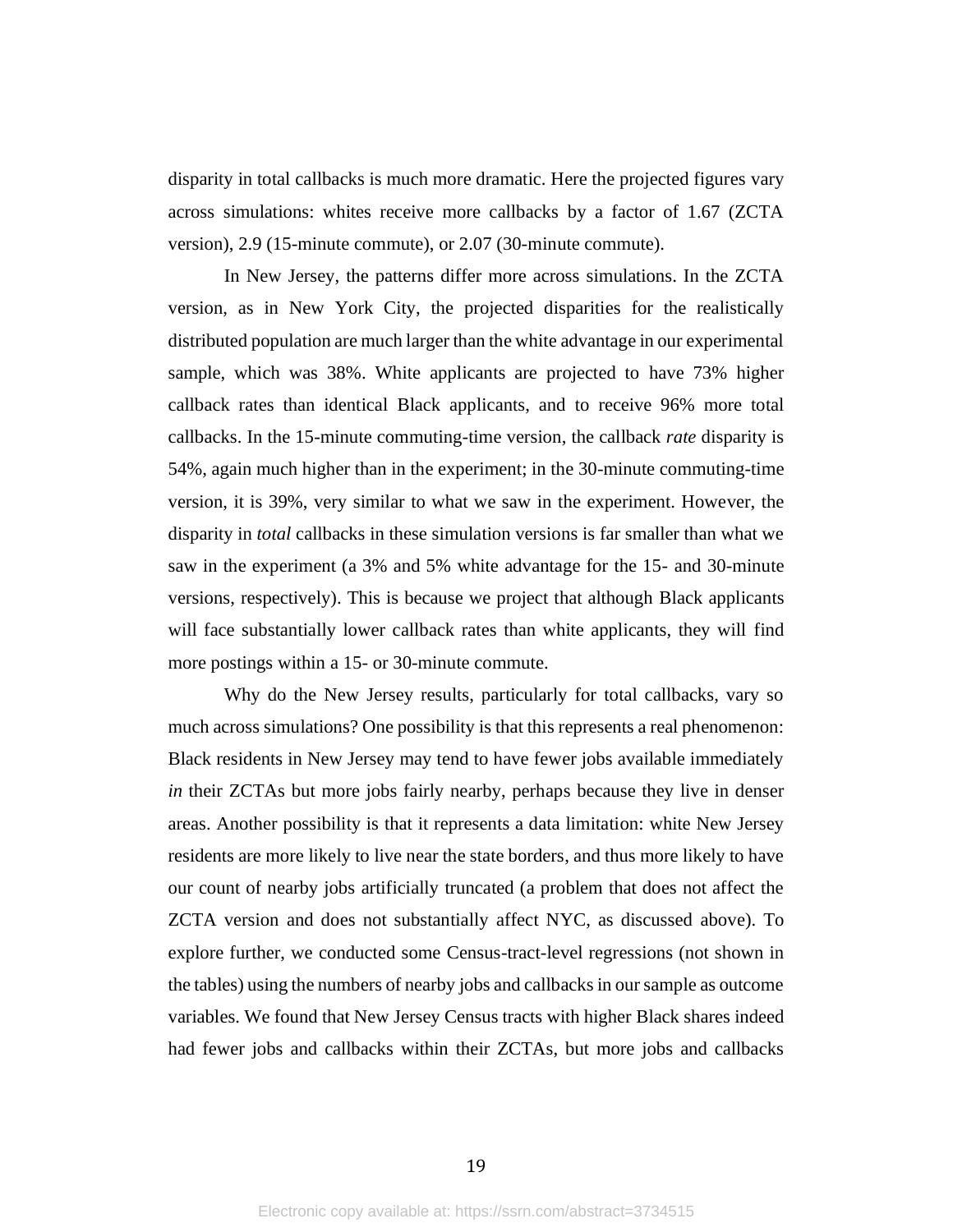within the 15- and 30-minute commuting thresholds. However, the latter pattern (but not the ZCTA pattern) disappeared when we added fixed effects for the county (effectively controlling for proximity to the border, plus other county-level characteristics including density). <sup>25</sup> This suggests that the apparent Black advantage in commutable jobs may have been mainly an artifact of data censoring.

The New Jersey results are thus complicated to interpret. Unlike in New York City, the commuting-time versions project that in a realistically distributed population, disparities in total callbacks will be less than we found in the experiment, but this finding may be artificial due to the state-border censoring problem. That said, we can draw a few conclusions. First, the callback *rate* disparity is not similarly subject to the censoring problem (which equally affects the numerator and denominator of the rates), and in all the simulations, this disparity is either similar to or substantially larger than what we found in the experiment. This implies that even if Black New Jersey residents *can* obtain almost the same number of callbacks within 15 or 30 minutes as similar white residents can, they can only do so by taking on the costs of applying to a far larger number of jobs (between 39% and 73% more, depending on the simulation version). Second, even in New Jersey, job postings are disproportionately not located *within* Black communities (and overall callback rates are much lower there), and that fact contributes to the employment discrimination that Black residents face, given the relationship between neighborhood demographics and discrimination patterns.

Overall, the simulations offer little support for the optimistic view that geographic self-sorting will alleviate the effects of employment discrimination. Indeed, the New York City results illustrate that when the distribution of jobs and

 $25$  Point estimates dropped to close to zero. Adding controls for tract-level population density, instead of fixed effects, reduced but did not eliminate the apparent Black advantage in nearby jobs. Note even within counties and controlling for tract density, there is no evidence that Black NJ residents have *fewer* jobs within 15- or 30-minute commutes—a sharp contrast to the NYC results.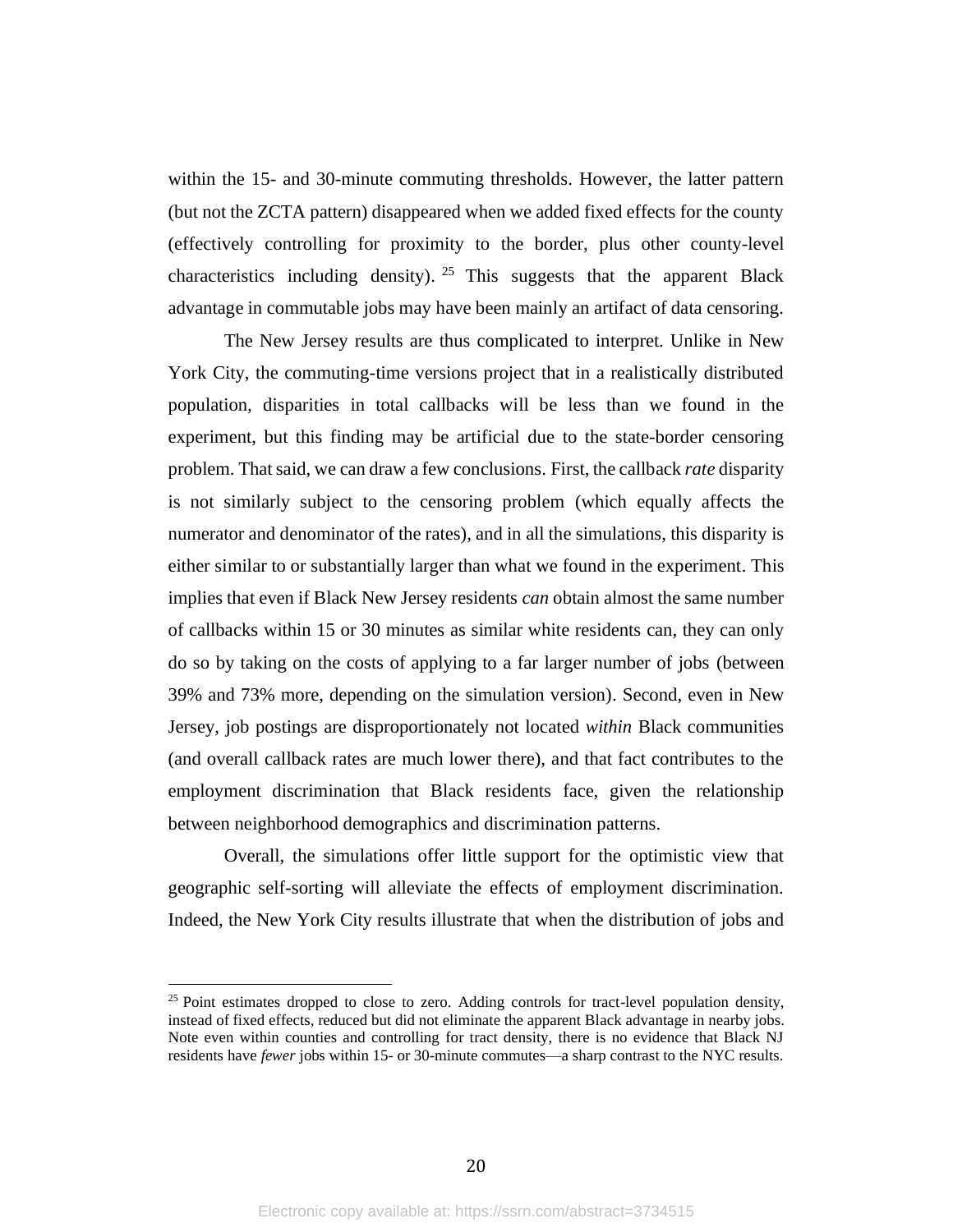transit access to those jobs decisively favor white neighborhoods, geographic selfsorting will sharply exacerbate disparities. In addition, a key assumption of the simulations—that everybody commutes the same way and has the same geographic parameters—is conservative, attenuating disparity estimates. Black residents in reality are less likely to own cars and to have reliable transit, and work closer to home—so real-world disparities among similarly qualified applicants may be larger (Raphael and Stoll 2002; Gautier and Zenou 2010).

### *D. Neighborhood Racial Composition and the Effect of Ban-the-Box*

In Agan and Starr (2018), we explored the effect of New Jersey's and New York City's adoption of Ban-the-Box laws (BTB), requiring employers to drop criminal records questions on job applications. Among affected employers, we found a spike in racial discrimination: from a 7% white callback advantage (in proportional terms) before BTB to a 43% white advantage after. No such change occurred at companies that did not ask about criminal records even before BTB. In Table VI, we extend this analysis to examine differences in BTB's effects by quartiles of neighborhood percent Black of the establishment.

Our approach is a triple-differences regression: we assess the change after BTB in the Black-white gap at affected companies, after "differencing out" what happened over the same period at companies unaffected by BTB. We begin in Column 1 by replicating the simplest variant of the analysis in Agan and Starr (2018). The key term of interest is *White x Box Remover x Post*, where Post is an indicator variable for whether the application was sent after BTB and Box Remover indicates that the business's job application was affected by BTB: that is, that it had the "box" before BTB, and removed it afterward.<sup>26</sup>

 $26$  The sample is limited to the 74% of observations where we were able to send a complete set of four applications (one Black/white pair before BTB and one after), which allows us to ignore some differences in the job postings that were available in the pre- and post-BTB period, simplifying the analysis. A similar story emerges in the full sample that uses interacted chain fixed effects instead.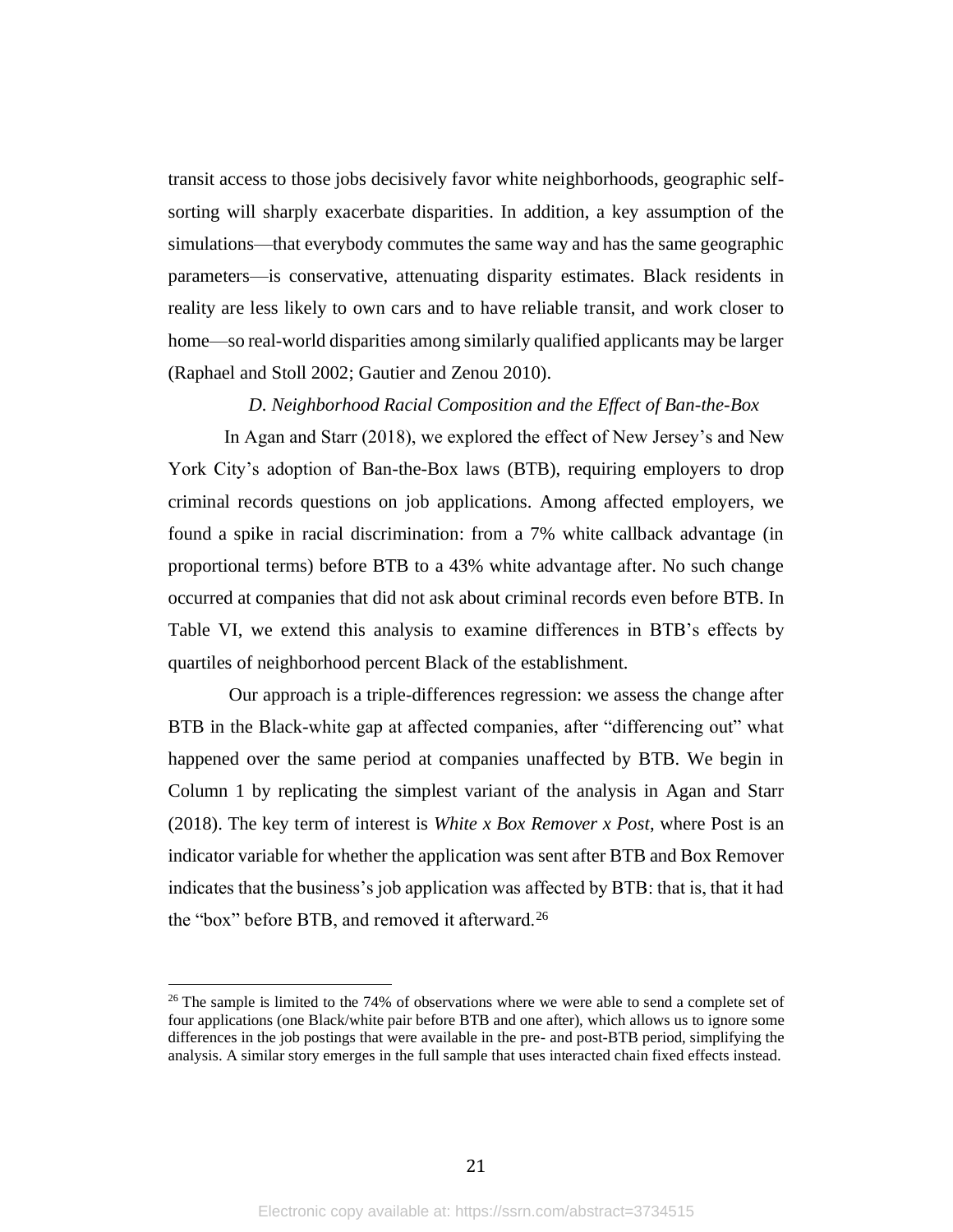In Column 1, the triple-differences estimate is 3.9 percentage points and is marginally significant, with a p-value just over 0.05. That is, we attribute to BTB a 3.9 percentage-point growth in the Black-white gap.<sup>27</sup> Then we show the results for business neighborhoods with Black shares from the lowest quartile (below 1.2% Black) to the highest (greater than 16.1% Black). In Column 2 (the lowest quartile), the estimated effect is very large (10.7 percentage points) and statistically significant  $(p<0.01)$  despite the relatively small sample. In the remaining columns the estimates decline, reaching a point estimate of near 0 for neighborhoods with the highest percent Black, and none are statistically significant. Similarly, a large and statistically significant negative effect is obtained by a quadruple-difference regression (not shown here), adding the Black share as a fourth difference.

These results suggest that our principal finding in Agan and Starr (2018) that BTB greatly increases the Black-white callback gap—is driven overwhelmingly by employers in neighborhoods with the lowest Black shares. There we showed that employers' beliefs about racial disparities in criminal-record rates appeared to be exaggerated stereotypes. These new results suggest that those stereotypes are held particularly by employers in the least Black neighborhoods, which would be consistent with prior survey and implicit-bias-test research suggesting that stereotypes about Black criminality are more common among white Americans (e.g., Quillian and Pager 2001).

However, we do not believe that, conversely, differences across neighborhoods in crime-related stereotyping fully explain our main results in this paper—the relationship between neighborhood's racial composition and employment discrimination rates. Returning to Table III, in Columns 9 and 10 we show the  $PercentBlack_i$  x White, effect in subsamples defined by whether the

 $^{27}$  This causal inference depends on the identifying assumption that absent BTB, changes in disparity over time would have been similar at the *Box Remover* businesses and at other businesses. We discuss this assumption, and other research design questions, in Agan and Starr (2018).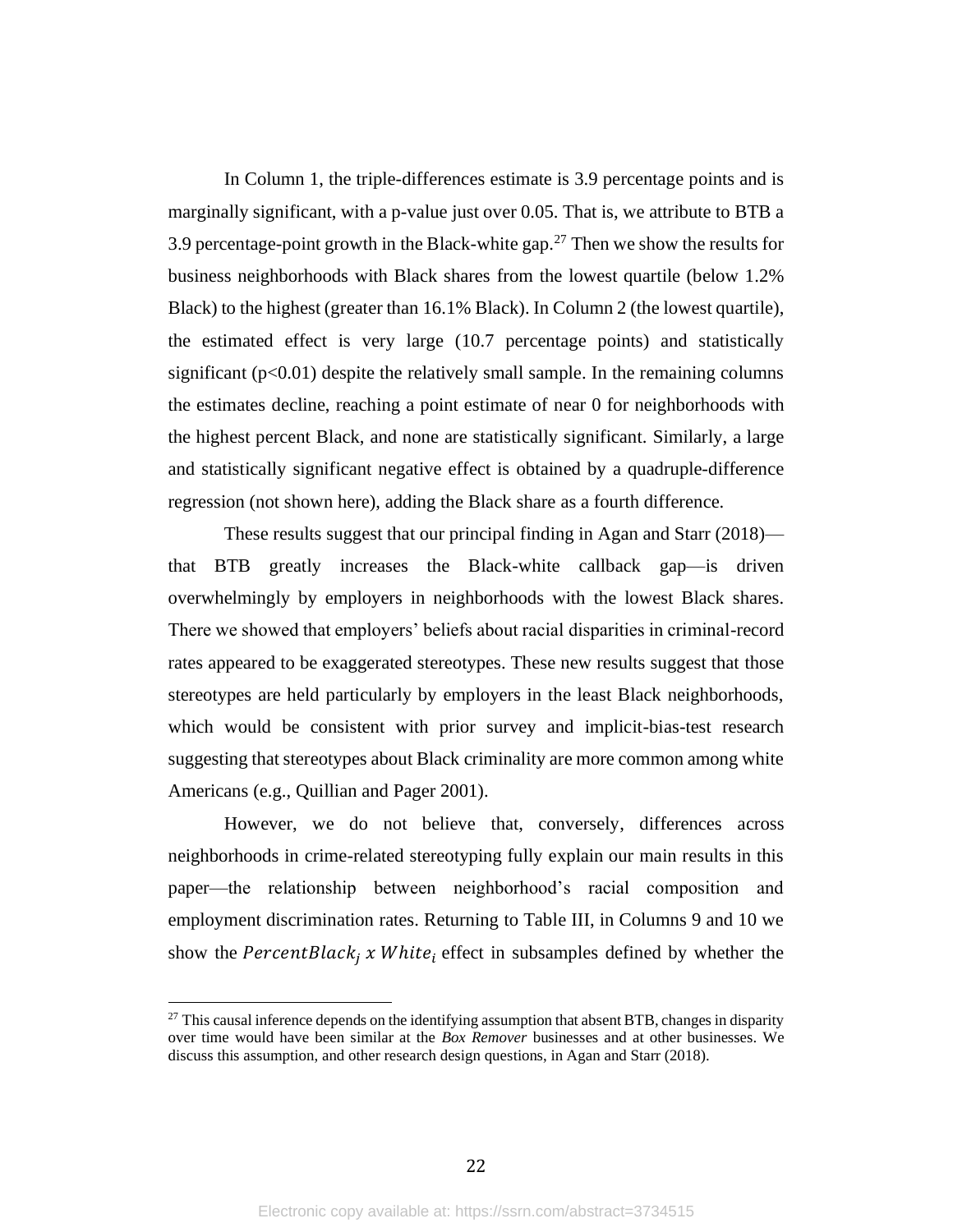application contained the criminal-records-question "box." The point estimate for "box" employers is only a little smaller than for "no box" employers (-6.5 versus - 7.7 percentage points); it is statistically insignificant, but this is because it is estimated in a much smaller sample. Despite this imprecision, the similar point estimates suggest that neighborhood racial composition strongly predicts employer racial discrimination even when employers have individual data on criminal records and have no reason to make race-based assumptions about them. This suggests that some other form(s) of in-group bias, beyond crime-related stereotypes, also contributes to this result.

### **III. Discussion and Conclusions**

This study offers robust experimental evidence of employment discrimination that on balance significantly favors white applicants. The magnitude and even the direction of this discrimination is strongly predicted by the racial composition of the employer's neighborhood, after accounting for other observable neighborhood characteristics. Although this finding may not seem surprising, it has not previously been demonstrated in a study with strong causal identification of discrimination. Our sample also provides evidence that employers generally do less hiring in Black neighborhoods, and our simulations show how discrimination patterns can interact with neighborhood-level hiring disparities to produce large race gaps in job access. Finally, our Ban-the-Box results suggest that anti-Black stereotyping about crime is more common in non-Black neighborhoods. Here, we discuss potential implications for understanding of spatial mismatch (Section A), questions of causal inference and discrimination mechanisms (Section B), and the effects of Ban-the Box (Section C).

#### *A. Spatial mismatch*

Our findings provide evidence of two ways geography shapes race gaps in employment: local variation in discrimination patterns and disparities in physical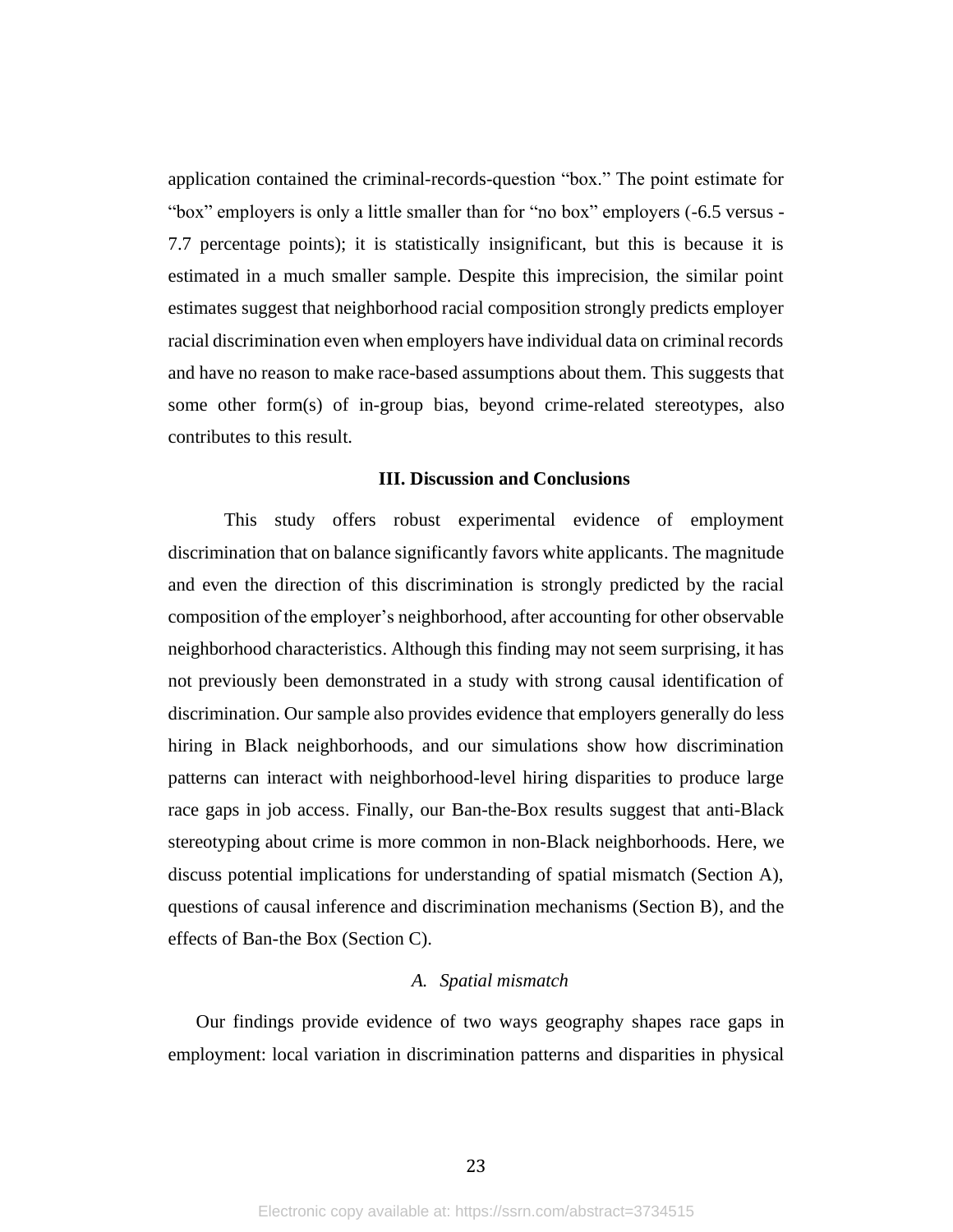access to job opportunities. Our simulations show how these two phenomena can compound one another. They illustrate a dilemma facing Black job seekers who live in Black neighborhoods with limited local employment: focusing their searches close to home reduces available openings, but searching farther afield in non-Black neighborhoods makes adverse racial discrimination more likely. While some aspects of the New Jersey simulations are difficult to interpret given the stateborder censoring problem, in New York City at least, the job access disparity is so substantial that geographic self-sorting appears counterproductive for Black job seekers, despite the fact that it reduces exposure to discrimination.

Our analyses and simulations are broadly supportive of some of the premises of the spatial mismatch literature. We provide new evidence that job opportunities are more limited within and (at least in New York) near Black neighborhoods; avoiding some of the limitations of the existing literature, we show this with recent data obtained by actually searching for and applying to such opportunities using typical methods of modern job-seekers. We also provide strong evidence for one of the mechanisms originally suggested by Kain (1968): employers favor candidates who share the racial background of the neighborhood. This mechanism suggests that the "race not space" dichotomy posited by some scholars may be oversimplified space mediates the role of race.

Our findings add nuance to the conclusion of Hellerstein, Neumark, and McInerney (2008), who find based on Census data that "pure spatial mismatch" (the spatial distribution of *all* jobs) is less important to Black employment than "Black job density," that is, "the spatial distribution of jobs available to [B]lacks." We find that within the low-skill service sector at least, the extent to which jobs are available to Blacks is quite substantially shaped by their spatial distribution itself; the same chains call back different people (other factors equal) in different neighborhoods. For this sector, at least, where jobs are located heavily influences whether they become "Black jobs" or non-Black jobs. Our data cannot tell us the extent to which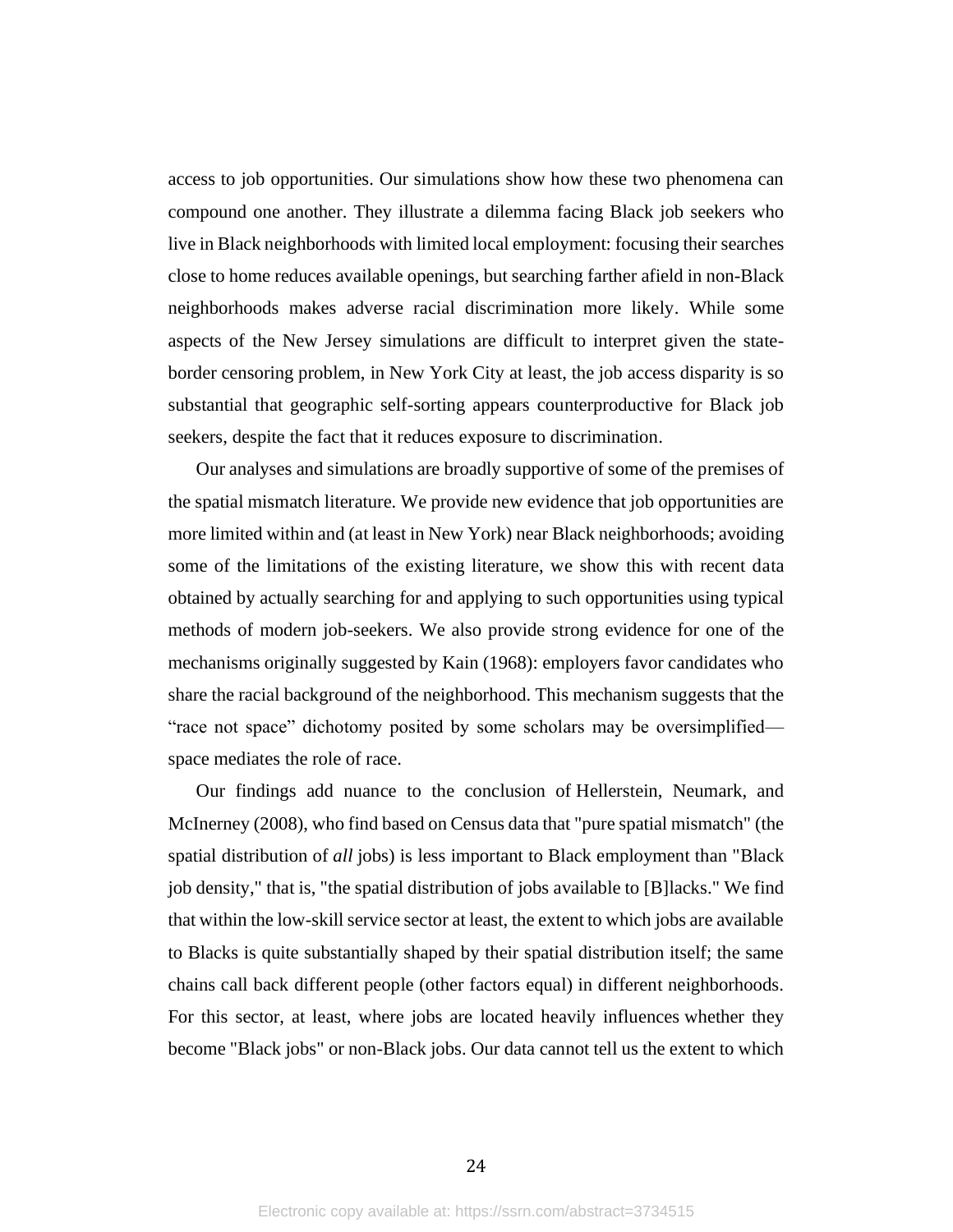this is true in other sectors, especially those in which employers tend to hire longerdistance commuters or focus less on serving local communities, or impose other hurdles that disproportionately exclude Black applicants. Such jobs might, potentially, remain relatively unavailable to Black applicants regardless of location.

Our analyses do not directly address the spatial mismatch hypothesis itself as Kain originally expressed it: that housing segregation drives employment disparities. But we can use our data to give a back-of-the-envelope answer to a simple counterfactual: What disparity would our estimates predict if New Jersey and New York City had no housing segregation (if all else could be held equal)? Suppose every Census block group throughout each jurisdiction had a Black share equal to the jurisdiction's mean. Applying the coefficients from our simplest specification (Equation 1) estimated separately by jurisdiction, we can predict Black and white callback rates.

In this counterfactual exercise, the number of available nearby postings is identical by race, eliminating disparities in geographic job access. What is left is the racial discrimination effect on callback rates. In a completely desegregated New Jersey, white applicants receive 37% more predicted callbacks than identical Black applicants. This is a slightly smaller gap than we observed in our New Jersey experimental sample (a 38% white advantage) and smaller than the predicted realworld white callback-rate advantage from our simulations (which ranges from 39% to 73% across the simulations). For a completely desegregated New York City, whites have just a 2% higher callback rate, compared to 8% higher in our experimental sample and about 20% higher in the simulations. The reason is straightforward: the racial discrimination effect is estimated conditional on *Percent Black* being fixed at the jurisdictional mean instead of the lower sample mean, and anti-Black discrimination is lower in neighborhoods with higher Black shares.

In the real world, additional dimensions of disparity can be expected to compound those we identified in our experiment and simple simulations. As noted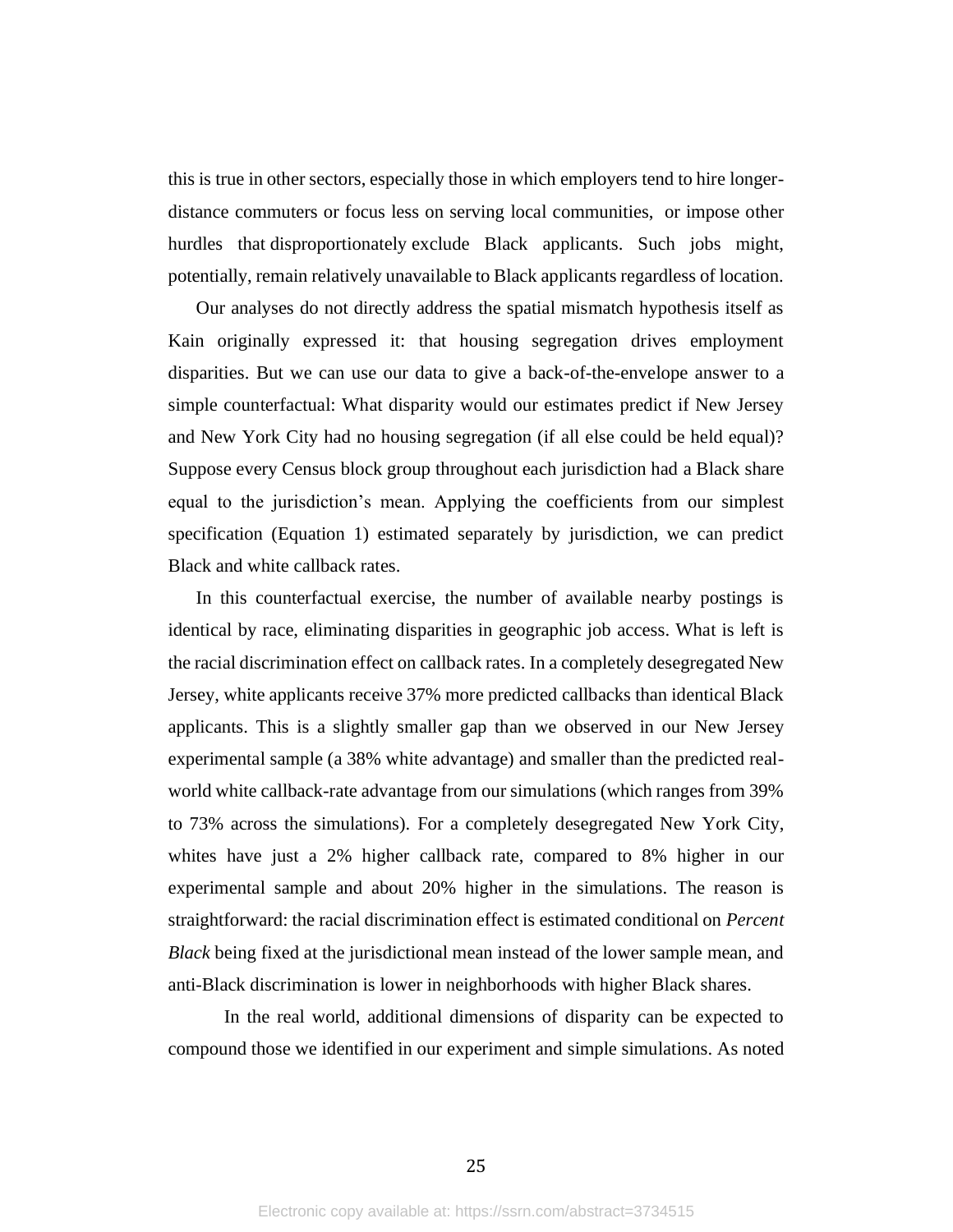above, these include racial differences in transportation access, which our simulations ignored. In addition, because our fictitious candidates had identical characteristics across race and space, we ignore other structural contributions to employment disparities beyond spatial mismatch and employment discrimination, such as differences in educational opportunities.

## *B. Causal Inference and Mechanisms*

Racial discrimination is strongly identified by our experimental design, and it clearly varies across neighborhoods of different racial compositions. This relationship has practical consequences for employment gaps regardless of the reasons for it. But why does this relationship exist? Here we must be more cautious.

First, is racial composition playing a causal role at all? Our applicants are fictitious, and their race is manipulated, but employers and their neighborhoods are not. Racial composition is correlated with many other neighborhood characteristics, and it is, of course, possible that unobserved differences could drive the result. We are skeptical, however, that unobserved confounders could be the whole answer. Adding a rich set of observable neighborhood characteristics to the regression, as well as chain fixed effects, does nothing to weaken the applicant raceneighborhood racial composition interaction, and indeed slightly strengthens it. The interaction is robust to a wide range of variants on these controls. Identification in the chain fixed-effects specification is based on variation between different stores and restaurants within same chains, which are likely to generally look for similar characteristics in employees (for example, similar work experience). Even if this were not true, the distribution of other characteristics are identical across our Black and white applicants, and are also identical across the different locations.

Businesses in different locations do have different applicant pools, of course; many of those differences should be captured by our controls, but perhaps not all of them. Differences in the competition might well influence the overall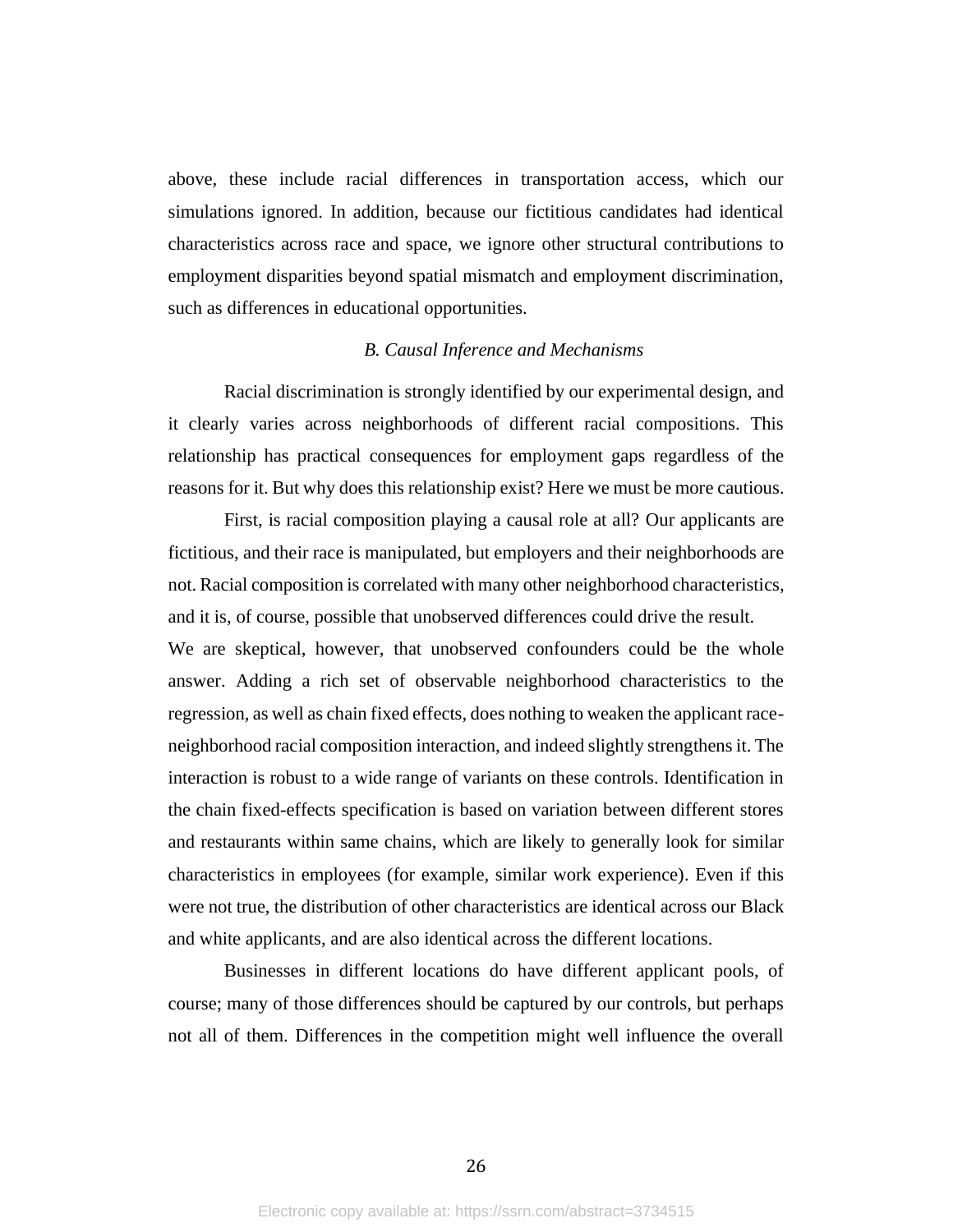likelihood that our candidates are called back.<sup>28</sup> But is hard to think of any difference in applicant pools (much less any non-race-related difference) that would likely explain the large variation by neighborhood racial composition in the *relative*  callback rates of our Black and white candidates, including the reversal of sign in majority-Black neighborhoods.

Instead, we think the most natural explanation for our results is that employer decision-making is, indeed, responsive to the racial composition of the neighborhood. This would be consistent with what much of the spatial mismatch literature has long assumed, and with what experimental and survey research on ingroup bias led us to expect.

Indeed, a number of specific causal mechanisms could very plausibly produce a geographic pattern like the one we found. Some entail what might be called vicarious in-group bias: the hiring manager catering to someone else's actual or perceived bias. Because our sample is dominated by service jobs in businesses that tend to serve local customers, an obvious possibility is an attempt to appeal to the customer base (see Becker (1957) for a classic discussion of this form of discrimination).<sup>29</sup> Managers could also be catering to the perceived preferences of existing staff (see, for example, Epstein 1992), or assuming that an applicant whose race does not "fit" the neighborhood would be less likely to accept the job or to stay in it. Alternatively, hiring managers (whose race is likely correlated to the racial composition of the community) may be following their own in-group biases. Observational research has found evidence consistent with this theory; Stoll,

<sup>&</sup>lt;sup>28</sup> To explain the much lower overall callback rates we found in Black as well as Hispanic neighborhoods, the applicant pools would have to be much stronger there. Note however that unlike its interaction with applicant race, the main effect of "Percent Black" is not robust across specifications; correlated neighborhood characteristics (like the SES indicators) appear important in explaining why overall callback rates are lower in Black neighborhoods.

 $^{29}$  Becker (1957) argued that appeals to customers' racial prejudices could persist even in a perfectly competitive market. Although he argued that this should manifest primarily in wage and price gaps (not hiring levels), this prediction might not hold in real-world markets where wages and prices are inelastic due to laws and chain employer policies (DellaVigna and Gentzkow 2019).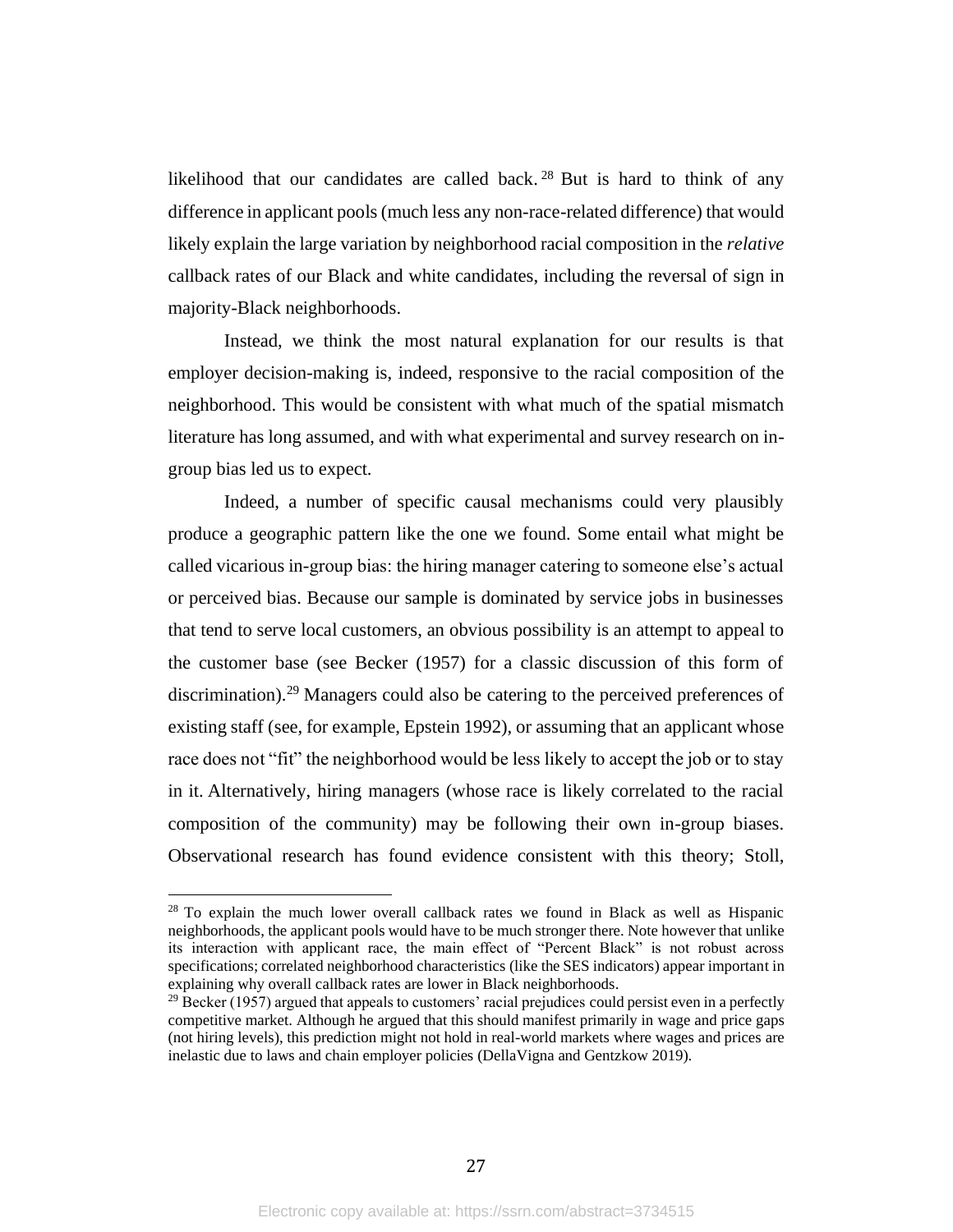Raphael, and Holzer (2004) and Giuliano, Levine, and Leonard (2009) each found a correlation between race of hiring managers and race of those hired.

Hiring managers could, for example, be relying on stereotypes (see Bordalo et al. 2016 for one theory of stereotyping) or other explicit or implicit biases, all of which have been found to vary based on the race of the decision-maker, as discussed in the Introduction. Our Ban-the-Box results suggest that one specific set of stereotypes (about Black criminality) might contribute, although these do not explain *most* of the neighborhood effect on employment discrimination.

Finally, beyond in-group bias, another possibility is that hiring managers' racial attitudes are shaped by the racial composition of the neighborhoods they work and perhaps live in, even holding constant their own race. For example, white managers in communities with substantial Black populations might be less likely to have anti-Black attitudes than those in communities with almost no Black residents. Extensive research in psychology and sociology explores the role of diversity and cross-racial contacts in changing racial attitudes (see Pettigrew and Tropp 2006 for a meta-analysis). This mechanism might also operate in reverse for example, white hiring managers with strong anti-Black attitudes may be less likely to choose to work in Black neighborhoods.

On the other hand, the strong geographic variation we find is harder to reconcile with statistical discrimination theory, at least in its most common forms. Such theories suggest that absent reliable individualized information, employers and other decision-makers rely on accurate group generalizations as proxies for unobservable, legitimately decision-relevant considerations (Phelps 1972; Arrow 1973). To describe discrimination as "statistical" usually implies that it could serve the employer's economic ends (although it is still illegal and promotes racial disparities). But for this to be so, the generalization must have enough empirical basis to render reliance on it helpful in achieving those ends. Otherwise, the generalization may be more aptly described as a stereotype (Bordalo et al. 2016;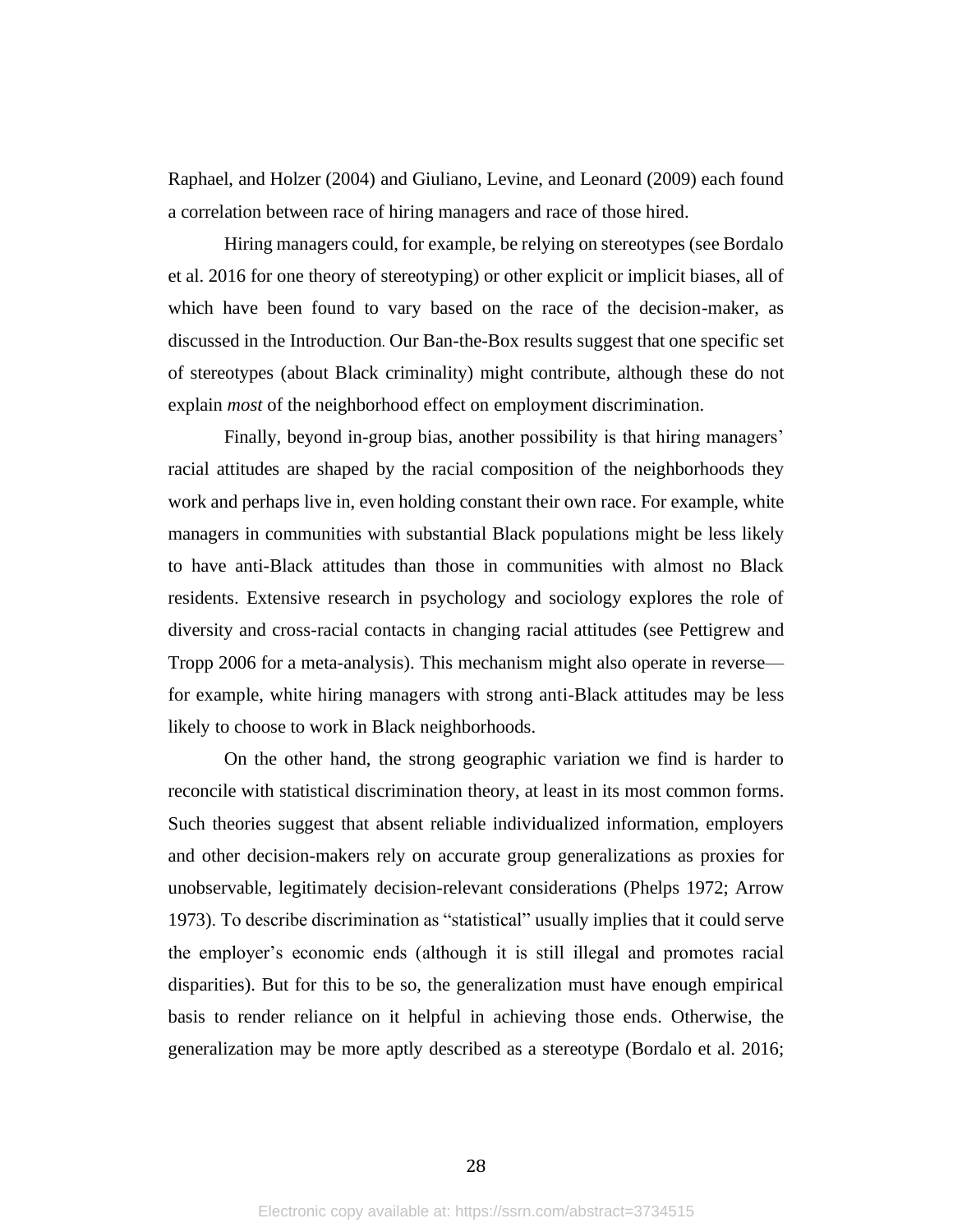see Agan & Starr 2018 for evidence of this in the criminal-records context). Bohren et al. (2020) provide a useful review of recent evidence on "inaccurate statistical discrimination," arguing that it could be grounded in lack of information, cognitive load constraints, or underlying animus or prejudice.

In our study, the employers in different neighborhoods were similar in type—indeed, often different locations of the same chains—and thus presumably have generally similar objectives in terms of worker productivity. It is hard to think of a plausibly empirically supportable reason (unrelated to stereotypes or to the racial prejudices of customers, staff, or others) why employers in non-Black neighborhoods would view Black candidates as likely to be less productive than white candidates, while employers in Black neighborhoods do not hold that view or even think the opposite. It is even less likely in our experimental setting, where employers were provided with extensive individualized information about applicants' characteristics, and white and Black applicants to jobs in all neighborhoods had an identical distribution of those characteristics. And recall that in Table III Column 8 we showed the effect does not turn on the *applicant's* address, which is presumably more relevant to expectations about the applicant than the business address is. Employers may well be relying on race-based assumptions about applicants' merits—that is, stereotypes or prejudices. But our findings belie the idea that these assumptions are empirically grounded.<sup>30</sup>

Still, while we believe some are more plausible than others, our study design does not allow us to make strong claims about these specific causal mechanisms. Many of the above-discussed channels could simultaneously contribute to the

<sup>30</sup> One could challenge our categorization; arguably, because some of the theories we have offered above—for example, the manager's assumptions about the likelihood of retaining the employee, or about "fit" with existing staff—are connected with the manager's objective to maximize productivity, they might therefore fall within the ambit of "statistical discrimination." We consider these theories different because all involve the employer making assumptions about racial relations and racial biases, rather than using race as a statistically proxy for some nonracial characteristic. Regardless of how these theories are labeled, they seem substantively distinct.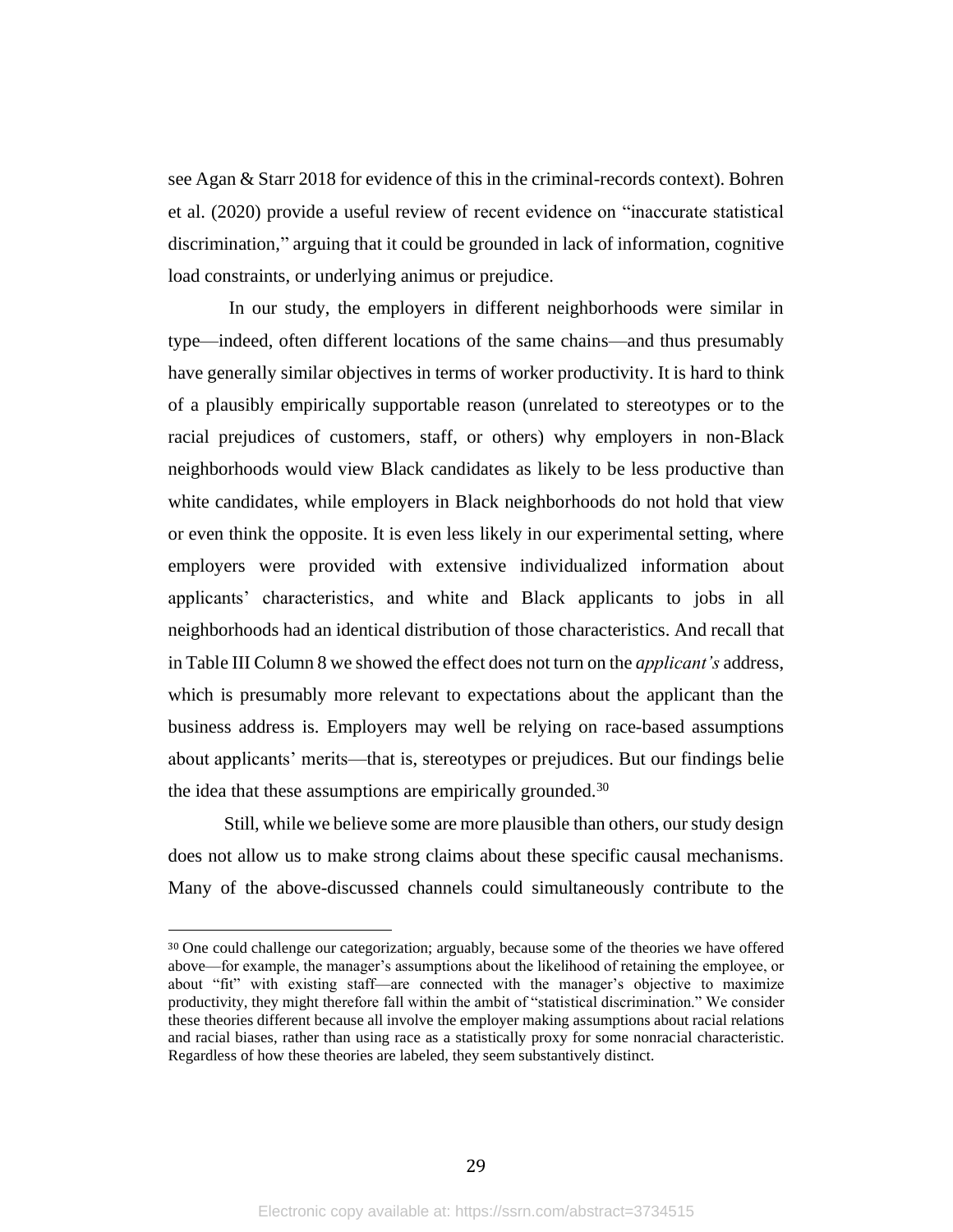strong effects that we found, and we cannot easily disentangle them from one another. In any event, it bears emphasis that in discussing discrimination mechanisms, we do not mean to imply that any of these is more legally or morally defensible than others. Economists often describe some of these forms of discrimination as "rational" (from employers' perspective), and some have occasionally been defended as "efficient."<sup>31</sup> But disparate treatment based on race is illegal, and contributes to employment disparities, regardless of whether the employer can point to some self-interested justification.

## *C. Ban the Box Laws*

This paper also adds to our findings concerning Ban-the-Box laws (BTB) in Agan and Starr (2018). Those findings showed, consistent with BTB's premise, that people with records face a large callback disadvantage, and BTB substantially redresses it. But BTB also had the unintended consequence of triggering a large increase in the Black/white callback gap. The results in Table VI of this paper suggest that the latter consequence was heavily driven by employers in more white and less Black communities; employers in communities with more Black residents appear less likely to stereotype Black applicants as potentially criminal.

This distinction suggests that BTB's effects may differ across jurisdictions. Many cities that have adopted BTB are mostly or substantially Black, and our results here suggest that BTB will not likely increase racial discrimination as much in those cities. However, many other mostly white cities or states have adopted or are considering BTB, and for those jurisdictions our result here has the opposite

 $31$  Early models of statistical discrimination "tacitly assumed" that it is efficient (Schwab 1986, 228), and this has been explicitly argued more recently (see, for example, Norman 2003), although others have countered that view or argued that it depends on circumstances (see Schwab 1986). Others, such as Epstein (1992), have argued that discrimination that appeals to the tastes of customers or staff is rational and that forbidding it is inefficient. U.S. law in general rejects these distinctions. Title VII of the Civil Rights Act of 1964 prohibits employers from engaging in disparate treatment based on race, whatever the reason.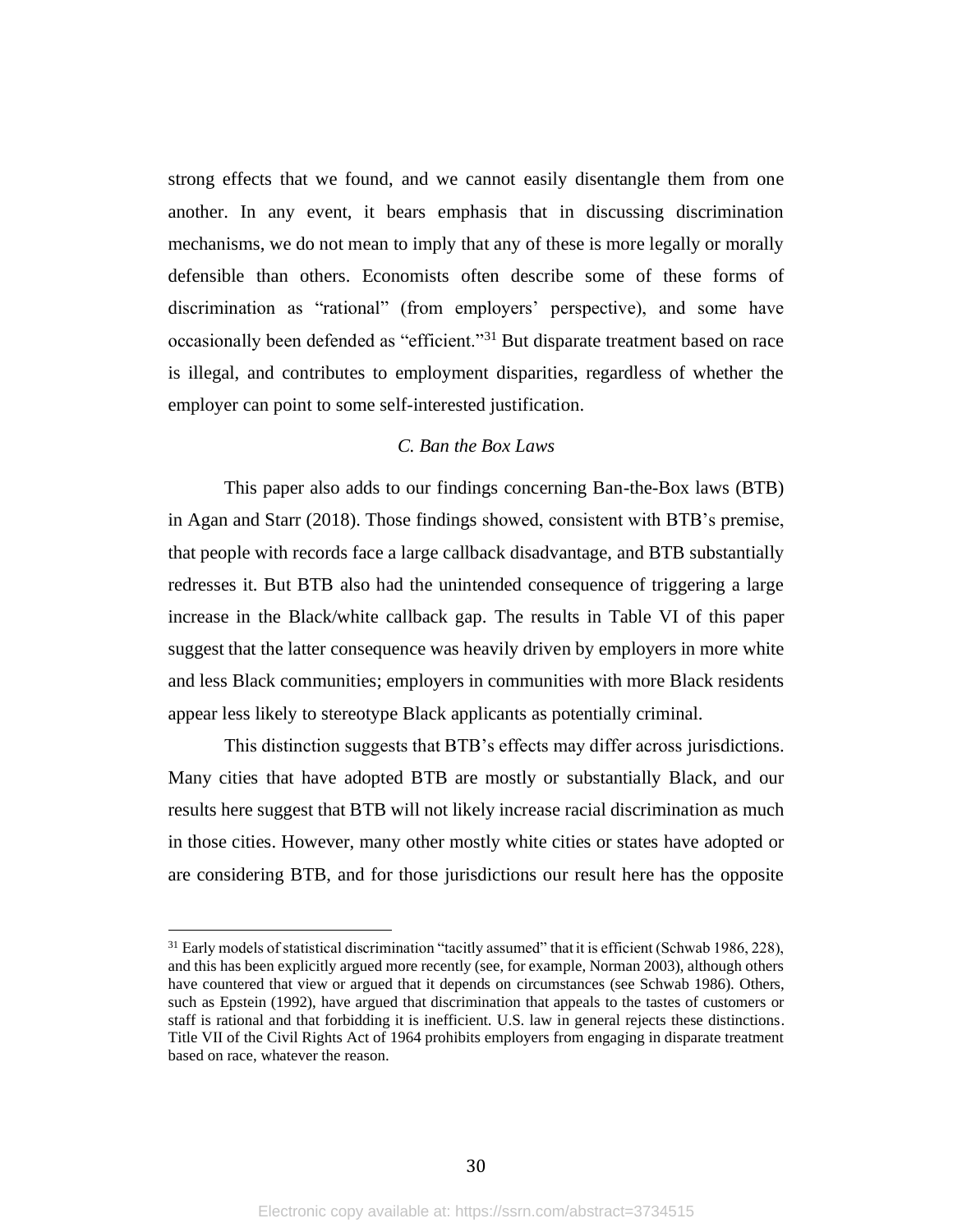implication. In portions of our sample with similar demographics, BTB seems to have led to an especially dramatic spike in racial discrimination.

#### D*. Other Limitations*

Beyond the challenges of identifying causal mechanisms discussed above, our study has important limitations. We focused specifically on low-skilled jobs in two jurisdictions, and on young Black and white men exclusively. These sectors are important: the retail and restaurant sectors together employ about 20% of the entire U.S workforce and are key sources of jobs for the low-skilled workers that are on the margins of unemployment. However, further studies could usefully explore in-group bias and neighborhood effects in other markets, as well as on other racial and ethnic groups and on women and older workers.

Likewise, while we believe that our sample of employers was fairly representative of the jobs available in these sectors in New York City and New Jersey over the study period, we cannot say whether our results (either on callback discrimination or on the location of jobs) are representative of other places. On the other hand, one should not assume disparities are *less* serious elsewhere. If the pattern that employers in less Black communities are more likely to discriminate against Black workers does hold throughout the U.S., many other places are likely to show larger Black/white disparities than we observed in our sample, which was drawn from a racially diverse state and from the country's most diverse major city.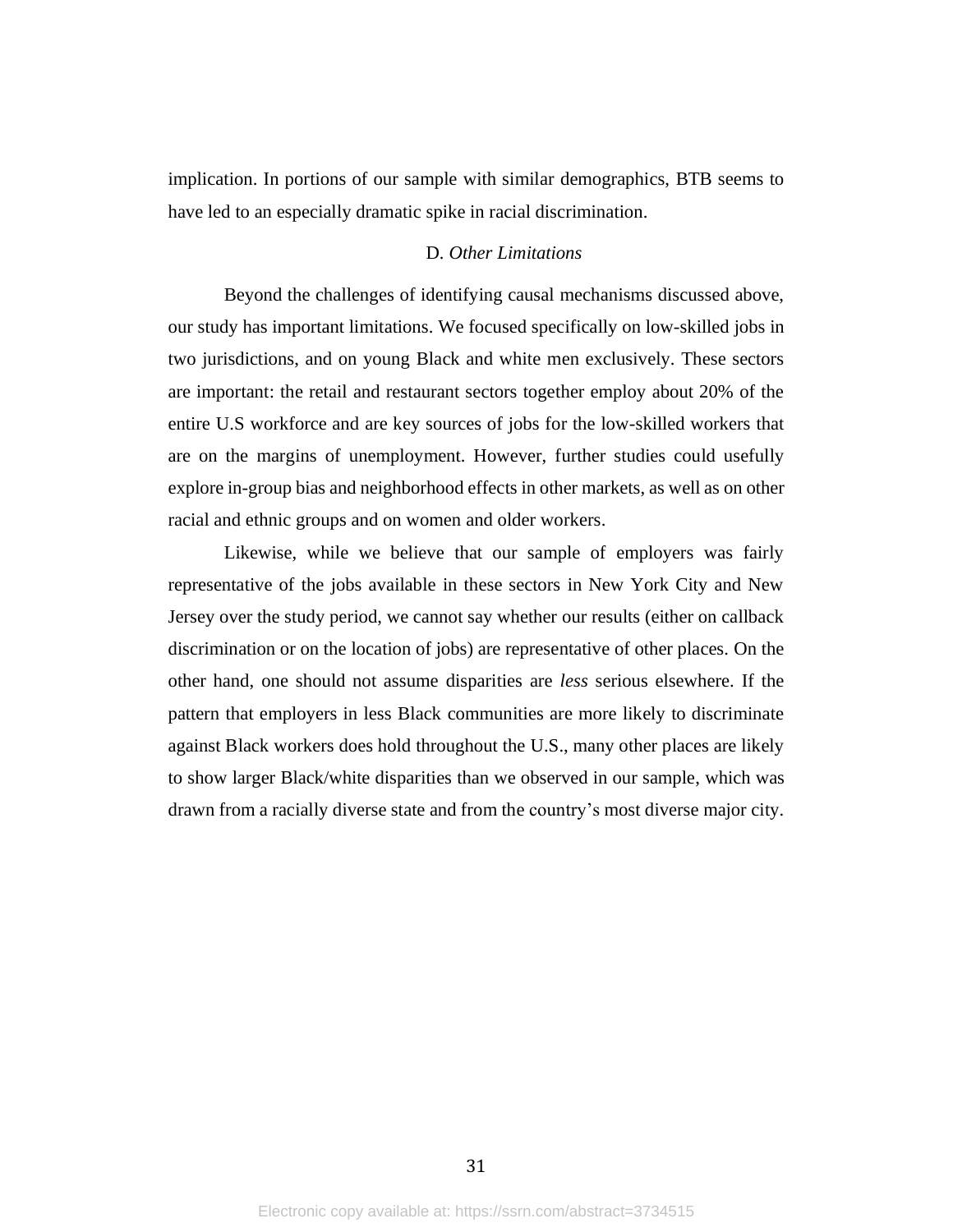#### **References**

- Abrams, David S., Marianne Bertrand, and Sendhil Mullainathan. "Do Judges Vary in their Treatment of Race?" *Journal of Legal Studies*, 41: 347-393 (2012).
- Agan, Amanda, and Sonja Starr. 2018. "Ban the Box, Criminal Records, and Racial Discrimination: A Field Experiment." *The Quarterly Journal of Economics* 133 (1): 191-235.
- Anderson, Lisa, Roland Fryer, and Charles Holt. 2006. "Discrimination: Experimental Evidence from Psychology and Economics." In *Handbook on the Economics of Discrimination*, edited by William M. Rodgers III, Chapter 4: Edward Elgar
- Arrow, Kenneth Joseph. 1973. "The Theory of Discrimination," In *Discrimination in Labor Markets* edited by Ashenfelter, Orley, and Albert Rees, Princeton, NJ: Princeton University Press, 3-33.
- Azar, José, Ioana Marinescu, and Marshall Steinbaum. 2020. "Labor Market Concentration." The *Journal of Human Resources*, 1218-9914R1
- Becker, Gary Stanley. 1957. "*The Economics of Discrimination: An Economic View of Racial Discrimination*." University of Chicago.
- Bertrand, Marianne, and Sendhil Mullainathan. 2004. "Are Emily and Greg More Employable Than Lakisha and Jamal? A Field Experiment on Labor Market Discrimination," *American Economic Review* 94: 991-1013.
- Bordalo, Pedro, Katherine Coffman, Nicola Gennaioli, and Andrei Shleifer. 2016. "Stereotypes." *The Quarterly Journal of Economics* 131 (4): 1753-1794.
- Bohren, J. Aislinn, Kareem Haggag, Alex Imas, and Devin G. Pope. 2019. "Inaccurate Statistical discrimination." NBER Working Paper 25935.
- Carlsson, Magnus, and Stefan Eriksson. 2019. "In-Group Gender Bias in Hiring." *Economics Letters*, 185: 108686.
- Combes, Pierre-Philippe, Bruno Decreuse, Morgane Laouenan, and Alain Trannoy. 2016. "Customer Discrimination and Employment Outcomes: Theory and Evidence from the French Labor Market." *Journal of Labor Economics* 34 (1): 107-160.
- Deming, David J., Noam Yuchtman, Amira Abulafi, Claudia Goldin, and Lawrence F. Katz. 2016. "The Value of Postsecondary Credentials in the Labor Market: An Experimental Study." *American Economic Review* 106 (3): 778-806.
- DellaVigna, Stefano, and Matthew Gentzkow. 2019. "Uniform Pricing in US Retail Chains." *The Quarterly Journal of Economics* 134 (4): 2011-2084.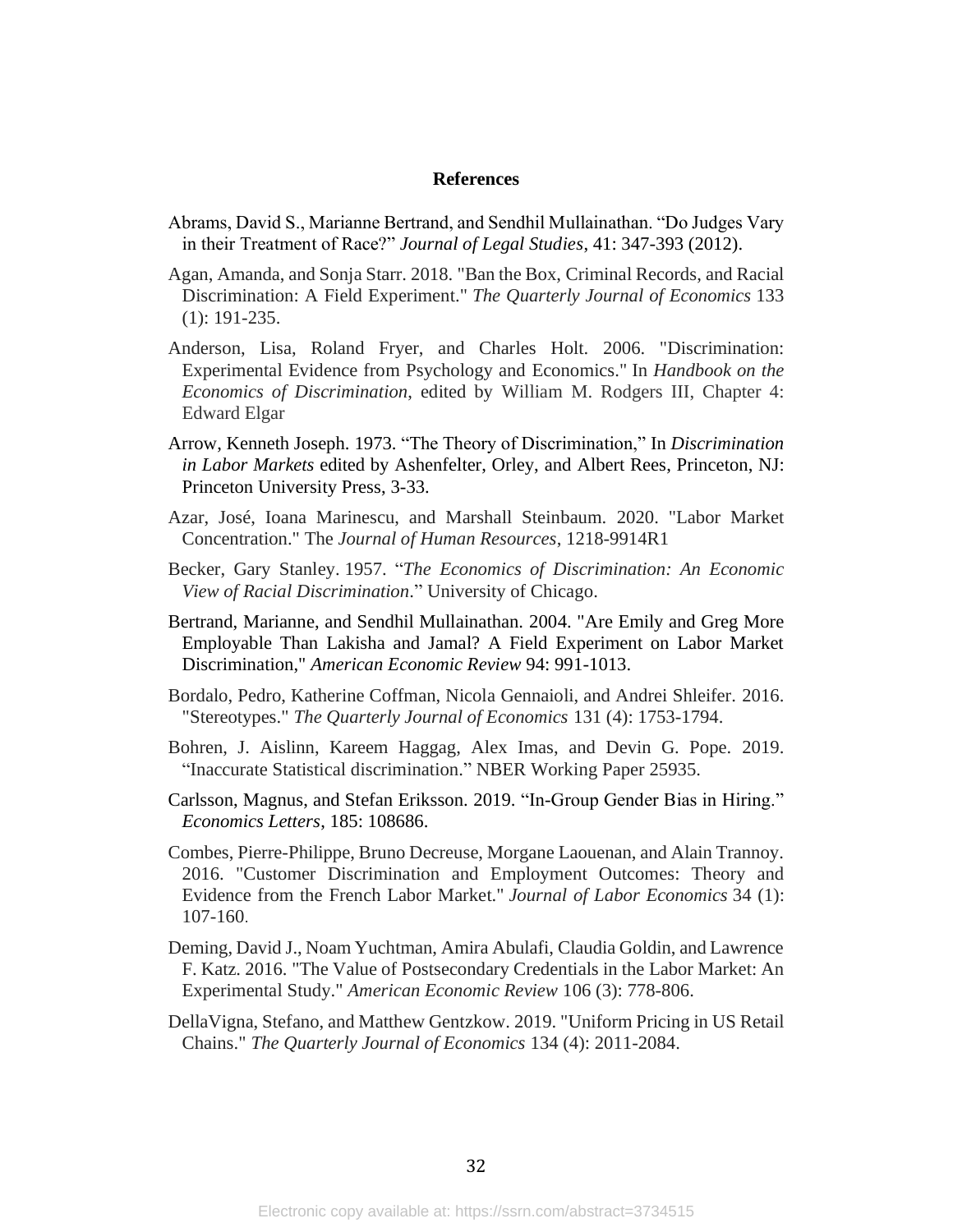- Desilver, Drew. 2013. "Black Unemployment Rate Is Consistently Twice That of Whites." *Pew Research Center* 21.
- Ellwood, David T. 1986. "The Spatial Mismatch Hypothesis: Are There Teenage Jobs Missing In the Ghetto?." In *The Black Youth Employment Crisis*, 147-190. Chicago: University of Chicago Press.
- Epstein, Richard A.1992. *Forbidden Grounds: The Case Against Employment Discrimination Laws*. Cambridge: Harvard University Press.
- Forman, Adam. 2016. "Fast City, Slow Commute." Center for an Urban Future Data Brief. [https://nycfuture.org/data/fast-city-slow-commute.](https://nycfuture.org/data/fast-city-slow-commute)
- Gautier, Pieter A., and Yves Zenou. 2010. "Car Ownership and the Labor Market of Ethnic Minorities." *Journal of Urban Economics* 67 (3): 392-403.
- Gersen, Jacob E. 2007. "Markets and Discrimination." *New York University Law Review* 82: 689-737.
- Gobillon, Laurent, Harris Selod, and Yves Zenou. 2007. "The Mechanisms of Spatial Mismatch." *Urban Studies* 44 (12): 2401-2427.
- Giuliano, Laura, David I. Levine, and Jonathan Leonard. 2009. "Manager Race and the Race of New Hires." *Journal of Labor Economics* 27 (4): 589-631.
- Greenwald, Anthony G., and Linda Hamilton Krieger. 2006 "Implicit Bias: Scientific Foundations." *California Law Review* 94 (4): 945-967.
- Hellerstein, Judith K., and David Neumark, and Melissa McInerney. 2008. "Spatial Mismatch or Racial Mismatch?" *Journal of Urban Economics* 64(2): 464-479
- Hewstone, Miles, Mark Rubin, and Hazel Willis. 2002. "Intergroup Bias." *Annual Review of Psychology* 53 (1): 575-604.
- Holzer, Harry J., and Keith R. Ihlanfeldt. 1998. "Customer Discrimination and Employment Outcomes for Minority Workers." *The Quarterly Journal of Economics* 113 (3): 835-867.
- Holzer, Harry J., Steven Raphael, and Michael A. Stoll. 2006. "Perceived Criminality, Criminal Background Checks, and the Racial Hiring Practices of Employers." *The Journal of Law and Economics* 49 (2): 451-480.
- Ihlanfeldt, Keith. 1994. "The Spatial Mismatch Between Jobs and Residential Locations Within Urban Areas." *Cityscape* 1 (1): 219-244.
- Jackson, C. Kirabo, and Henry S. Schneider. 2011. "Do Social Connections Reduce Moral Hazard? Evidence from the New York City Taxi Industry." *American Economic Journal: Applied Economics* 3 (3): 244-67.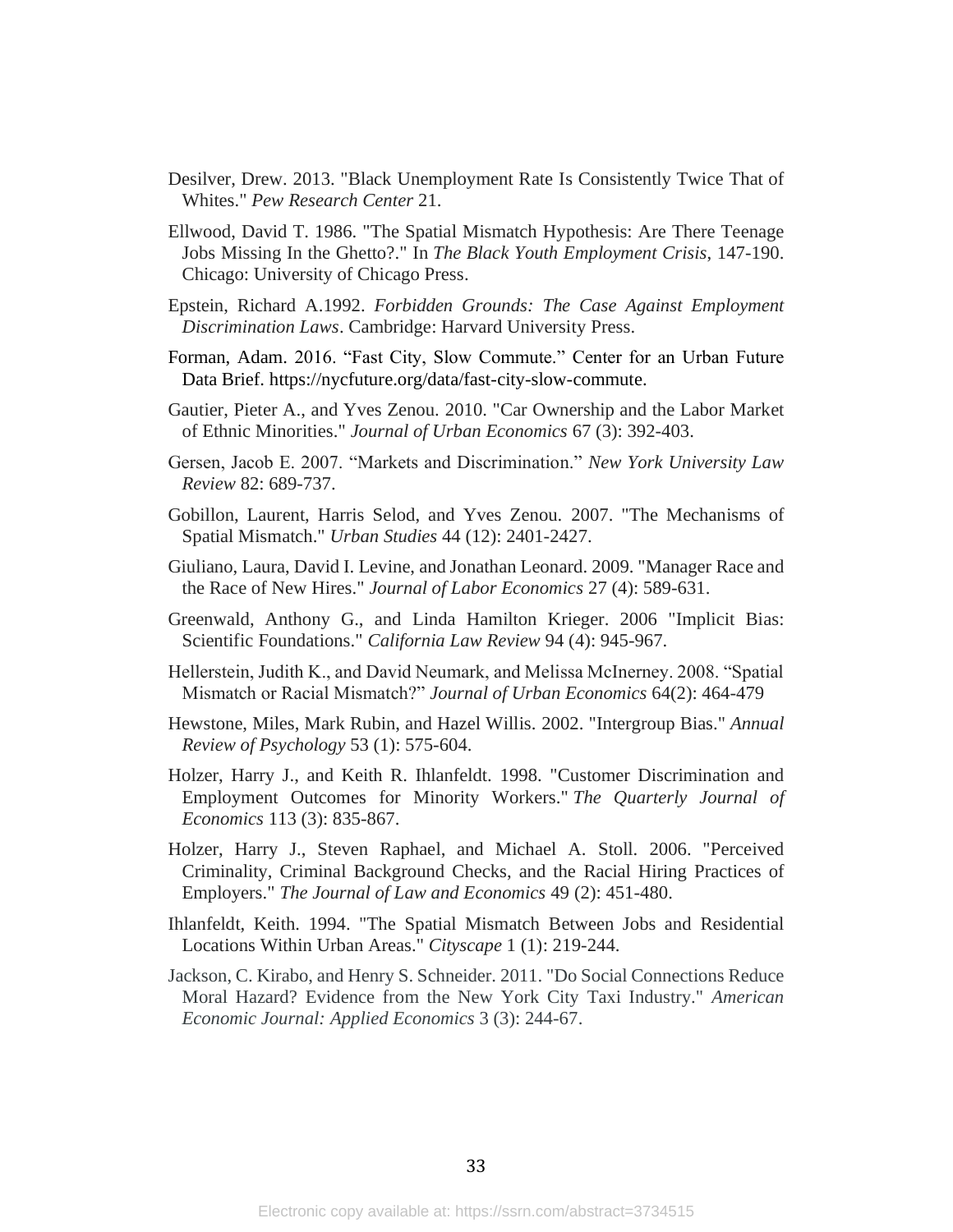- Johnson, Rucker C. 2006. "Landing a Job in Urban Space: The Extent and Effects of Spatial Mismatch." *Regional Science and Urban Economics* 36 (3): 331-372.
- Kain, John F. 1968. "Housing Segregation, Negro Employment, and Metropolitan Decentralization." *The Quarterly Journal of Economics* 82 (2): 175-197.
- Kain, John F. 2004. "A Pioneer's Perspective on the Spatial Mismatch Literature." *Urban Studies* 41 (1): 7-32.
- Kneebone, Elizabeth and Natalie Holms. 2015. "The Growing Distance between People and Jobs and Metropolitan America", Metropolitan Policy Program at Brookings. http://www.brookings.edu/research/the-growing-distance-betweenpeople-and-jobs-in-metropolitan-america/
- Kroft, Kory, Fabian Lange, and Matthew J. Notowidigdo. 2013. "Duration Dependence and Labor Market Conditions: Evidence from A Field Experiment." *The Quarterly Journal of Economics* 128 (3): 1123-1167.
- Lahey, Joanna N. 2008. "Age, Women, and Hiring An Experimental Study." *Journal of Human Resources* 43 (1): 30-56.
- Lahey, Joanna N., and Ryan A. Beasley. 2009. "Computerizing Audit Studies." *Journal of Economic Behavior & Organization* 70 (3): 508-514.
- Leonard, Jonathan S. 1986. "Comment," in *The Black Youth Employment Crisis* (Freeman & Holzer eds.), University of Chicago Press: 185-189.
- Leonard, Jonathan S., David I. Levine, and Laura Giuliano. 2010. "Customer Discrimination." *The Review of Economics and Statistics* 92 (3): 670-678.
- Mouw, Ted. 2000. "Job Location and the Racial Gap in Unemployment in Detroit and Chicago, 1980 to 1990," *American Sociological Review,* 65: 730-753.
- Neumark, David, Roy J. Bank, and Kyle D. Van Nort. 1996. "Sex Discrimination in Restaurant Hiring: An Audit Study." *The Quarterly Journal of Economics* 111 (3): 915-941.
- Norman, Peter. 2003. "Statistical Discrimination and Efficiency." *The Review of Economic Studies* 70 (3): 615-627.
- Oreopoulos, Philip. 2011. "Why Do Skilled Immigrants Struggle in the Labor Market? A Field Experiment With Thirteen Thousand Resumes." *American Economic Journal: Economic Policy* 3 (4): 148-71.
- Pager, Devah. 2003. "The Mark of a Criminal Record." *American Journal of Sociology* 108 (5): 937-975.
- Pettigrew, T. F., & Tropp, L. R. 2006. "A Meta-Analytic Test of Intergroup Contact Theory." Journal of Personality and Social Psychology, 90(5), 751–783.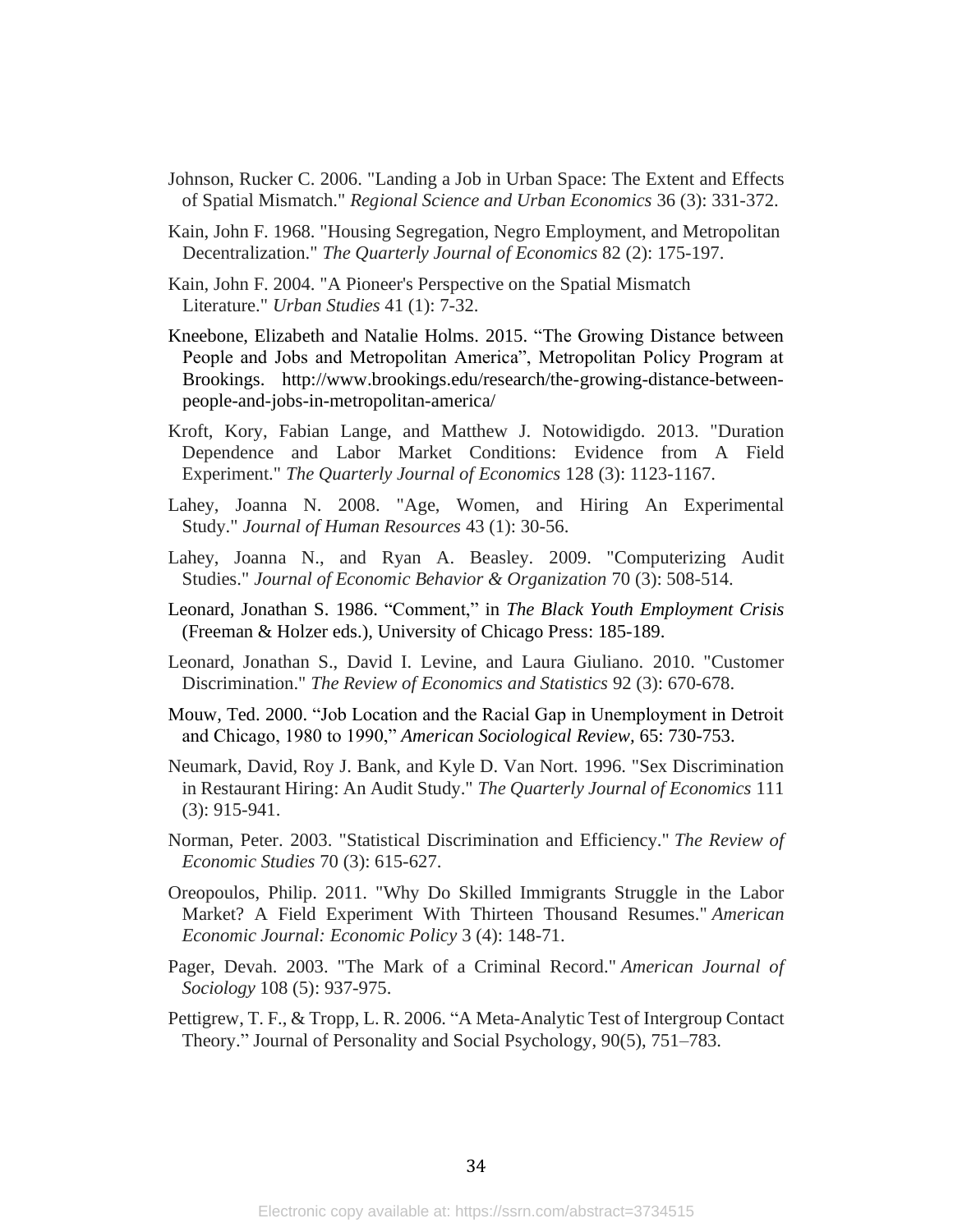- Phelps, Edmund S. 1972. "The Statistical Theory of Racism and Sexism." *American Economic Review* 62 (4): 659-661.
- Phillips, David C. 2020. "Do Low-Wage Employers Discriminate Against Applicants with Long Commutes? Evidence from a correspondence experiment." *Journal of Human Resources* 55 (3): 864-901.
- Price, Joseph, and Justin Wolfers. 2010. "Racial Discrimination Among NBA Referees." *Quarterly Journal of Economics* 125 (4): 1859-1887.
- Quillian, Lincoln, and Devah Pager. 2001. "Black Neighbors, Higher Crime? The Role of Racial Stereotypes in Evaluations of Neighborhood Crime." *American Journal of Sociology* 107 (3): 717-767.
- Quillian, Lincoln, Devah Pager, Ole Hexel, and Arnfinn H. Midtbøen. 2017. "Meta-Analysis of Field Experiments Shows No Change in Racial Discrimination in Hiring over Time." *Proceedings of the National Academy of Sciences* 114 (41): 10870-10875.
- Raphael, Steven, and Michael A. Stoll. 2002. "Modest Progress: The Narrowing Spatial Mismatch Between Blacks and Jobs in the 1990s." *Washington, DC: The Brookings Institution*.
- Riach, Peter A., and Judith Rich. 2002. "Field Experiments of Discrimination in the Market Place." *The Economic Journal* 112 (483): F480-F518.
- Schwab, Stewart. 1986. "Is Statistical Discrimination Efficient?." *American Economic Review* 76 (1): 228-234.
- Stoll, Michael A. 2006. "Job Sprawl, Spatial Mismatch, and Black Employment Disadvantage." *Journal of Policy Analysis and Management* 25 (4): 827-854.
- Stoll, Michael A., Steven Raphael, and Harry J. Holzer. 2004. "Black Job Applicants and the Hiring Officer's Race." *Industrial and Labor Relation Review* 57 (2): 267-287.
- Stoll, Michael A., and Kenya Covington. 2012. "Explaining Racial/Ethnic Gaps in Spatial Mismatch in the US: The Primacy of Racial Segregation." *Urban Studies* 49 (11): 2501-2521.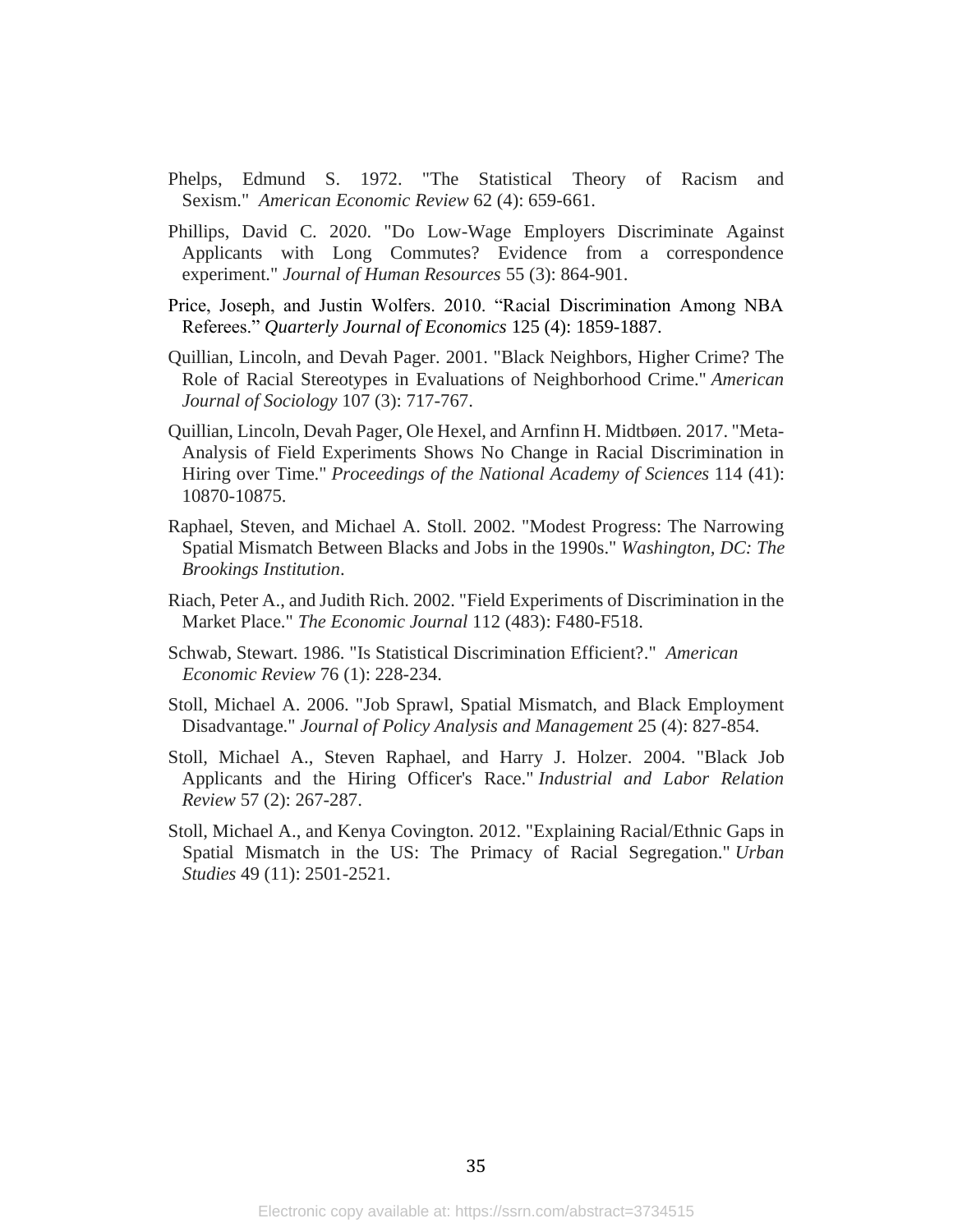| <b>A. Employer Geography</b>                    | <b>Mean</b>  | <b>SD</b> | Min            | <b>Max</b>  |
|-------------------------------------------------|--------------|-----------|----------------|-------------|
| NJ                                              | 0.43         |           |                |             |
| Percent Black                                   | 0.14         | 0.22      | 0.00           | 1.00        |
| Percent White (Non-Hispanic)                    | 0.50         | 0.29      | 0.00           | 1.00        |
| Percent Asian                                   | 0.14         | 0.16      | 0.00           | 0.95        |
| Percent Hispanic                                | 0.20         | 0.20      | 0.00           | 0.97        |
| Median Household Income                         | \$79,200     | \$40,600  | \$9,000        | \$250,000   |
| <b>Percent Poverty</b>                          | 0.14         | 0.13      | 0.00           | 1.00        |
| Percent College Educated                        | 0.49         | 0.24      | 0.00           | 1.00        |
| Percent Unemployed                              | 0.05         | 0.04      | 0.00           | 0.36        |
| <b>Trump Percent Local Vote</b>                 | 0.28         | 0.20      | 0.00           | 0.81        |
| <b>B. Callback Rates</b>                        | <b>Black</b> | White     | Ratio<br>(W/B) | $\mathbf N$ |
| Overall                                         | 0.106        | 0.130     | 1.23           | 15213       |
| Black share $\leq 1\%$                          | 0.113        | 0.147     | 1.3            | 3457        |
| $1\%$ <black <math="" share="">\leq=50%</black> | 0.103        | 0.128     | 1.24           | 10433       |
| Black share $>50\%$                             | 0.108        | 0.102     | 0.94           | 1323        |

# **Table I: Summary Statistics**

**Notes:** The *Percent Black, Percent Non-Hispanic White*, *Percent Asian, Percent Hispanic White, Median Household Income*, and *Percent Poverty* variables are drawn from 2011-2015 ACS data on the employer's Census Block Group; tract-, county-, or municipality-level data was used for a small number of cases in which the census block was nonresidential. *Trump Percent Local Vote* is reported for the 2016 general election at the voting precinct level in New York City and the municipality level in New Jersey. The table has 15,213 observations.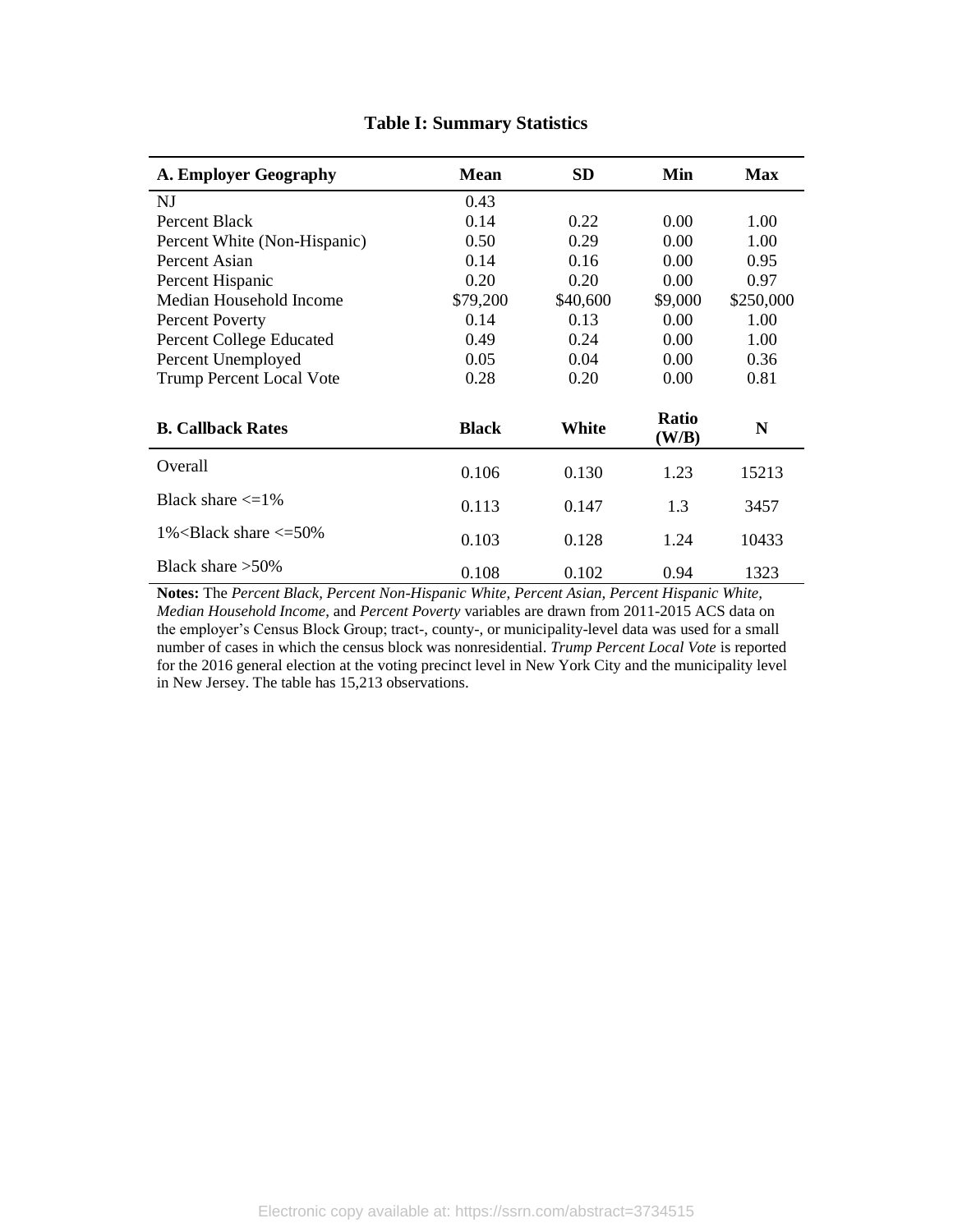|                          | (1)            | (2)         | (3)         |
|--------------------------|----------------|-------------|-------------|
|                          | Callback       | Callback    | Callback    |
| Percent Black X White    | $-0.059***$    | $-0.064***$ | $-0.071***$ |
|                          | (0.016)        | (0.021)     | (0.024)     |
| Percent Black            | $-0.010$       | $0.062*$    | 0.035       |
|                          | (0.029)        | (0.036)     | (0.024)     |
| White                    | $0.033***$     | $0.034**$   | $-0.056***$ |
|                          | (0.007)        | (0.014)     | (0.013)     |
| Percent Hispanic X White |                | $-0.053**$  | $-0.041$    |
|                          |                | (0.026)     | (0.026)     |
| Percent Hispanic         |                | $-0.008$    | $-0.007$    |
|                          |                | (0.030)     | (0.025)     |
| White x NJ               |                | $0.039***$  | $0.044***$  |
|                          |                | (0.012)     | (0.014)     |
| NJ                       |                | 0.014       | $-0.005$    |
|                          |                | (0.016)     | (0.016)     |
| Constant                 | $0.108***$     | $0.065***$  | $-0.021***$ |
|                          | (0.015)        | (0.023)     | (0.008)     |
| Observations             | 15213          | 15213       | 15213       |
| Nbhd Char (X White)      | N <sub>o</sub> | Yes         | Yes         |
| Chain FE (X White)       | N <sub>o</sub> | No          | Yes         |

**Table II. Effect of Black Share and Other Variables on Black-White Callback Gap**

**Notes:** Standard errors clustered on the chain in parentheses. Race data are from the 2011- 2015 ACS data on the employer's Census Block Group; tract-, county-, or municipalitylevel data was used for a small number of cases in which the census block was nonresidential. Nbhd Char are characteristics of the neighborhood: SES factor (combining median household income, percent unemployed, percent poverty, and percent with a college degree) and percent voting for Trump in 2016 (for voting precincts in NYC and municipalities in NJ).

 $*p<0.1$  \*\*p<0.05 \*\*\*p<0.01.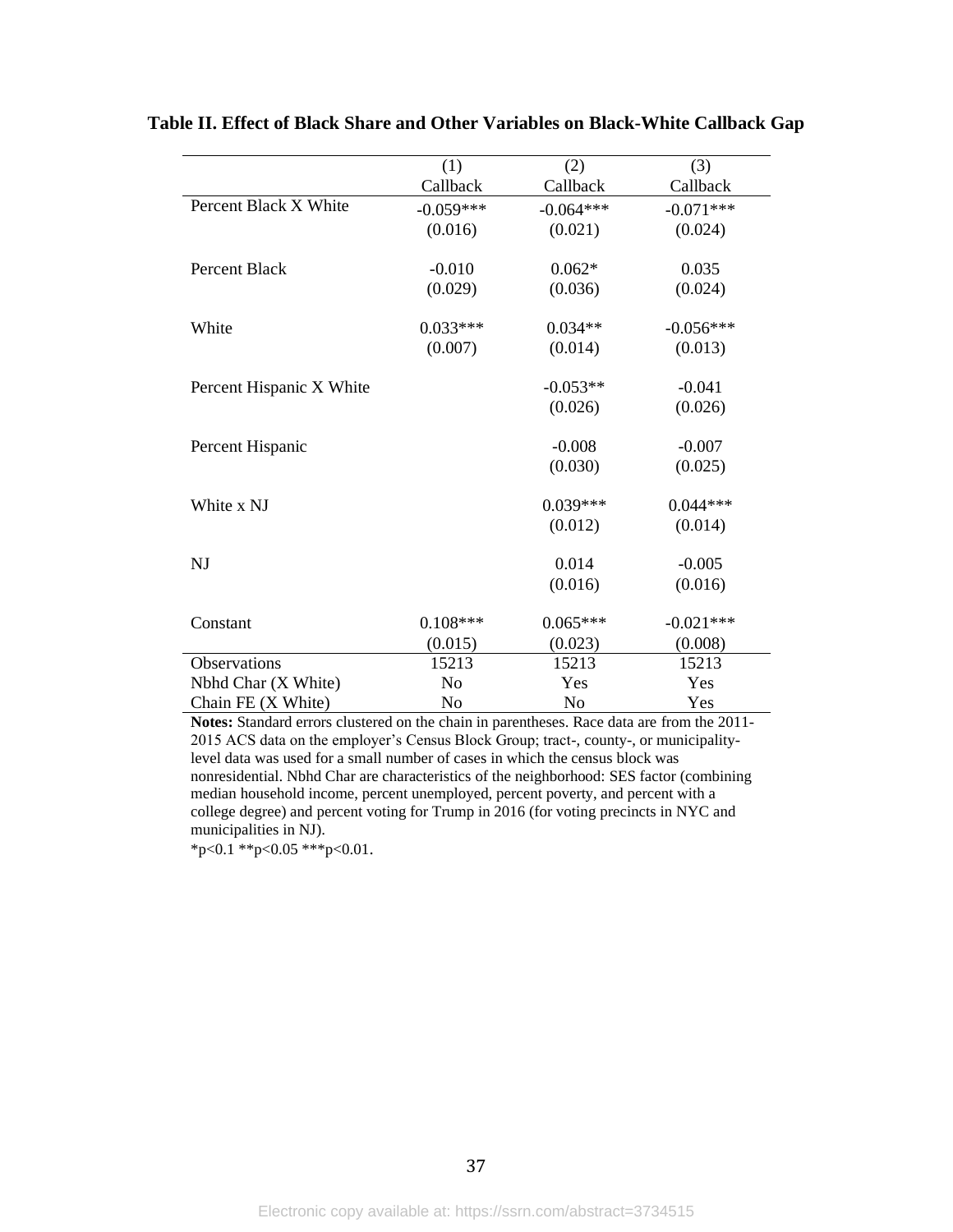|                     | (1)         | (2)              | (3)                 | (4)                        | (5)                  |
|---------------------|-------------|------------------|---------------------|----------------------------|----------------------|
| Percent Black x     | $-0.071***$ | $-0.068***$      | $-0.074***$         | $-0.065***$                | $-0.066***$          |
| White               | (0.024)     | (0.026)<br>Add % | (0.025)<br>Separate | (0.023)<br><b>Business</b> | (0.026)<br>$+$ Crime |
| Variant             | Main        | Asian            | <b>SES Vars</b>     | Chars                      | Ctrls                |
| <b>Observations</b> | 15213       | 15213            | 15213               | 14849                      | 15104                |
|                     |             |                  |                     |                            |                      |
|                     | (6)         | (7)              | (8)                 | (9)                        | (10)                 |
| Percent Black x     | $-0.057$    | $-0.068***$      | $-0.071***$         | $-0.065$                   | $-0.077**$           |
| White               | (0.046)     |                  |                     |                            |                      |
|                     |             | (0.029)          | (0.024)<br>Applic.  | (0.043)                    | (0.031)              |
| Variant             | NJ          | <b>NYC</b>       | Nhbd. FE            | Has Box                    | No Box               |

**Table III. Interaction of Black Population Share with Race Gap in Callbacks: Alternative Specifications and Samples**

**Notes:** Standard errors clustered on the chain in parentheses. Only the *Percent Black X White*  coefficient is shown, but the regressions parallel those shown in Table II with the variations as indicated. Any added control is also interacted with White. Column 1 repeats Table II Column 3; Column 2 adds in % Asian; Column 3 includes each SES indicator separately rather than the index (median household income, percent unemployed, percent poverty, and percent with a college degree); Column 4 adds in business characteristics: number of employees per location, sales per location, size of chain, and whether it is a retail business, this information is missing for 257 observations not found in the BusinessUSA data and mimics Table II Column 2 instead of 3 as it does not include Chain Fixed Effects; Column 5 adds in controls for property crime and violent crime rates (which are missing for some non-reporting jurisdictions); Column 6 is only in NJ; Column 7 only in NYC; Column 8 adds in fixed effects for the neighborhood the *applicant* lived in; Column 9 is restricted to applications that had a criminal record check box and Column 10 is restricted to those that did not.

 $*p<0.1$  \*\*p<0.05 \*\*\*p<0.01.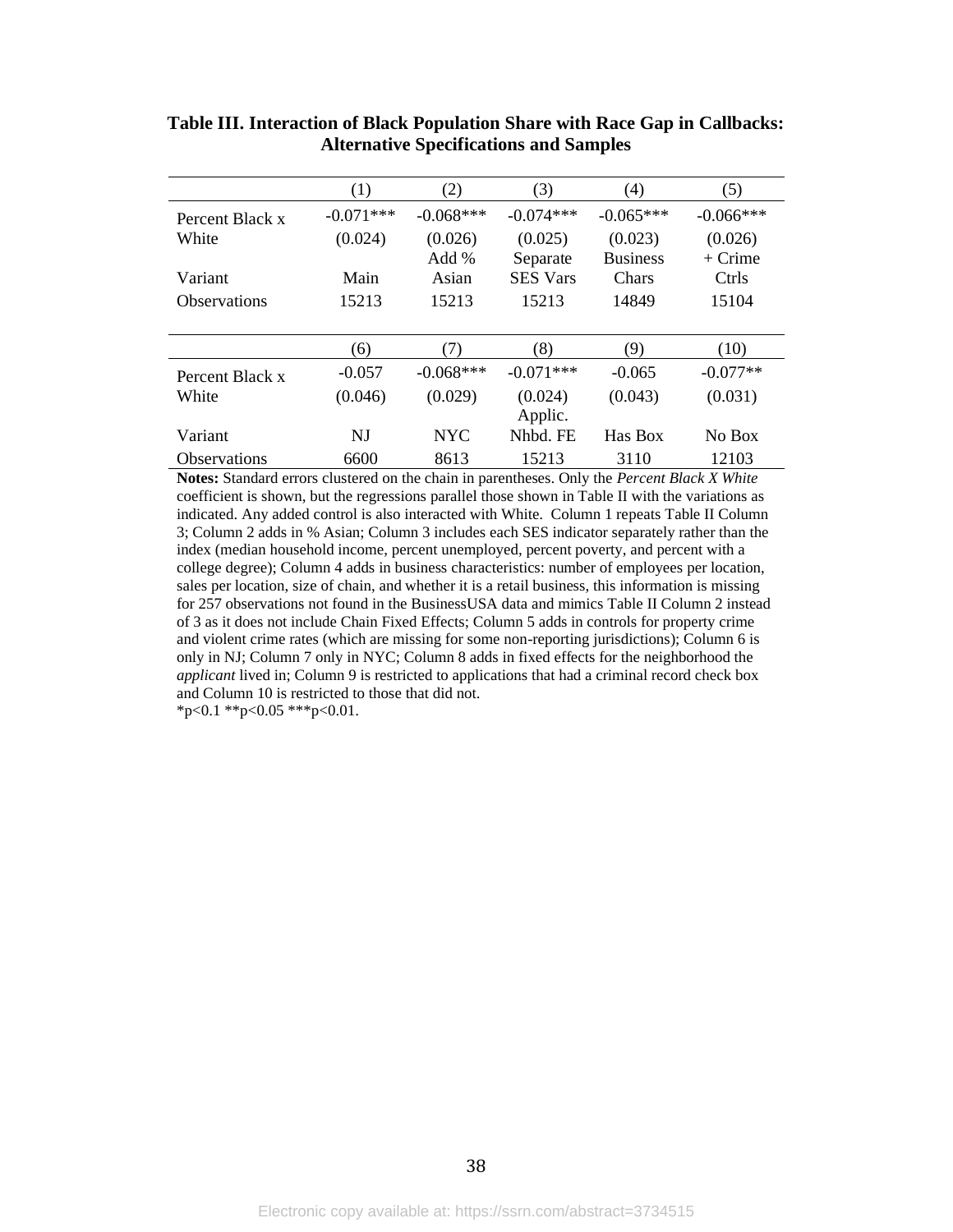| A. New Jersey                                                                                                    | (1)<br>For CBGs of<br><b>Job Postings</b> | (2)<br>For CBGs of<br>Callbacks | (3)<br>New Jersey |
|------------------------------------------------------------------------------------------------------------------|-------------------------------------------|---------------------------------|-------------------|
| Percent Black                                                                                                    | 10.9%                                     | 9.3%                            | 13.1%             |
| Percent White                                                                                                    | 58.9%                                     | 63.2%                           | 56.5%             |
| Percent of CBGs Majority<br><b>Black</b>                                                                         | 3.6%                                      | 2.6%                            | 8.2%              |
| <b>B.</b> New York City                                                                                          |                                           |                                 |                   |
|                                                                                                                  | For CBGs of<br><b>Job Postings</b>        | For CBGs of<br>Callbacks        | New York City     |
| Percent Black                                                                                                    | 17.1%                                     | 17.1%                           | 24.5%             |
| Percent White                                                                                                    | 43.2%                                     | 45.0%                           | 32.5%             |
| Percent of CBGs Majority                                                                                         |                                           |                                 |                   |
| <b>Black</b><br>Notes: Population shares are reported at the Census block group level from the 2011 2015 5 year. | 12.6%                                     | 13.9%                           | 20.6%             |

| <b>Table IV. Neighborhood Racial Composition and Job Locations</b> |  |  |  |  |  |  |  |
|--------------------------------------------------------------------|--|--|--|--|--|--|--|
|--------------------------------------------------------------------|--|--|--|--|--|--|--|

**Notes:** Population shares are reported at the Census block group level from the 2011-2015 5-year American Community Survey. The white share is non-Hispanic only, Black share includes both Hispanic and non-Hispanic. "Job postings" refer to observations in the sample, such that employers to which we applied more than once (as intended by the research design) are reported more than once, because the main reason some employers received fewer applications than others is that they were hiring less often. The baseline comparison figures for New Jersey are drawn from the same portion of New Jersey that our job search covered, including about 91% of the state's population – for 117 block groups (approximately 1% of CBGs in NJ) we could not match them to a municipality to determine whether they were included in our job search, the above excludes those as well, results are nearly identical if we include them.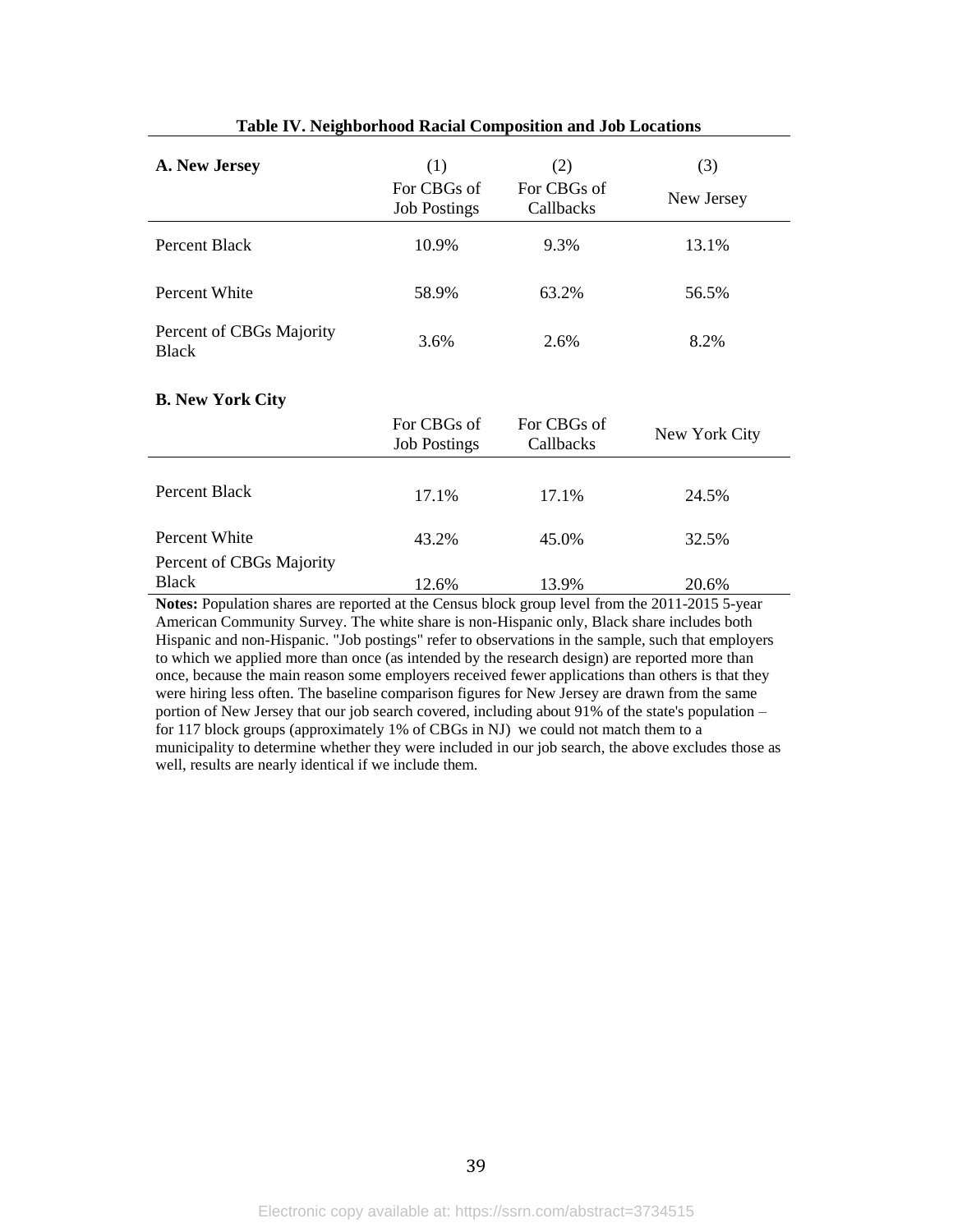|  |  | Table V. Simulating Job Access for Realistic Racial Geographic Distribution |
|--|--|-----------------------------------------------------------------------------|
|  |  |                                                                             |

| A. Applications to All Postings Within Zip Code Tabulation Area of Residence |  |
|------------------------------------------------------------------------------|--|
|------------------------------------------------------------------------------|--|

|                          | <b>Applications Per Capita</b>                                                | <b>Mean Callback Rate</b> | <b>Callbacks Per Capita</b> |
|--------------------------|-------------------------------------------------------------------------------|---------------------------|-----------------------------|
| <b>New Jersey</b>        |                                                                               |                           |                             |
| <b>Black</b>             | 4.86                                                                          | 10.5%                     | 0.51                        |
| White                    | 5.49                                                                          | 18.2%                     | 1.00                        |
| White/Black Ratio        | 1.13                                                                          | 1.73                      | 1.96                        |
| <b>New York City</b>     |                                                                               |                           |                             |
| <b>Black</b>             | 11.96                                                                         | 8.6%                      | 1.03                        |
| White                    | 16.70                                                                         | 10.3%                     | 1.72                        |
| White/Black Ratio        | 1.40                                                                          | 1.20                      | 1.67                        |
|                          | B. Applications to All Postings within 15 Minute Commute Time (within NJ/NYC) |                           |                             |
| <b>New Jersey</b>        |                                                                               |                           |                             |
| <b>Black</b>             | 266                                                                           | 9.40%                     | 25.03                       |
| White                    | 176                                                                           | 14.55%                    | 25.69                       |
| <b>White/Black Ratio</b> | 0.66                                                                          | 1.54                      | 1.03                        |
| <b>New York City</b>     |                                                                               |                           |                             |
| <b>Black</b>             | 23.41                                                                         | 8.49%                     | 1.99                        |
| White                    | 56.26                                                                         | 10.28%                    | 5.78                        |
| <b>White/Black Ratio</b> | 2.40                                                                          | 1.21                      | 2.90                        |
|                          | C. Applications to All Postings within 30 Minute Commute Time (within NJ/NYC) |                           |                             |
| <b>New Jersey</b>        |                                                                               |                           |                             |
| <b>Black</b>             | 623                                                                           | 11.22%                    | 70.00                       |
| White                    | 474                                                                           | 15.55%                    | 73.71                       |
| White/Black Ratio        | 0.76                                                                          | 1.39                      | 1.05                        |
| <b>New York City</b>     |                                                                               |                           |                             |
| <b>Black</b>             | 167                                                                           | 8.65%                     | 14.45                       |
| White                    | 293                                                                           | 10.18%                    | 29.87                       |
| White/Black Ratio        | 1.75                                                                          | 1.18                      | 2.07                        |

**Notes:** Figures projected, based on our sample distribution of businesses and callbacks, for a counterfactual population in which Black and white applicants are geographically distributed to mirror the real population, but otherwise remain identical. They assume that applicants apply to every business in our sample within their Zip Code Tabulation Area [Panel A] and within 15 and 30-minute commutes within NJ or NYC respectively (using driving in NJ or public transit in NYC) [Panels B and C]. The number of applications and callbacks per capita are calculated by reweighting our sample observations by the probability that a person of the applicant's race in that jurisdiction would live within the ZCTA or the commuting-time threshold; weights are deflated by half because we attempted to apply to each business twice for each race. Applications per capita and callbacks per capita are the sum of the weighted observations (or callbacks) across the sample (within jurisdiction and race). Callback rates are then calculated arithmetically.